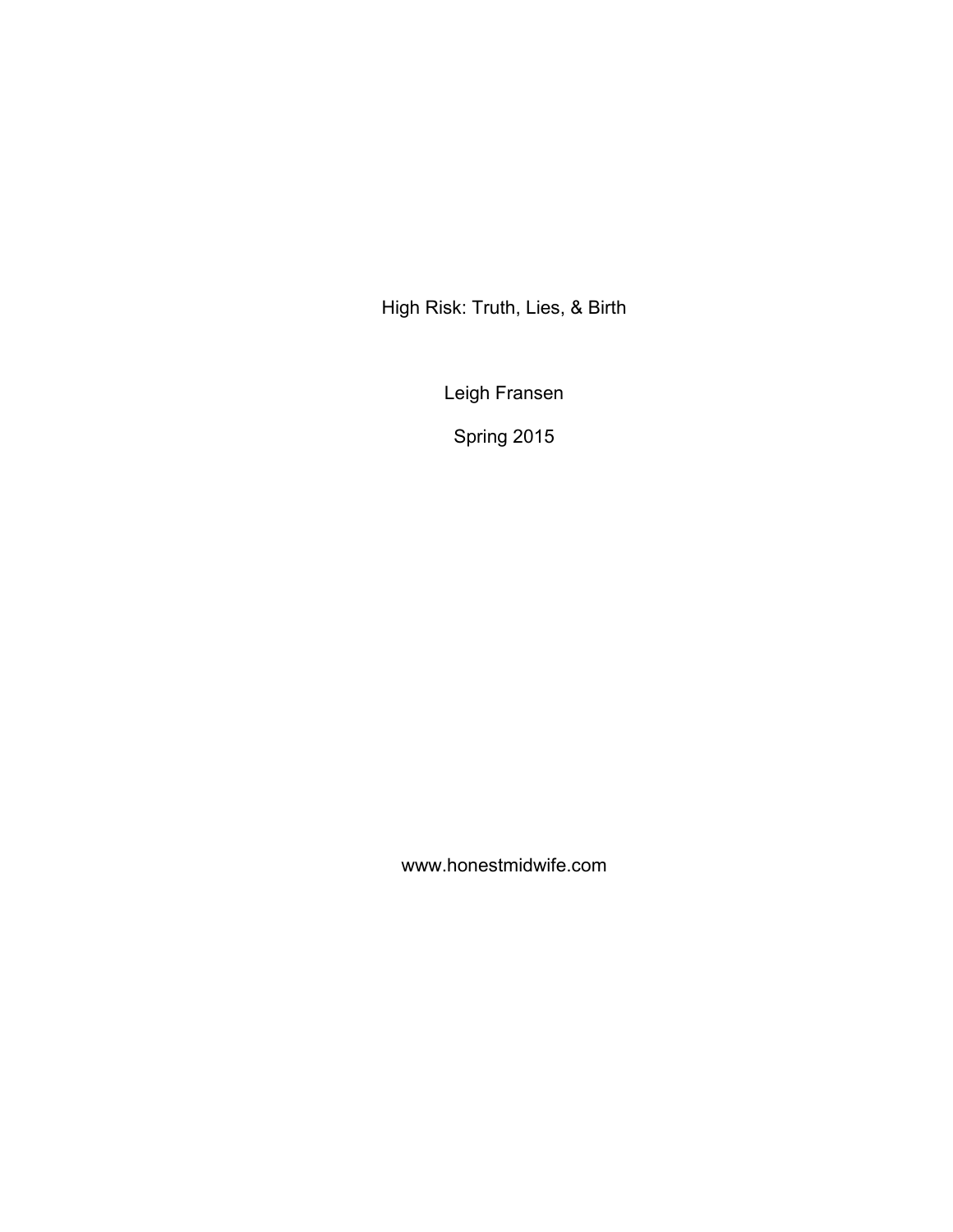## *At Least As Safe*

The young, eager couple sat across from me in my living room. The woman, her straight blond hair parted in the middle, was noticeably pregnant. Excited, a little nervous, they asked questions about me: Where had I gone to school? How many births had I attended? What kinds of medical equipment did I have, and what kinds of birth experiences could I support?

I answered them reassuringly, in the practiced style of a seasoned salesperson. My father had sold many products in his time: fancy windows, expensive decks, elaborate log homes. I inherited my power of persuasion from him. I told the couple about my schooling, my experience, and my philosophy of care. Yes, I was well-trained in water birth; yes, they could refuse any shots for their newborn. I knew the answers they wanted to hear, and I was happy to deliver all the right ones. There seemed little doubt that they would agree: I would be their midwife and manage their birth at the out-of-hospital birth center I coowned.

One question, tacked on at the end, caught me only a little off-guard. The woman hesitated a little and asked, "And… this is, um, *safe*… right?"

I breathed deep, and replied with the most honest answer I knew to give: "It's as safe as life gets. Nothing is risk-free. Driving down the highway to get here was not risk-free. Many studies have shown that birth outside of the hospital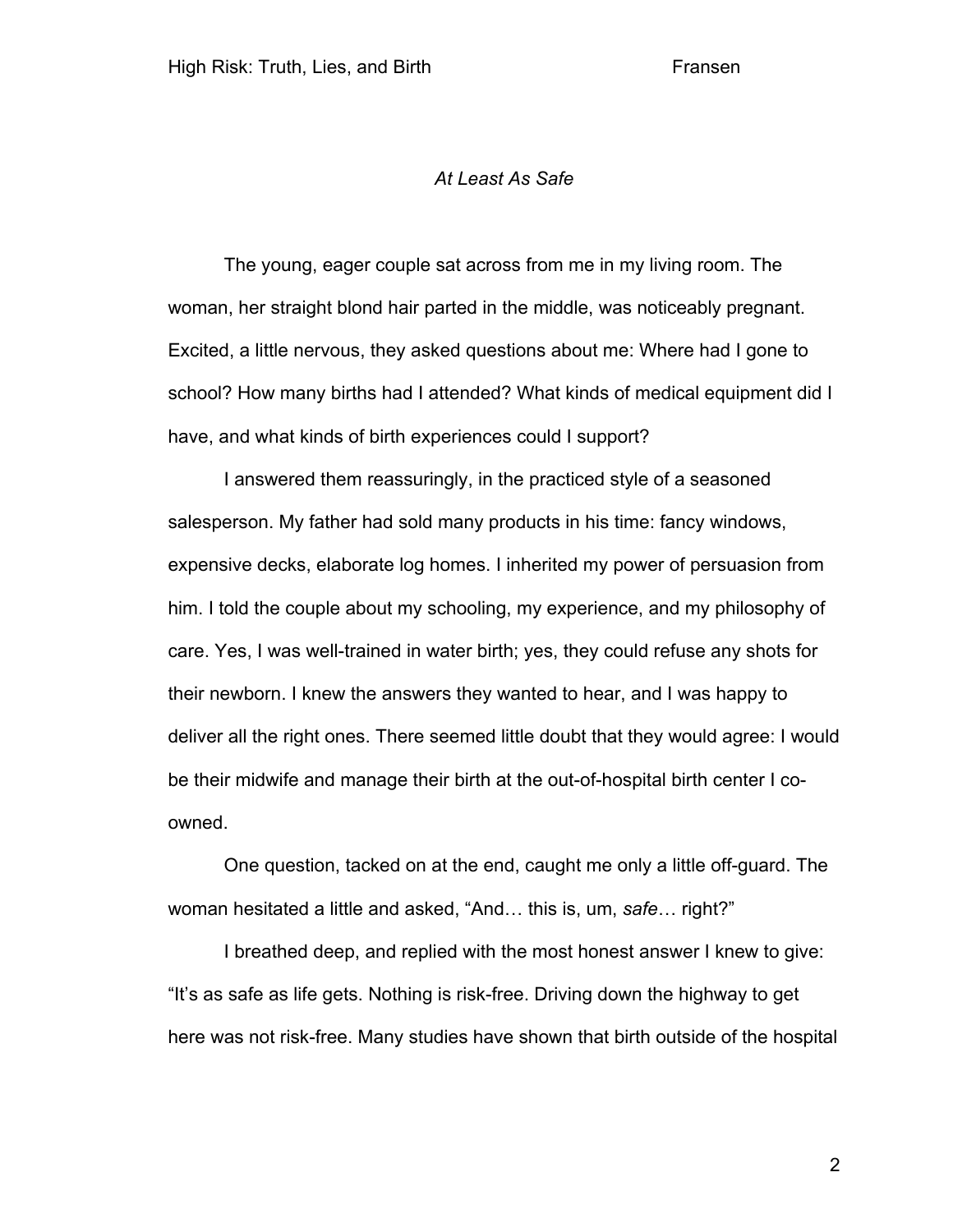is *at least as safe* as birth in the hospital for low-risk women like you. And I'm very conservative. I won't hesitate to take you to the hospital if I get concerned about anyone's safety." Yes, I was prepared to handle any and every eventuality.

I was hired. It was 2009, and I was on the cusp of a very successful stint as a birth center owner and licensed midwife, credentialed by the state of South Carolina. It would be years before I would truly confront the underlying deception of the answer I gave that day.

## *A Midwife is Born*

Although nonhospital births (births that occur in a home, free-standing birth center, or other location that is not inside or attached to a hospital) account for less than 2% of births in the United States, they have substantially increased since 2004. In 2013, the last year for which the CDC has released birth statistics, 1.42% of U.S. births for which birthplace was reported were not in a hospital, up from 0.87% only 9 years earlier in 2004.

I first entered the world of natural birth when I was pregnant with my first child in 2002. Having attended a breastfeeding support group, I was invited to attend a local "Parent Topic Night" about doulas. Doulas are women who provide professional birth support to women giving birth in any setting. The people I met were incredibly kind and very interested in me. I decided to hire a doula (I ended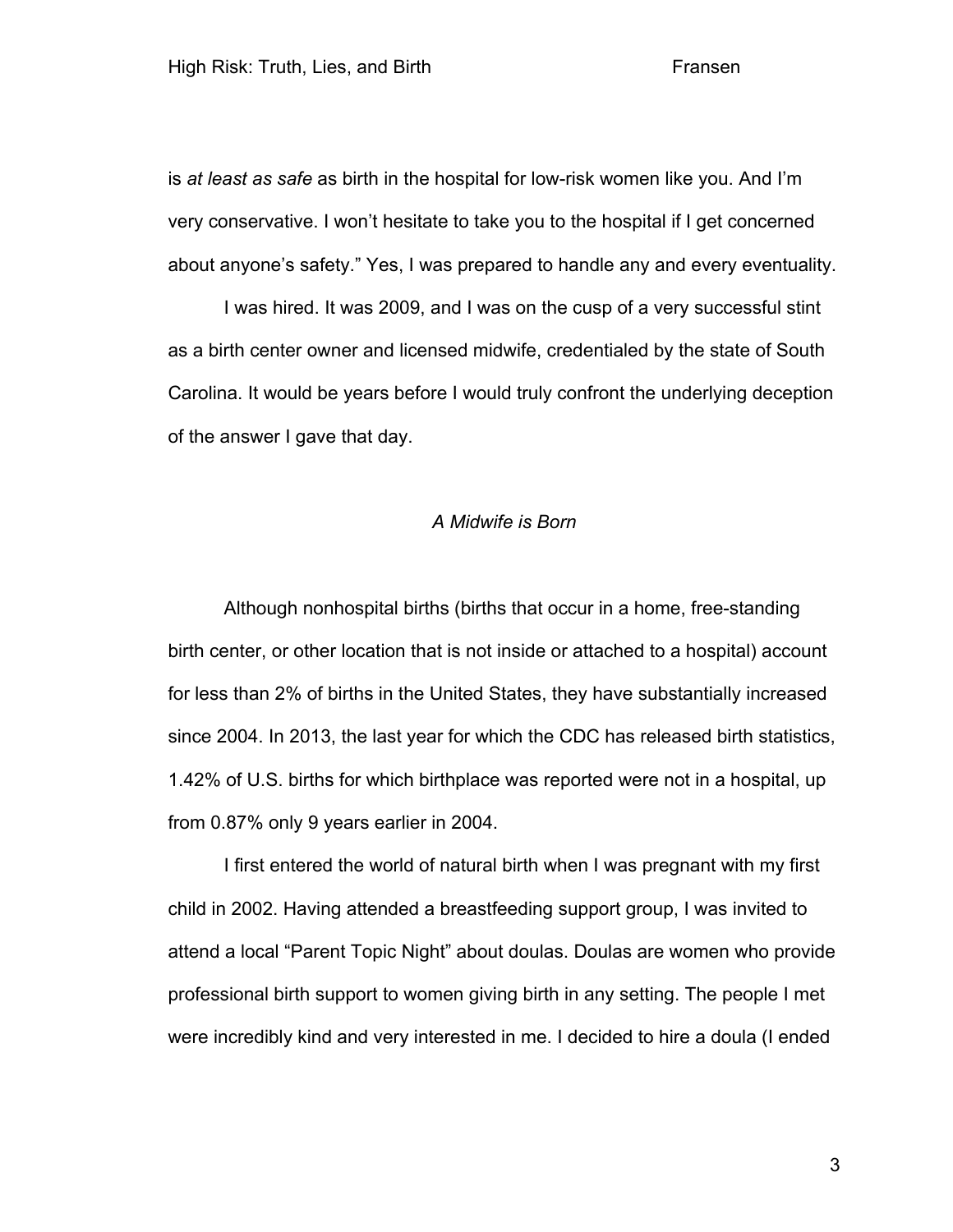up hiring two) and had a natural, drug-free birth in a local hospital. The experience was such a good one, so much better than I had ever imagined it could be, that I decided to become a doula myself.

After attending a small handful of births as a doula, I decided that it wasn't for me. I didn't enjoy feeling as if I had no power to really help these women achieve a natural birth. I felt like they were at the mercy of the hospital, and it could be a very hostile environment; doctors and nurses pushed interventions and medications even when they seemed to me to be unnecessary and counterproductive. I decided that if I really wanted to make a difference, I would need to become a midwife.

By the time I was due to have my second child, I was enrolled in a midwifery school accredited by the state of Florida. I gave birth in the same birth center where I was trained, one of the busiest midwife-owned birth centers in the country. I graduated after three years of hard work, having excelled in my classes and having attended over 150 births, and thus earning an occupational associate's degree in midwifery. I moved my family up to South Carolina where I proceeded to obtain my midwifery license and open my own birth center, with the partnership of three other South Carolina midwives.

In 2008, former talk-show host Ricki Lake released *The Business of Being Born*. This brilliantly done, emotionally compelling documentary helped propel nonhospital birth into the public consciousness. Lake has written about her own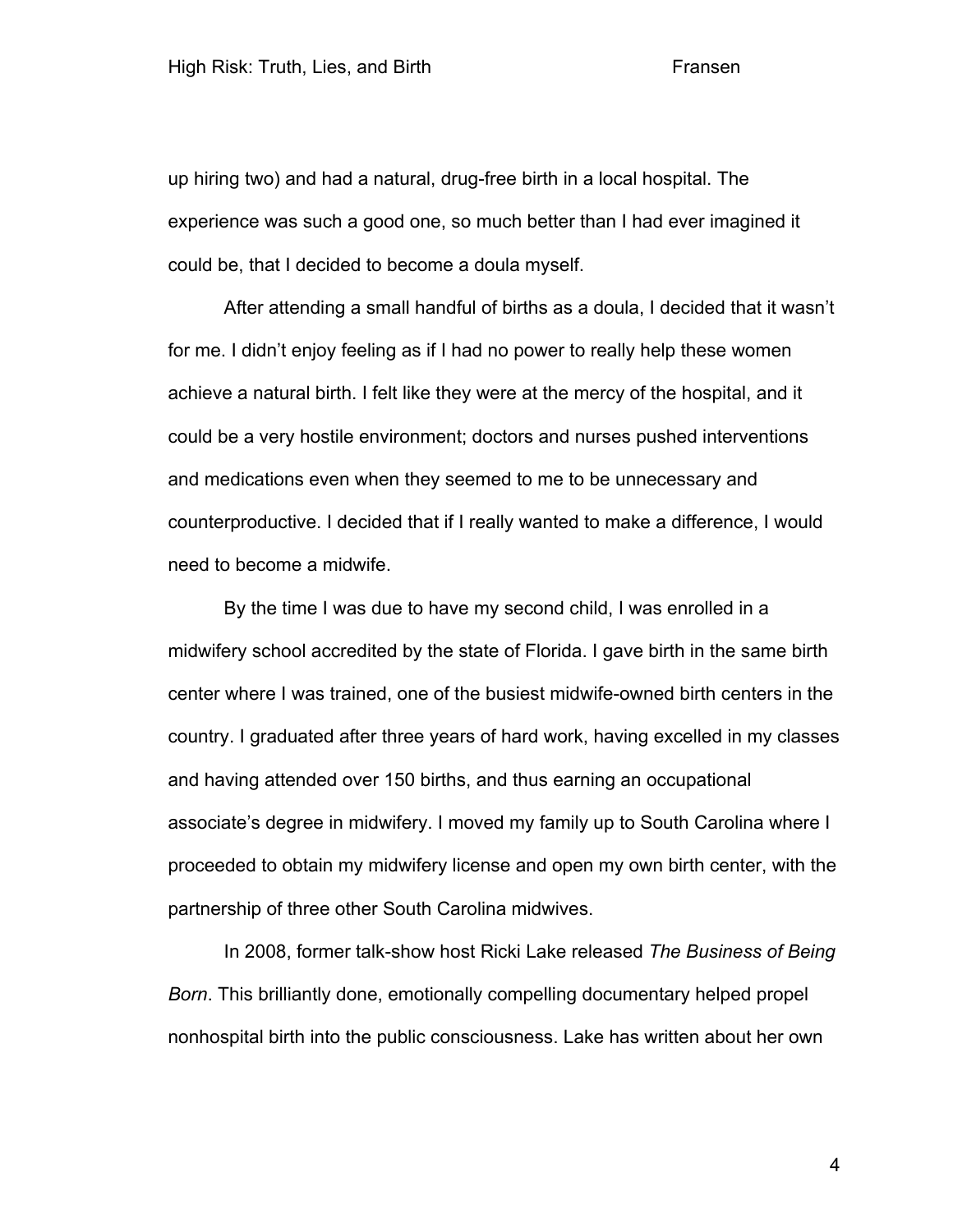influence: "Every day women stop me on the street to share stories of their safe, successful, meaningful births. Many say they felt 'in the dark' about their options until seeing *The Business of Being Born.*" As 25% owner and marketing manager of the Carolina Community Maternity Center in Fort Mill, South Carolina, from 2009-2013, I made this documentary part of our regular free childbirth classes for the community. By the time the credits rolled, I was almost guaranteed new clients, freshly converted from planning a hospital birth to planning a birth center birth with me or one of my partners as midwife.

# *"Doing My Research"*

It seems a popular notion that once you have read enough material from any source to make up your mind about a topic, you can declare, "I have done my research," and rest assured that your opinion is at least as valid as anyone else's. I felt I had "done my research" regarding the safety of nonhospital birth when I opted to give birth to my second daughter in a warm bathtub at a freestanding birth center, attended by two licensed midwives and two student midwives. It was an extraordinary experience that was captured, with my approval, by the Discovery Health channel for international broadcast. I wanted to be on the show to help demonstrate that natural birth with midwives was a lovely experience to aspire to, in hopes that other women would dare to believe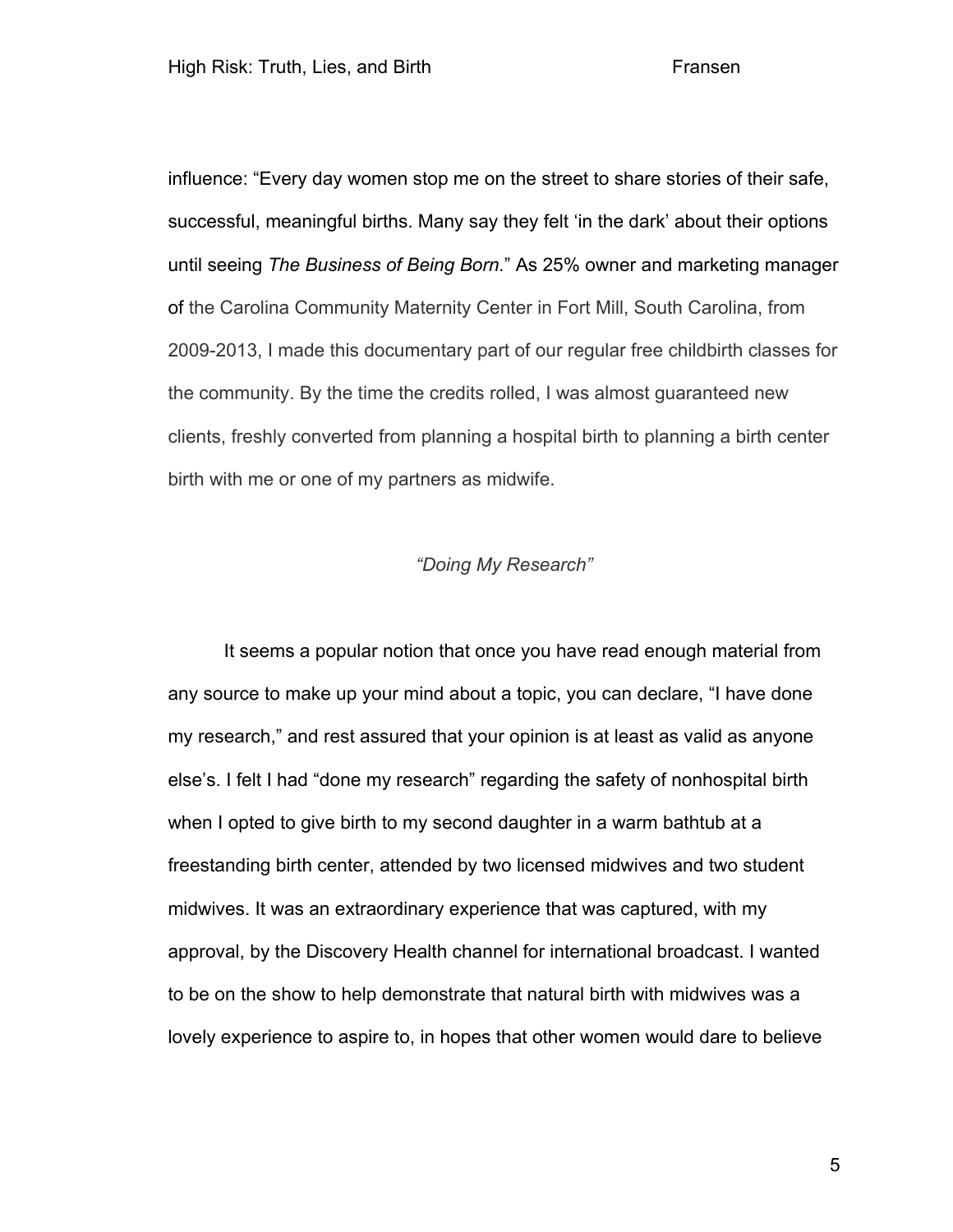that they too could have a wonderful birth experience. My motives, both in choosing the birth center and in agreeing to the filming, were largely the same: I wanted an amazing experience, and I wanted to share it with the world. I wanted to avoid medical intervention and achieve something that many women seemed to think was outrageously difficult. I knew my baby would be fine, never doubted for a moment she would be, and she was. This was my experience, and I wanted to help others have the same sort of marvelous and enviable start to their parenting journey.

Fast-forward almost a decade, and I'm sitting in a university library. I have decided that it is high time that I did the legwork and read for myself the scientific literature regarding the safety of giving birth in a nonhospital setting. After years of assuring others of what "the studies show," I wanted to do more than rely on others' interpretations. I knew I wasn't the first (or the most qualified) person to ever undertake this, but I could represent your average midwife who always took other people's word that the safety of what I was doing was backed by evidence. I had to admit that regardless of how many books, blogs, websites, and Wikipedia articles I had previously read, I had never actually "done my research."

I began in familiar territory, the website of the Midwives Alliance of North America (MANA.org). On this site there is a button titled "Research," and it leads to an extensive collection of the studies that MANA has determined builds the case that nonhospital birth with a midwife is safe. MANA has categorized the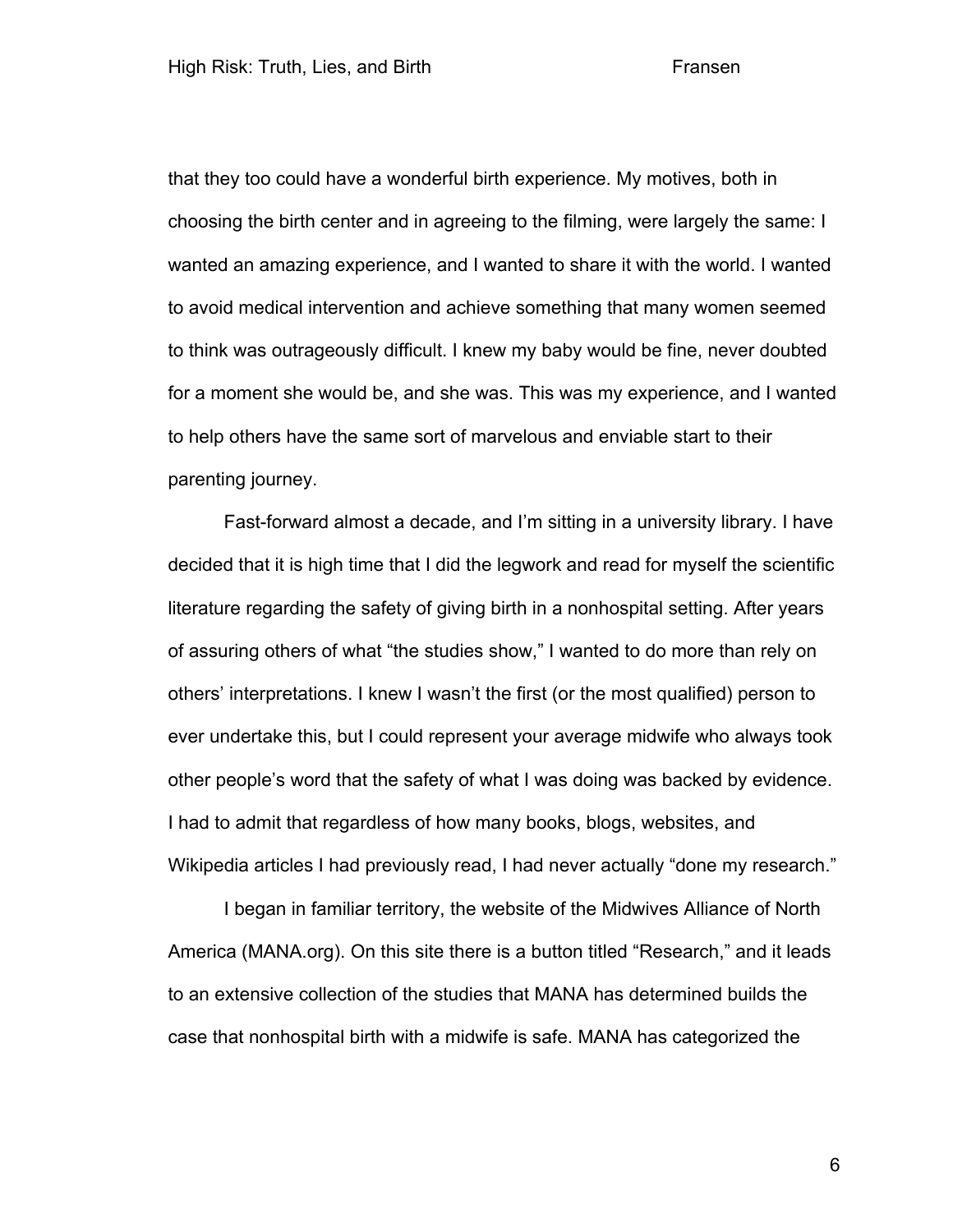research into sections A-F, Section A containing the "best available studies on planned home birth and maternal fetal outcomes." Section B contains "studies exhibiting problems with the design, analysis or reporting" and so on, with the evidence becoming weaker as the letters progress. I opened up Section A and noted that it was divided into five tiers and included a total of 24 studies. Perfect! MANA had provided me with the 24 best studies to prove the safety of home birth. I spent the next several hours using my university library (and helpful librarians) to track down every one of these 24 studies and print them out, filling a large 3-ring binder with my efforts.

Shades of guilt danced in the back of my head: shouldn't I have done this years ago? Perhaps before I decided to actually give birth to my own child in a bathtub in a residential neighborhood in Miami? Possibly during my years as a student of midwifery? Maybe before I had assured scores of women that "research showed" giving birth at my birth center was as safe as any hospital? I cleared my head to focus on the task at hand. The research was all here in front of me now. I sat down with my giant binder of studies, a cup of coffee, and a handful of pens and highlighters. I had a long day ahead of me. I began at the beginning of MANA's list.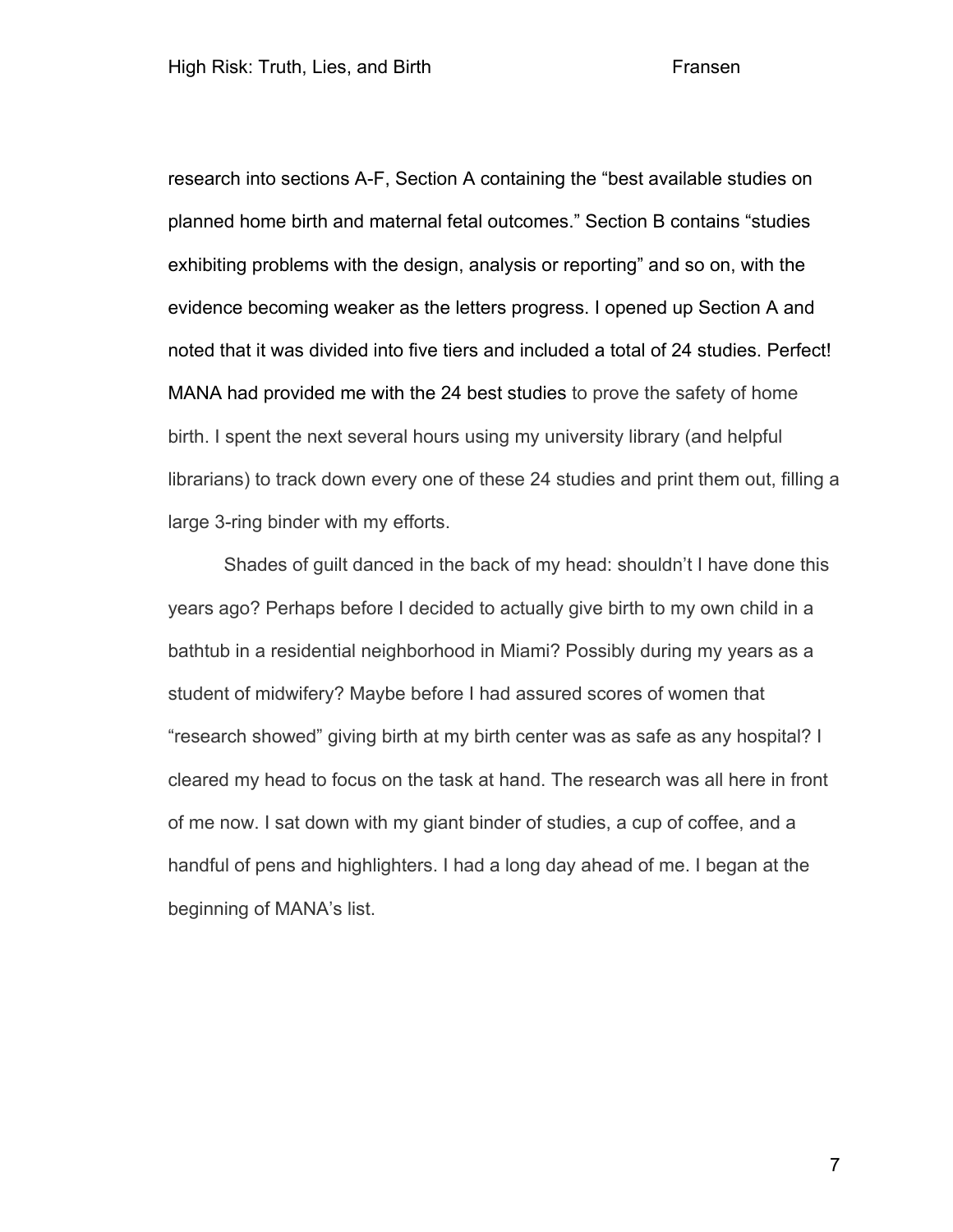# *Section I: Meta-analyses and Systematic Reviews*

**Olsen & Clausen:** The first study listed, by Olsen and Clausen, was from 2012 and was published in the Cochrane Database of Systematic Reviews. It purported to be a systematic review of randomized controlled trials of home birth. This seemed to me to be a curious and difficult way to study home birth, as it would require randomly selecting women to give birth at home. Although randomized controlled trials are considered the "gold standard" of research, how could one ethically assign women to birth at home or hospital? I didn't have to wonder long: the systematic review only determined that there are no usable randomized controlled clinical trials. They only were able to find one study that fit their criteria for inclusion, and the sample size of eleven women was too small to be of any statistical use to anyone.

**Leslie & Romano:** The second study listed was a systematic review of nonhospital birth studies by Leslie and Romano, published in the *Journal of Perinatal Education* in 2007. Now, I do think it is important to note that the *Journal of Perinatal Education* is the official "journal" of Lamaze International. This means that it is sponsored by an organization whose bread and butter is based on natural childbirth education. This does not mean they are incapable of publishing valid findings, but it is prudent to be aware of the money behind a publication when evaluating a study.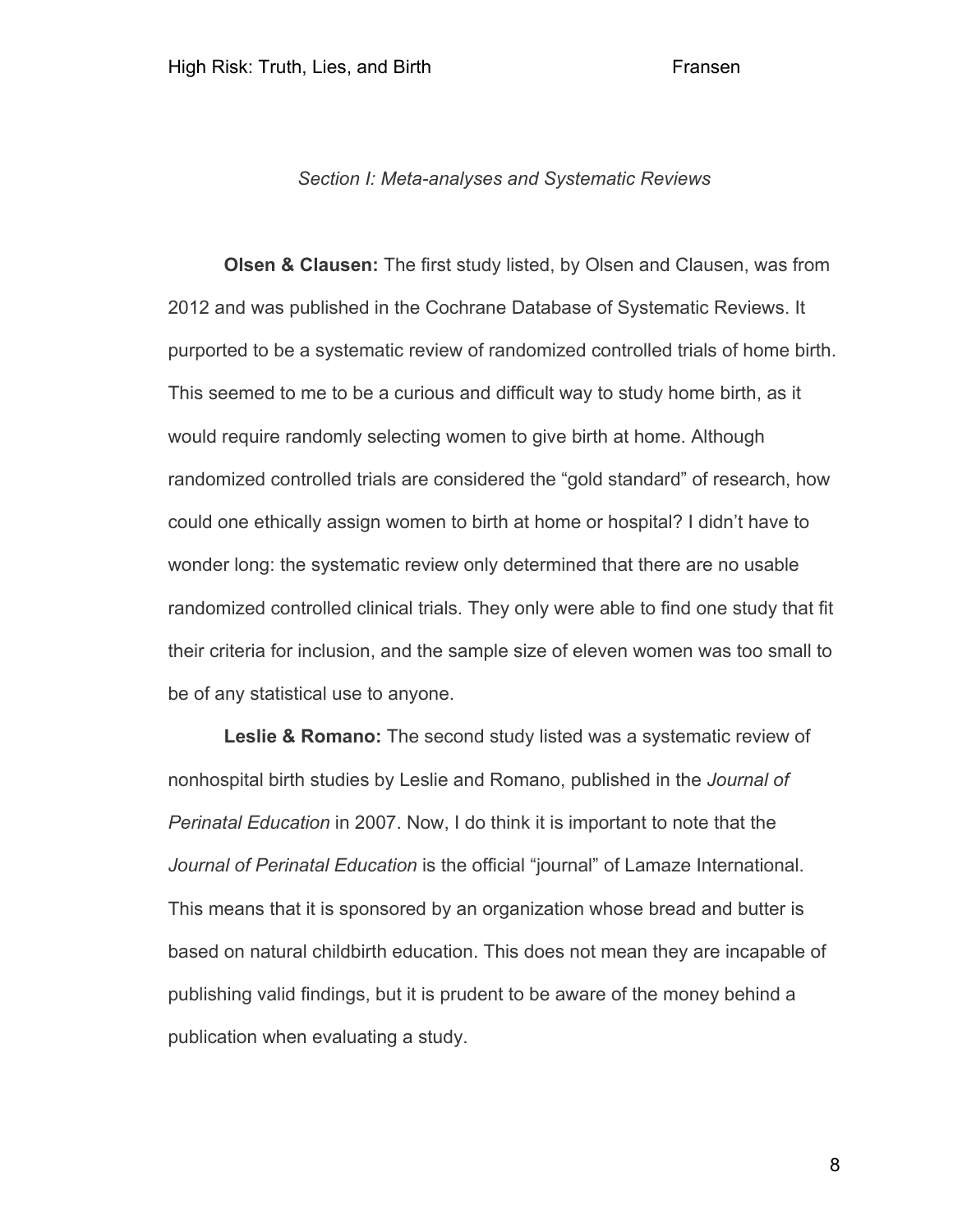The Leslie and Romano study found that nonhospital birth results in far fewer interventions, such as cesarean sections, use of intravenous fluids, and use of medical pain control. They cite three studies in their finding that perinatal mortality<sup>1</sup> rates are "similar" to that of the hospital: Gulbranson (1997), Janssen et al (2002), and Olsen (1997). The Janssen study is covered under Section III, discussed later in this paper. The Gulbranson study was conducted in New Zealand and determined a perinatal death rate of 2.97 per thousand; I clearly needed to find out if this was truly "similar" to hospital rates, so I highlighted this number and made a mental note to come back to it.

**Olsen:** The third study used by Leslie and Romano for perinatal mortality comparison is also the last study in section I: Olsen from 1997, "Meta-analysis of the safety of home birth." This is the second listing from Olsen in the first three studies listed, and it hails from 18 years ago. It was published in the journal *Birth*. It may interest the reader to know that *Birth* is published on behalf of Lamaze International, just like the *Journal of Perinatal Education*.

Because Olsen's meta-analysis was completed in 1997, all of the six studies included are rather aged (ranging from 1977 to 1994) and four of the six studies are international. International studies are of limited value due to the extreme differences in midwifery training from country to country. The two U.S.

 <sup>1</sup> **Perinatal mortality** means death of the fetus or newborn near the time of birth. It generally includes fetal deaths toward the end of pregnancy, deaths during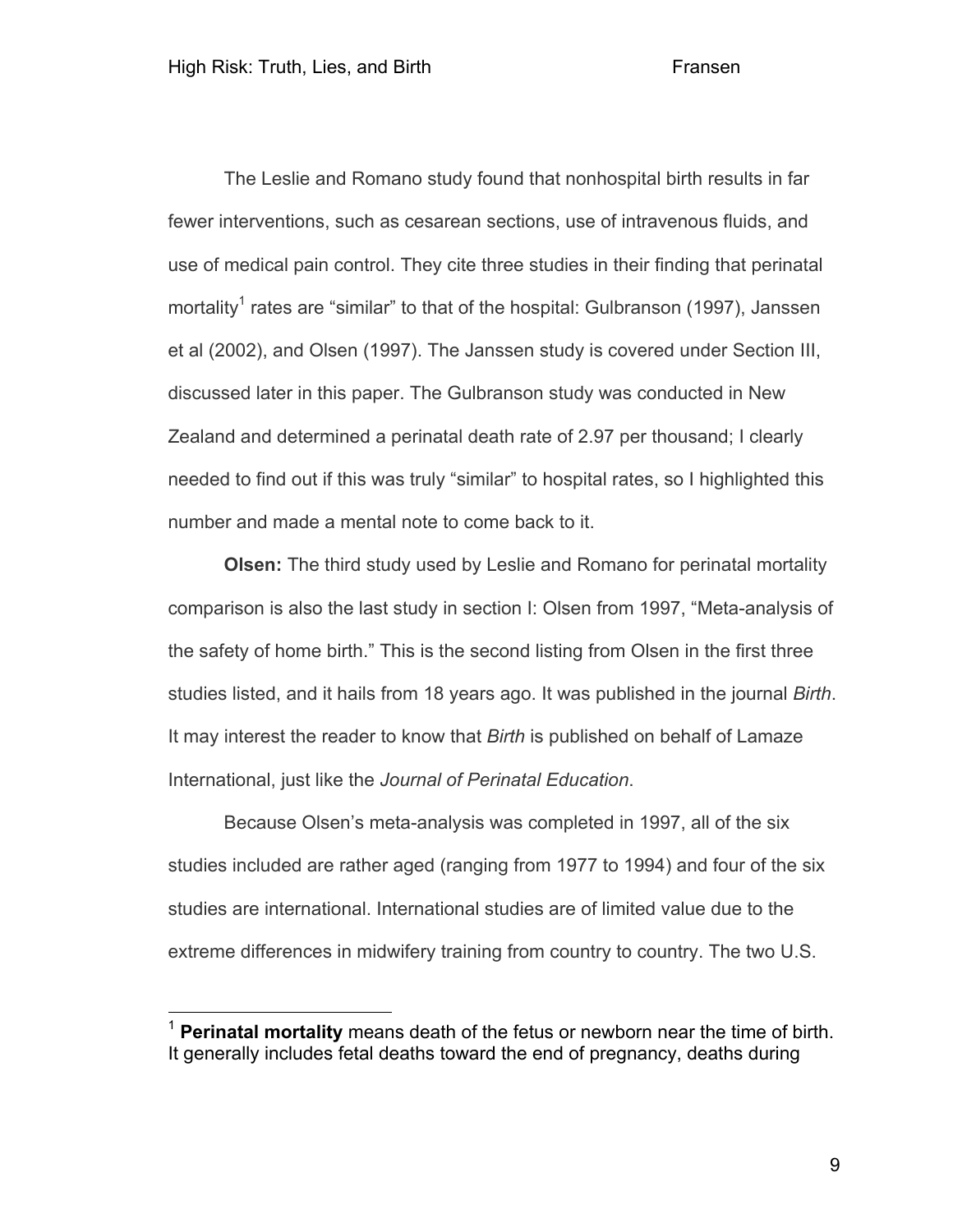studies included, Mehl (1977 in Wisconsin) and Durand (1992 in Tennessee), are not only small (sample sizes equal to or less than 1707) and one could argue outdated, but they also are not included in MANA's list of "best evidence" for home birth safety. If MANA is going to hold up a meta-analysis as best-evidence, why would they not include the studies that powered the meta-analysis on the same list?

Olsen concluded in 1997 that, "No empirical evidence exists to support the view it is less safe for most low-risk women to plan a home birth." It allows the reader to hope that as we move into more recent research, a stronger conclusion (such as evidence supporting that it is safe, rather than a lack of evidence that it isn't) could be reached.

# *Section II: Randomized Controlled Trials*

**Hendrix et al:** Moving on to section II, labeled Randomized Controlled Trials (RCTs), I am once again wondering how RCTs can be ethically conducted to study birthplace. I quickly realize that in this section only two studies are listed, and the first one, by Hendrix et al, is self-explanatory in its title: "Why women do not accept randomization for place of birth." This paper only indicates that the researchers failed at attempting an RCT.

**Dowswell et al:** The second (and last) study in this section is by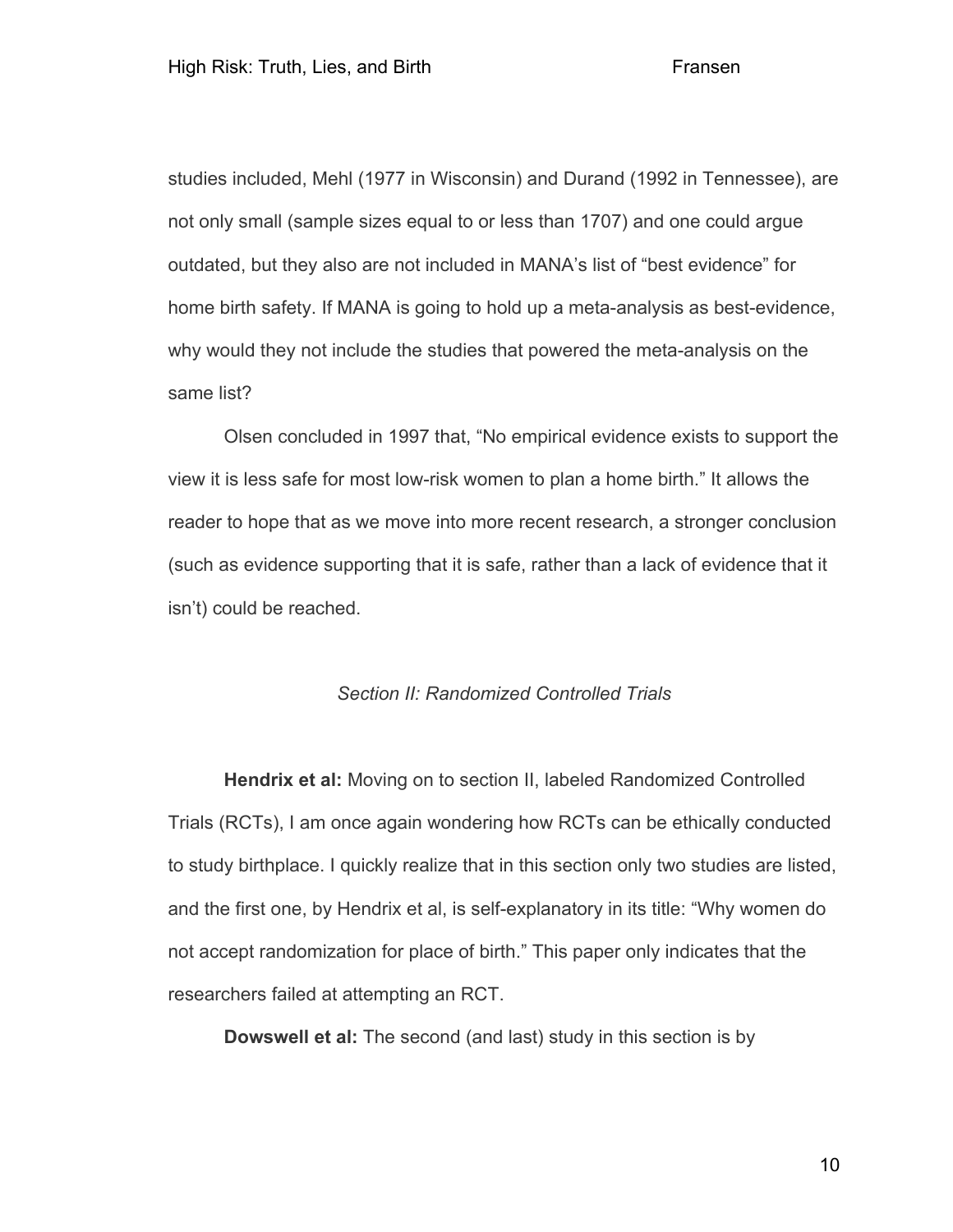Dowswell. It sounds familiar because it was reviewed by Olsen and Clausen and encompassed only eleven participants. Considering the relative rarity of birth complications, a study with eleven participants is not useful.

# *Section III: Cohort and Population-Based Observational Studies*

**Janssen et al 2009:** Section III, Cohort and Population-Based Observational Studies, proves to be where the meat is. The first study listed, "Outcomes of planned home births with registered midwife versus planned hospital birth with midwife or physician" was published in the Canadian Medical Association Journal in 2009. In this study, conducted in British Columbia, Canada, home birth mothers experienced fewer interventions, lower morbidity (sickness or injury), and lower neonatal<sup>2</sup> morbidity and mortality. The perinatal death rate was .35 per 1000, compared to .57-.64 per thousand for hospitalbased midwife- and physician-attended births respectively. (At this point, I realize that Gulbranson's New Zealand study, with a perinatal death rate of nearly 3 in one thousand, compares very unfavorably with Janssen's rate, at over eight times higher; I wonder how Leslie and Romano justified including both Janssen's rate and Gulbranson's much higher rate in the same category and calling them "similar" in their systematic review.) The Janssen study is well-designed,

 <sup>2</sup> The **neonatal** period refers to the time after birth and before 28 days of life.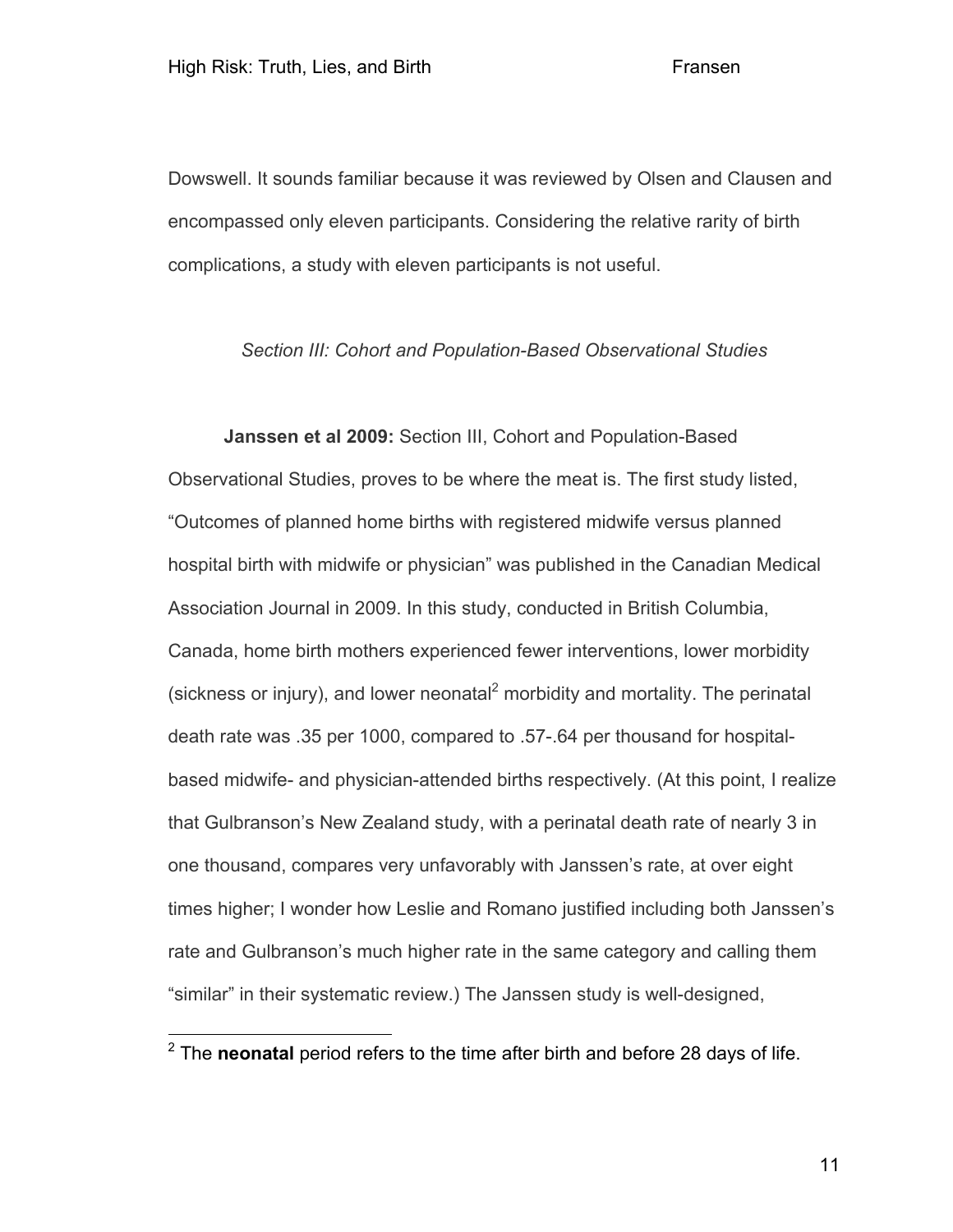featuring totally respectable numbers of women enrolled and fair comparison groups. Before I considered this study a total win for home birth, however, I pressed in on a couple of details.

## *Canadian Registered Midwives and U.S. Midwives Compared*

First, registered midwives in Canada are quite different, in several ways, from the vast majority of home birth midwives in the United States. Registered midwives in Canada have to hold a baccalaureate degree in midwifery. They are trained to give care in both home and the hospital setting. The credential that they could be best compared to in the United States is the Certified Nurse Midwife (CNM). This is the kind of midwife that you usually find working in hospital maternity units, the kind that can prescribe medication and perform many gynecological procedures as well as manage births.

The average home birth midwife in the United States is not a CNM, but what is referred to as a direct-entry midwife (DEM). DEMs attend the vast majority of U.S. nonhospital births. The average DEM is a high school graduate, although that is not technically required. She has gone to school for midwifery, usually for three years if she took a full-time course load. These schools are often distance-learning programs and may or may not be accredited; if they are accredited, it may be by the state in which they are run or by an organization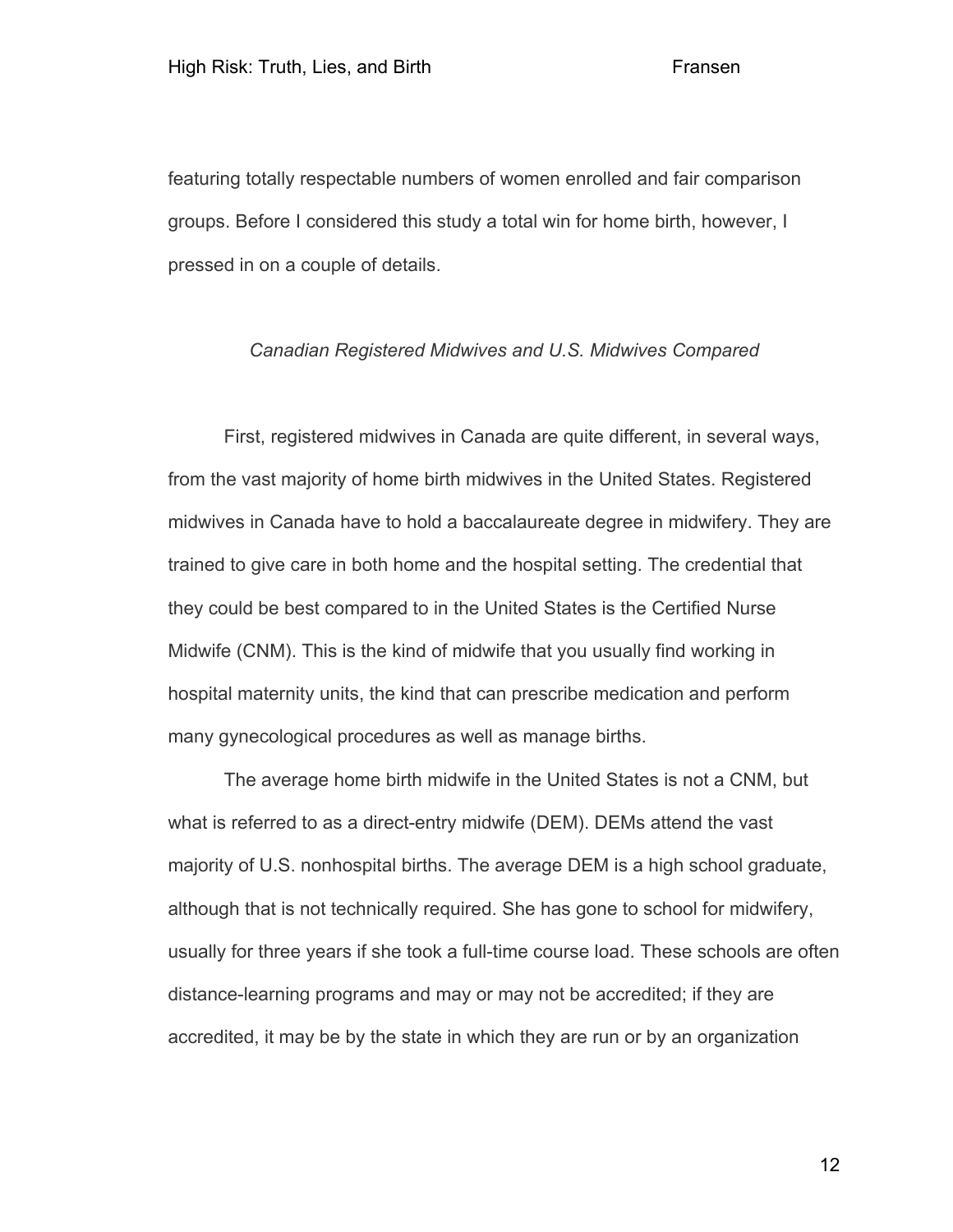called MEAC, the Midwifery Education Accreditation Council. The credits earned are not transferrable to state or private universities.

Clinical training for a direct-entry midwife can vary widely. The current standards for an entry-level certified professional midwife indicate that she can begin practicing after having attended as few as 55 births over the course of several years. I attended one of the most clinically rigorous direct-entry midwifery programs in the United States from 2005 to 2008, the International School of Midwifery in Miami, Florida. During my time there I attended over 150 births, 50 of which were my "catches," meaning I was the one who caught the baby as it was born. My clinical training was extensive compared to many direct-entry midwives: I inserted IV's and administered antibiotics, sutured tears, drew blood, inserted catheters, performed pap smears, and many other tasks that many midwives never or rarely do during their training. (Often they lack the opportunity, as such procedures are not permitted in their state.) But as much clinical practice as I got, I was never able to provide care in a hospital setting. Any time I had to bring a client to the hospital, my role changed into that of a support person, not a healthcare provider. Even the most highly trained direct-entry midwife cannot boast that she is truly integrated into the medical care system the way a Canadian registered midwife must be.

Understanding the distinction between a Canadian registered midwife and a DEM from the United States, we now know that we can't draw a direct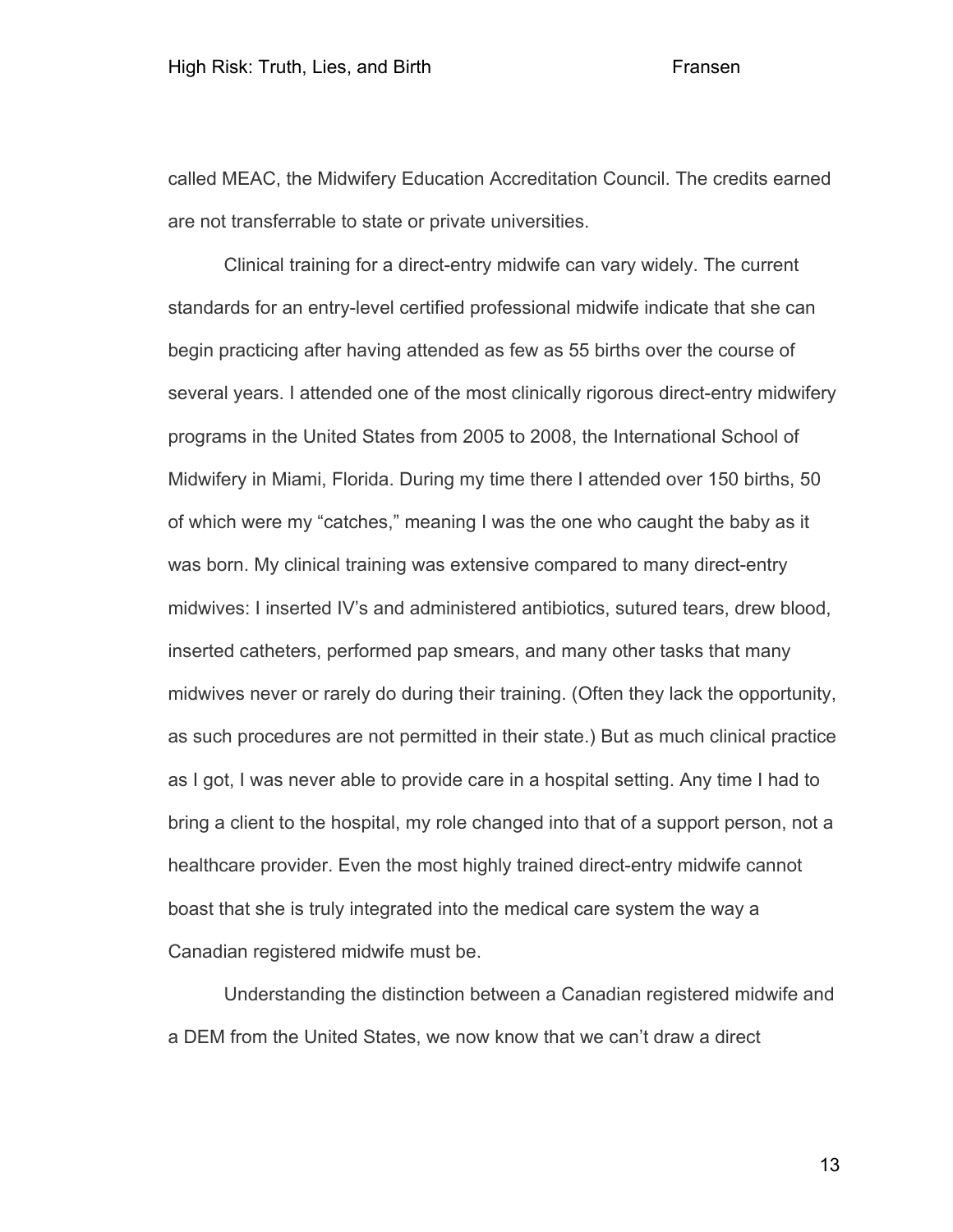comparison to home birth in British Columbia (where the midwifery system is completely different) and nonhospital birth in the United States. What other issues are there with this well-done study?

The second is the rigorous exclusion criteria that Canadian registered midwives in British Columbia must adhere to. This includes that the mother must have no significant pre-existing disease, no significant disease arising during pregnancy, a singleton pregnancy (no twins or higher order multiples), the baby must be head-down, labor must start between 37 and 41 weeks of pregnancy, the mother must have had no more than 1 previous caesarean section, and labor must begin spontaneously. These criteria ensure that risk is kept to a minimum, and according to this study it is working up in British Columbia.

The problem I see is that direct entry midwives in the United States will often attend home births that do not fit these criteria; while insisting that home birth is at least as safe as hospital birth, many will attend twin births, breech births, births after 41 weeks, births of women who have pre-existing or pregnancy-induced disease, births after two or more previous caesarean sections, and births of women whose labor has been jump-started rather than begun spontaneously (whether by herbs, prolonged nipple stimulation, the breaking of her water, or illicit use of medications). I doubt I could find a single direct-entry midwife who hasn't attended a birth outside of the parameters that Canadian registered midwives must follow. This means, of course, that the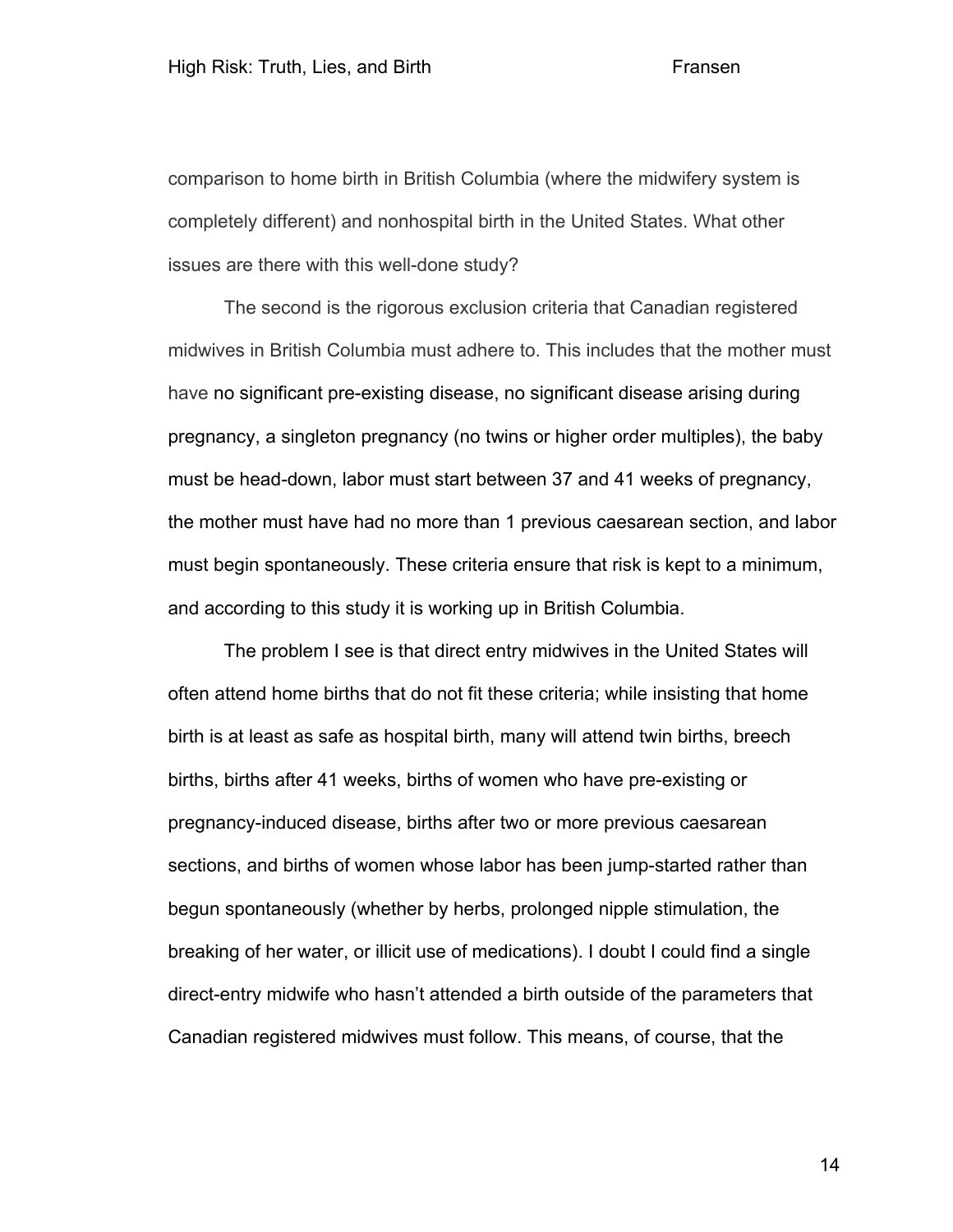results of this study cannot be extrapolated to the United States as midwifery is currently practiced.

The bottom line of the Janssen study is that home birth with a registered midwife in British Columbia was demonstrated to be at least as safe as hospital birth, provided the strict exclusion criteria was applied. Would I see this trend continue as I moved forward?

**Hutton et al:** Quite literally, the trend continued, in that the next study was also Canadian: "Outcomes associated with planned home and planned hospital births in low-risk women attended by midwives in Ontario, Canada, 2003-2006," not surprisingly shows similar results to the Janssen study. Published by *Birth* (sponsored by Lamaze International), the Hutton study shows lower rates of interventions such as cesarean section, episiotomy, and medical pain relief for the home birth group. It also shows that the perinatal mortality rate was not significantly different between home and hospital.

It seemed that Canada was an example of a successful home birth system. Two studies have supported that not only were fewer interventions used, but perinatal outcomes were as safe as the hospital. Perhaps in the following studies I would find that the same is true in the United States.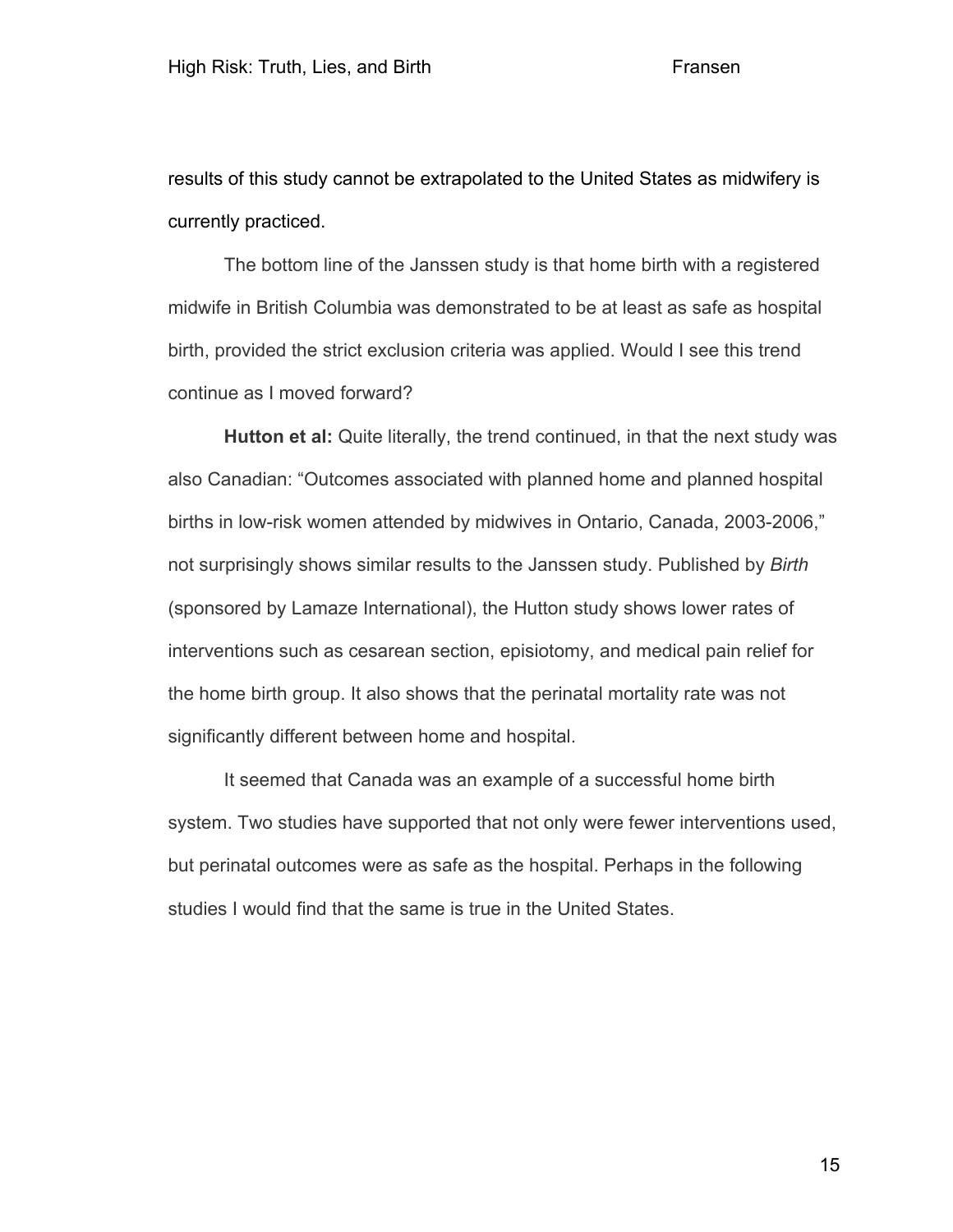# *Section III: Cohort/Population Studies (Continued)*

**Johnson & Daviss:** Letter C under section III of the list of studies that the Midwives Alliance of North America deems the very best in proving home birth safety is titled, "Outcomes of planned home birth with certified professional midwives." Published in the *British Medical Journal* by Johnson and Daviss in 2005, this study promises to finally demonstrate what U.S. direct-entry midwives really provide. The planned home birth outcomes included much lower rates of epidural, episiotomy, and assisted delivery, and cesarean section. None of the mothers in the study died. The perinatal death rate was reported at 1.7 in 1000.

This number seems high. Just a few studies ago in Canada, the home birth perinatal death rate was .35 in 1000 (Janssen 2009). 1.7 in 1000 is *over four times higher*. Yet, the study abstract says that this number is "in line" with other established perinatal death rates. Is that true?

The CDC provides the public with access to linked birth and death records for infants as part of a database project called WONDER (Wide-ranging Online Data for Epidemiologic Research). A major limitation of this database is that it does not include intrapartum $3$  deaths, because those babies are not issued birth certificates. Fortunately for me, Johnson and Daviss included a breakdown of

 <sup>3</sup> **Intrapartum** refers to the time during the labor and birth process. Intrapartum deaths occur before the birth of the baby.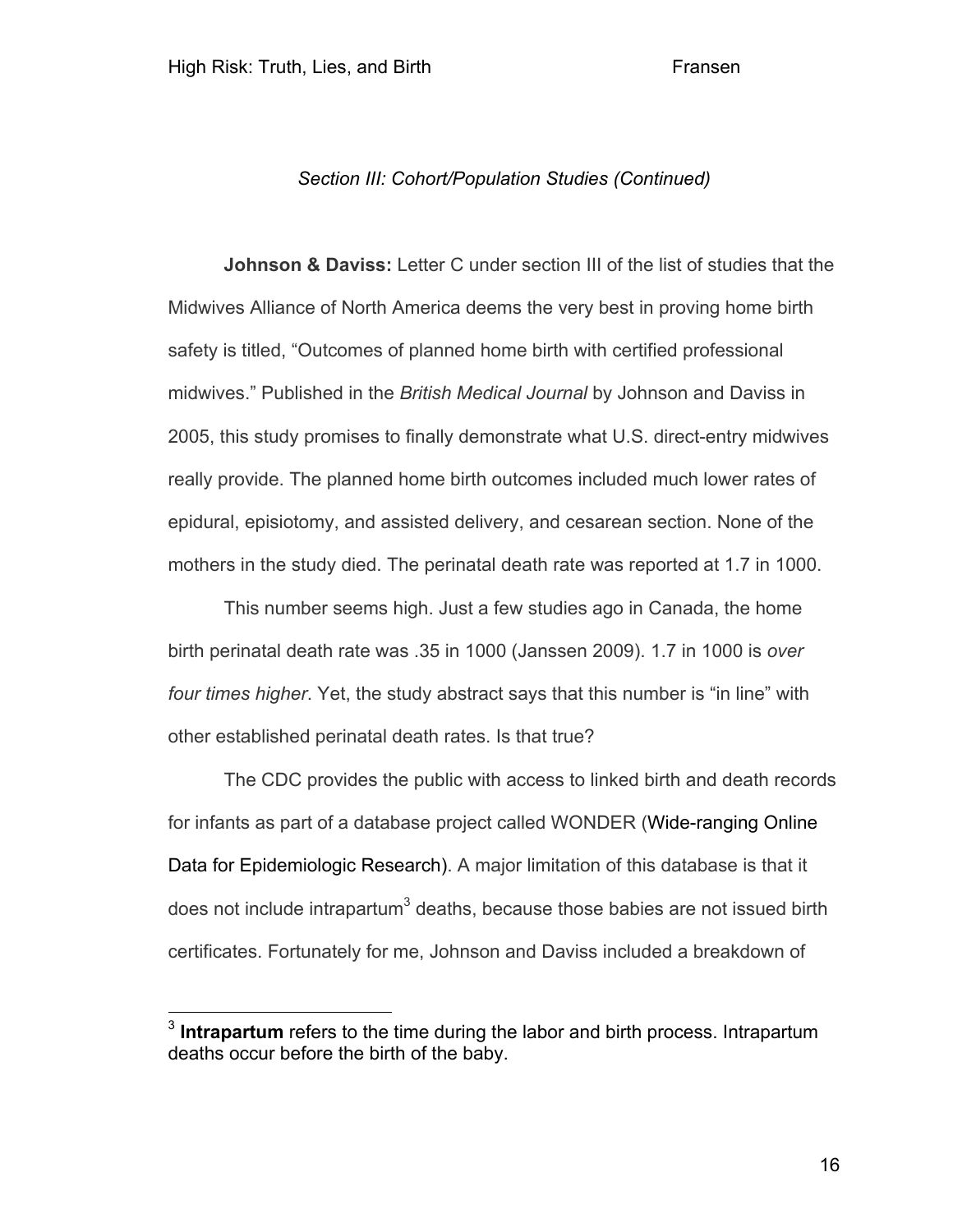how many deaths in their study were intrapartum (5) and how many were neonatal (6), which meant a neonatal death rate of 1.1 per 1000.

Using the WONDER database for the year 2000 (the same year Johnson and Daviss collected their data), I plugged in the following variables: all babies who died within 27 days of birth, born in the hospital, who were at least 37 weeks gestation, with a known attendant type (type of doctor or midwife). I did not exclude any risk factors except prematurity, which should always be screened out as high-risk for home birth. The neonatal death rate was 0.99 per 1000.

This 0.99/1000 hospital neonatal death rate included women with pregnancy complications that would make them too high-risk for even the most experienced (or foolish) midwife to take on. It included the diabetic, pregnant mothers on illicit drugs, the morbidly obese, the poverty-stricken, and those who received no prenatal care at all. It included practically every mother in the U.S. who made it to full-term and got herself to a hospital, regardless of health, socioeconomic status, or pregnancy complications. It also included lethal congenital anomalies, which were excluded from Johnson and Daviss' numbers. (Including lethal congenital anomalies the Johnson and Daviss neonatal death rate was 1.6/1000.) The neonatal death rate including the depth and breadth of risk at hospital births was *lower* than the self-selected, "low-risk," healthconscious group who tends to choose home birth that Johnson and Daviss studied.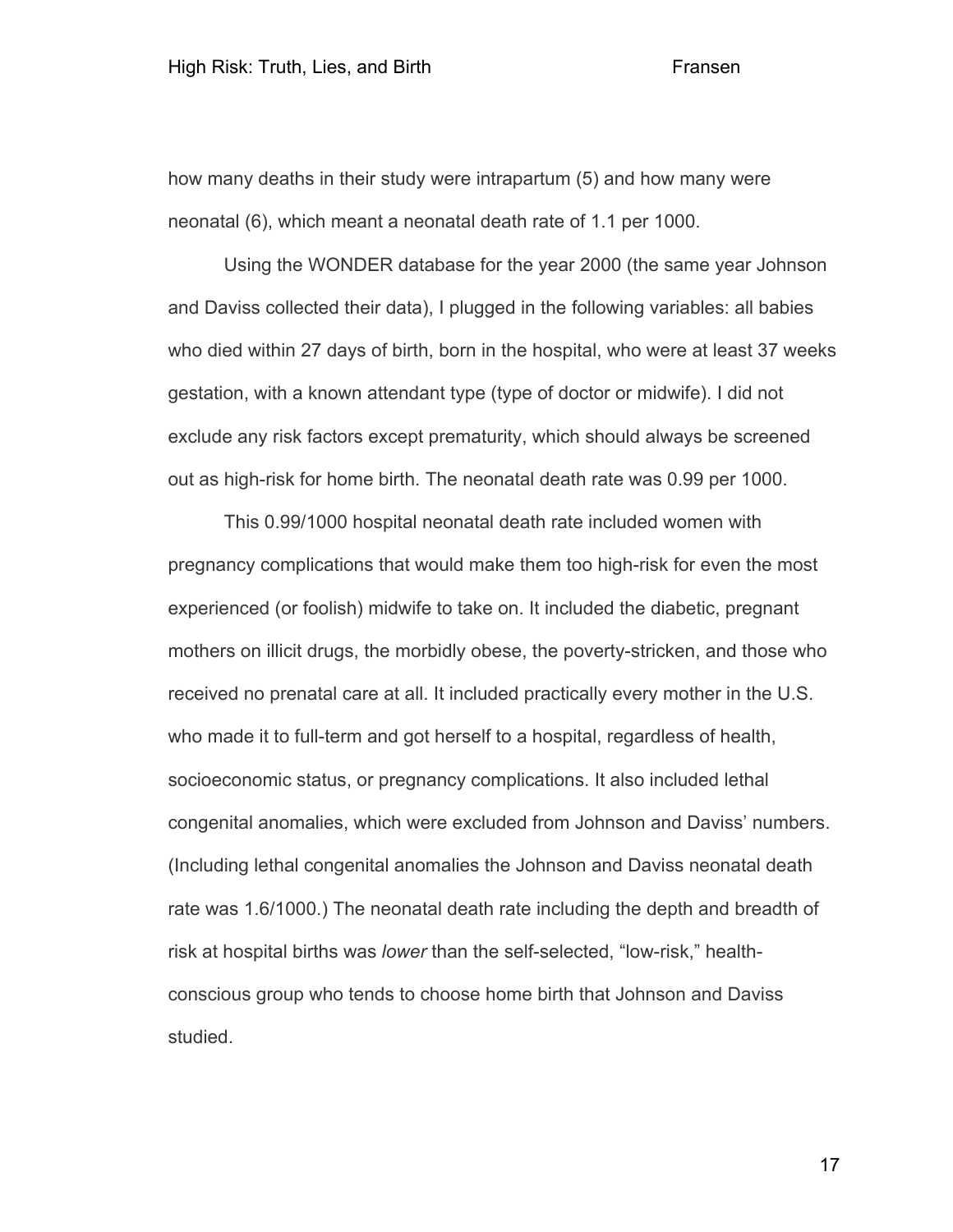Women who choose nonhospital birth are not a random sample of the overall birthing population; they are self-selected, and (supposedly) carefully screened by their midwives to ensure they are "low risk." The overall mortality rate for all-risk term pregnancies across the board ought to be significantly higher than the mortality rate for the "low-risk" women who decide on nonhospital birth. It seems as if women are trading their low-risk status in for a nonhospital birth, and thereby actually becoming higher in risk than the general population. If nonhospital birth were just as safe for low-risk women, it ought to be beating allrisk hospital birth hands-down in every aspect of safety. If nonhospital birth isn't showing a clear lead, we have a problem.

I also plugged some variables into WONDER to try to approximate the year 2000 hospital neonatal death rate for low-risk women specifically. I tried to match Johnson and Daviss as specifically as possible by adding in the additional variables of singleton (not twins or other multiples) and looking at Certified Nurse Midwives, who tend to care for lower-risk mothers than obstetricians. Their neonatal mortality rate was 0.58, less than half Johnson and Daviss' rate, both groups including congenital anomalies. Some may argue that CNMs' death rates are lowered by the fact that their more complicated cases get referred to obstetricians; that is true. But direct-entry midwives ought to be referring their more complicated cases to obstetricians as well, enjoying the very same benefit. Obstetricians take on all other providers' most complicated cases, at every stage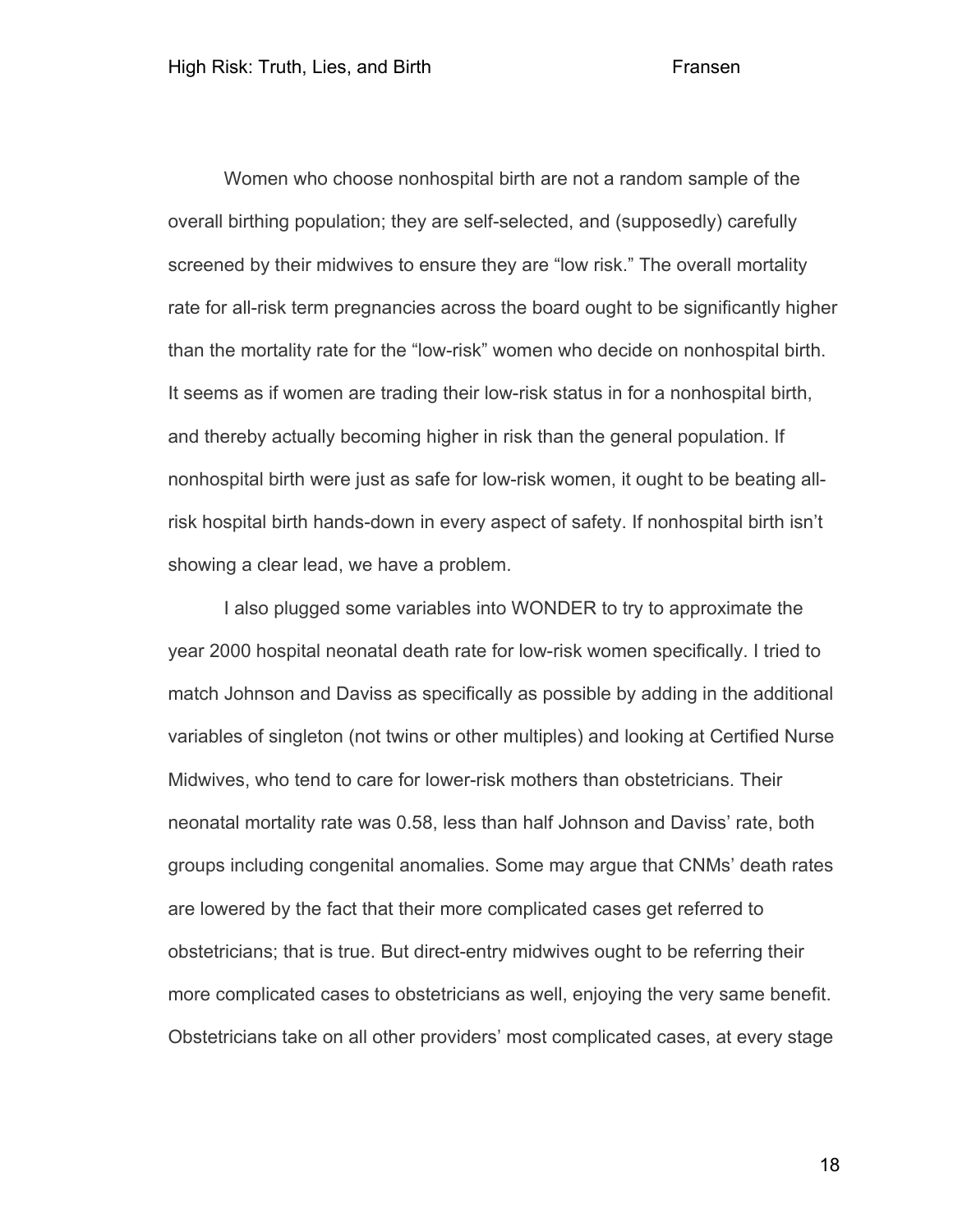of complication, and they still maintain a lower death rate than Johnson and Daviss demonstrated.

# *Lies, Damn Lies, and Statistics*

I had first heard about these numbers years ago, when I was still practicing, long before that morning with the binder and the coffee. I had read enough to know that giving birth with a direct-entry midwife like myself meant, statistically speaking, an approximate two- to threefold risk of death to the babies I caught compared to the same birth in a hospital setting. A client would sometimes come to me with concerns: "My mother doesn't approve, she says she doesn't think it is safe." "My husband saw something on the news." "I found something on the Internet." I would gently explain to her the logic that allowed me to continue: the difference between relative risk and absolute risk, and the fact that the absolute risk seemed so very small.

"The best statistics show that it might be *slightly* more dangerous for the baby, but your chances of intervention are *much* lower. And three times a very small number is still a very small number," I would say, looking into her eyes earnestly. Sometimes admitting a little weakness can buy a lot of trust. Inevitably, the client would agree with me: chances were, she would have a lovely birth if she stuck with me. It didn't seem like such a gamble. Chances were, bad things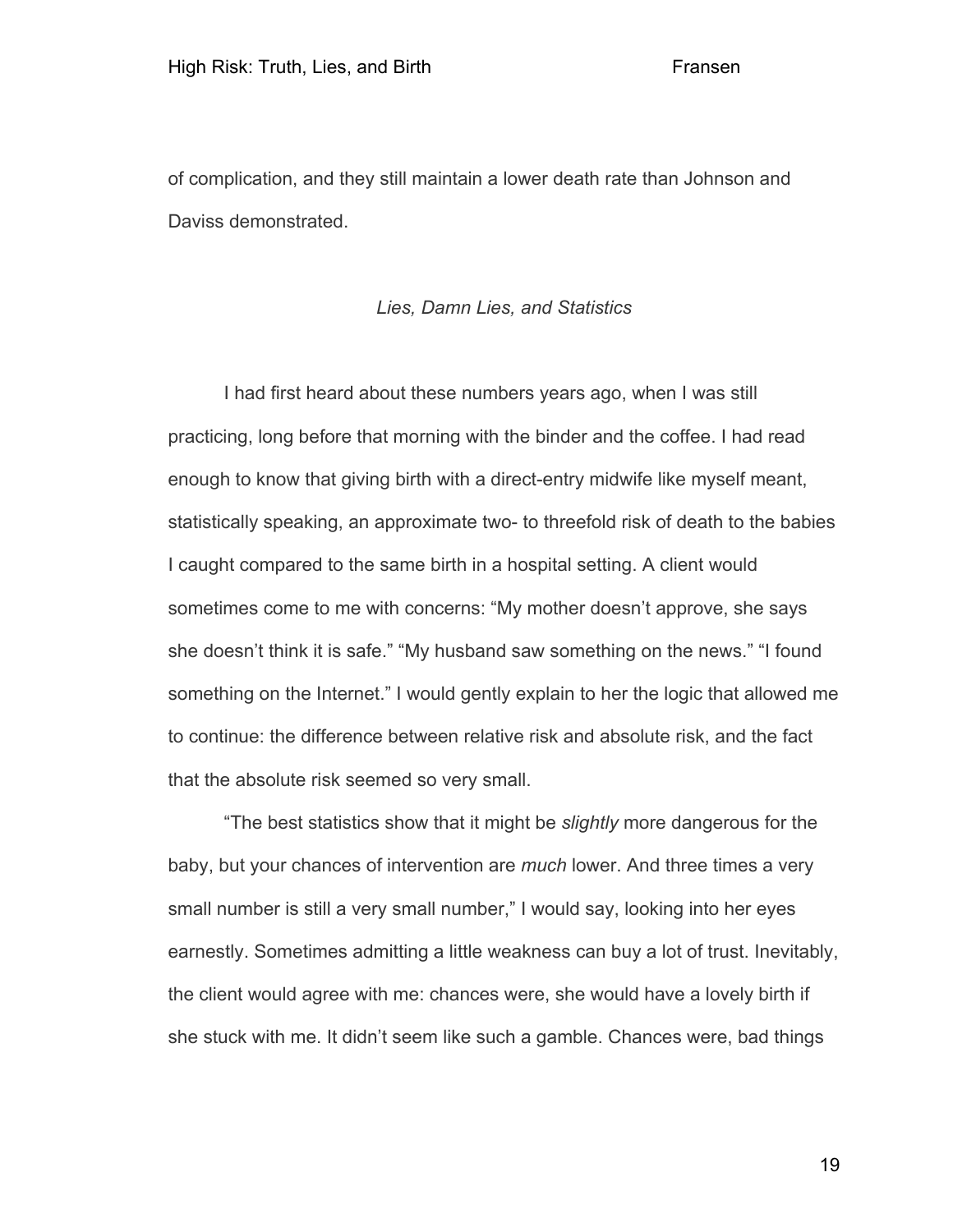would only happen to someone else, somewhere else, on another day.

As for me, I would put it out of my mind. I focused on giving the best prenatal care I could. I focused on monitoring the baby well during labor and helping moms feel as comfortable as possible. I focused on building moms up and coaching them to hang in there and believe in themselves. And inevitably, when I started to see the baby's head, I felt nothing but relief that we were going to see a baby soon. Equally inevitably, whenever the baby's head reached about the halfway point, at that moment when a new face is about to appear in the world for the first time, I would have a moment of sheer terror deep in my gut: *What are you DOING. This is absurd. This better go well. You better hope this goes well.*

At such moments I often felt as if I had an out-of-body experience, as if I were simply watching myself performing the actions of a midwife, supporting the baby's slippery body as it tumbled out, making sure he started to breathe, getting him warm and dry and cuddled up with mom, and turning my attention to the placenta. I often received accolades from observers who would say I "kept my cool" under every circumstance. Call me Meryl Streep; I know how to play the role of the confident midwife. No one ever knew that deep down I was terrified.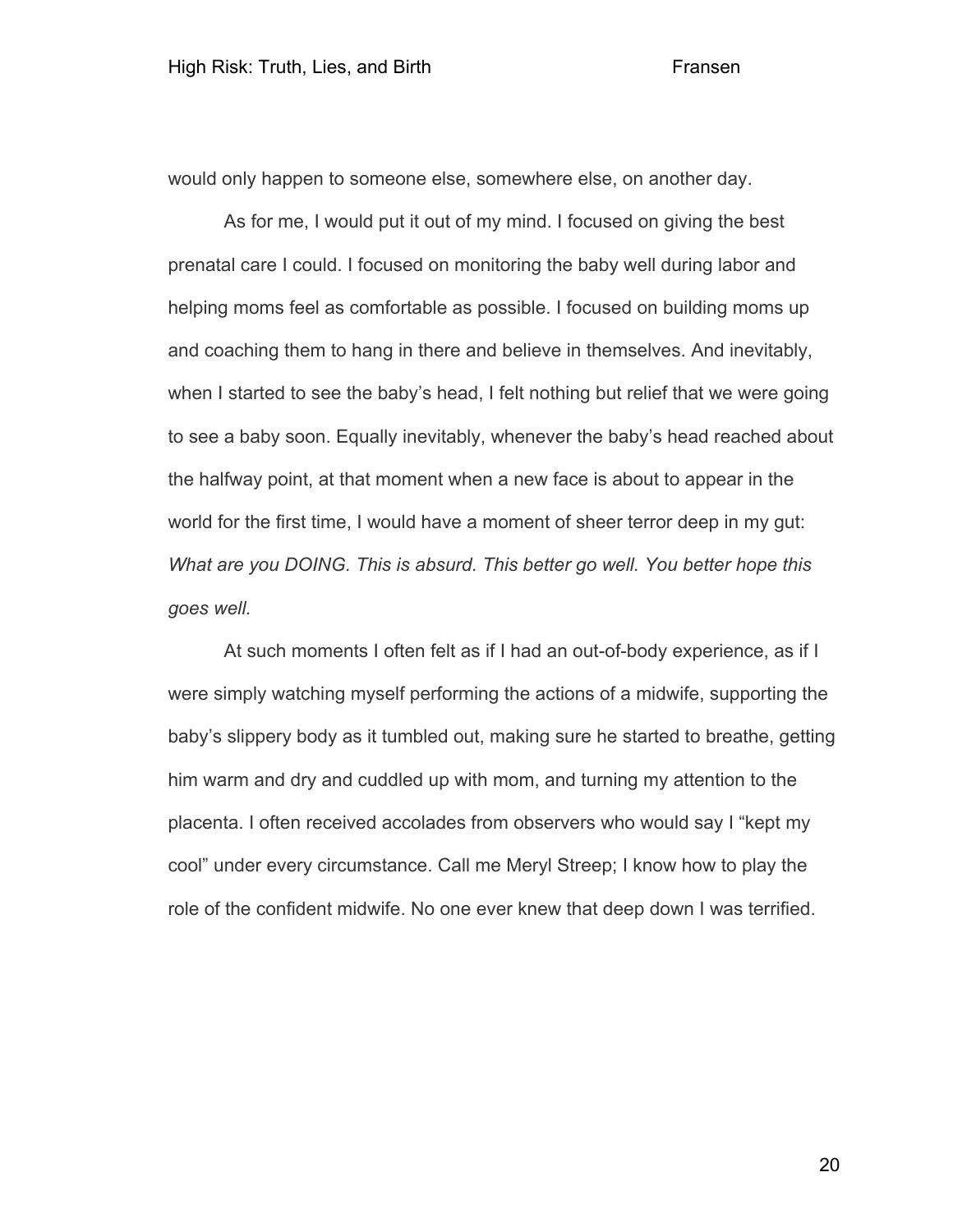# *Section III: Cohort/Population Studies (Re-Continued)*

**Johnson & Daviss Continued:** Still considering Johnson and Daviss, I wondered how this study could be considered by MANA to be among the best evidence for the safety of home birth, seeing as it shows a perinatal death rate higher than hospital births from the same time. In their words, "Intrapartum and neonatal death rates were compared with… comparable studies of low risk hospital births." I looked over the list of the ten studies the authors chose, which numbers permitted the authors to conclude that their death rate was "similar" to hospital birth. The most recent study listed was dated 2002, and the name of the researcher was familiar: Janssen, the same author of the 2009 Canadian study I just looked at. Johnson and Daviss were referencing Janssen's earlier study, also conducted in Canada, wherein the hospital perinatal death rate was 1.36 per thousand, but the sample size was only 733 women and there was exactly one death.

The other studies dated mostly to the 1980s. The oldest included study used data collected from 1969-1975. Johnson and Daviss apparently had to reach back into the 1960s to find low-risk hospital numbers that would make their death rate seem "similar." Perhaps the fact that Daviss is a midwife, and Johnson is her husband and noted midwifery advocate, were motivating factors in the selection of comparison studies.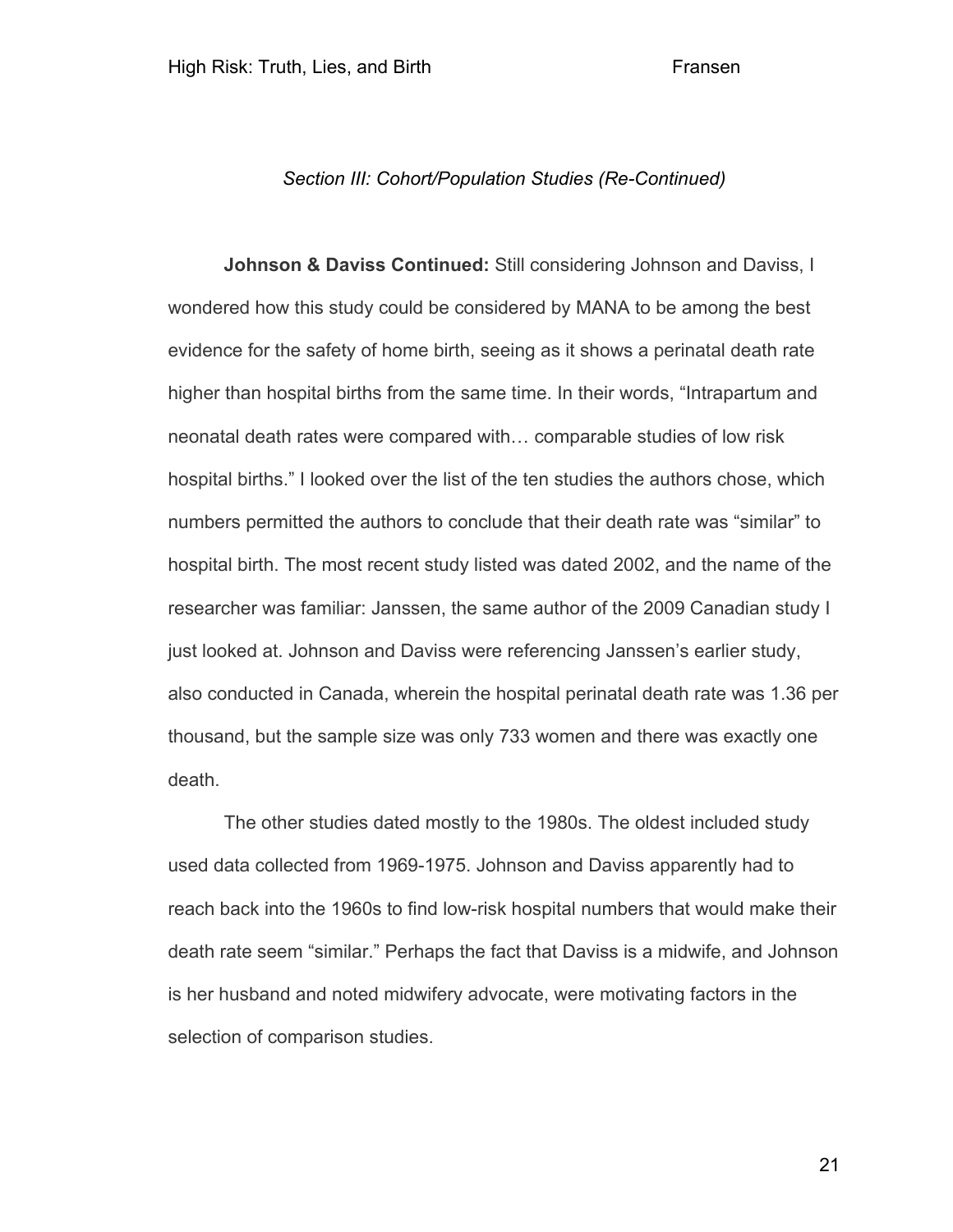**Janssen et al 2002:** Still making my way through the MANA list of best evidence for the safety of home birth, the next study sounds familiar: Janssen et al present, "Outcomes of planned home births versus planned hospital births after regulation of midwifery in British Columbia, 2002." Not surprisingly, this study showed that home birth with a Canadian registered midwife had a lower incidence of almost every kind of obstetric intervention. However, there were a few incidents the authors reported that were not statistically significant due to small sample size, but worth noting: the only two cases of obstetric shock occurred in home births, and three of the four blood transfusions in the study were after home births. Three cases of perinatal death occurred in the home birth group (out of 860 cases), compared to only one death in the hospital group (733 cases). Short case reports were given of all three deaths in the home birth group, suggesting that none of them were likely related to birthplace or attendant. Five babies in the home birth group received assisted ventilation for over 24 hours compared to 0 of the hospital births, a statistically significant finding.

Overall, this study is not as ringing an endorsement of Canadian home birth as the follow up in 2009 (already reviewed) would seem to be. Indeed, in a letter to the publishing journal dated June of 2011, Janssen herself responded to criticisms of this study, writing that "selection bias is unavoidable" when studying home birth, and that her study suffered from a "lack of power" to make "valid conclusions." With such a "recommendation" from the author, it is interesting that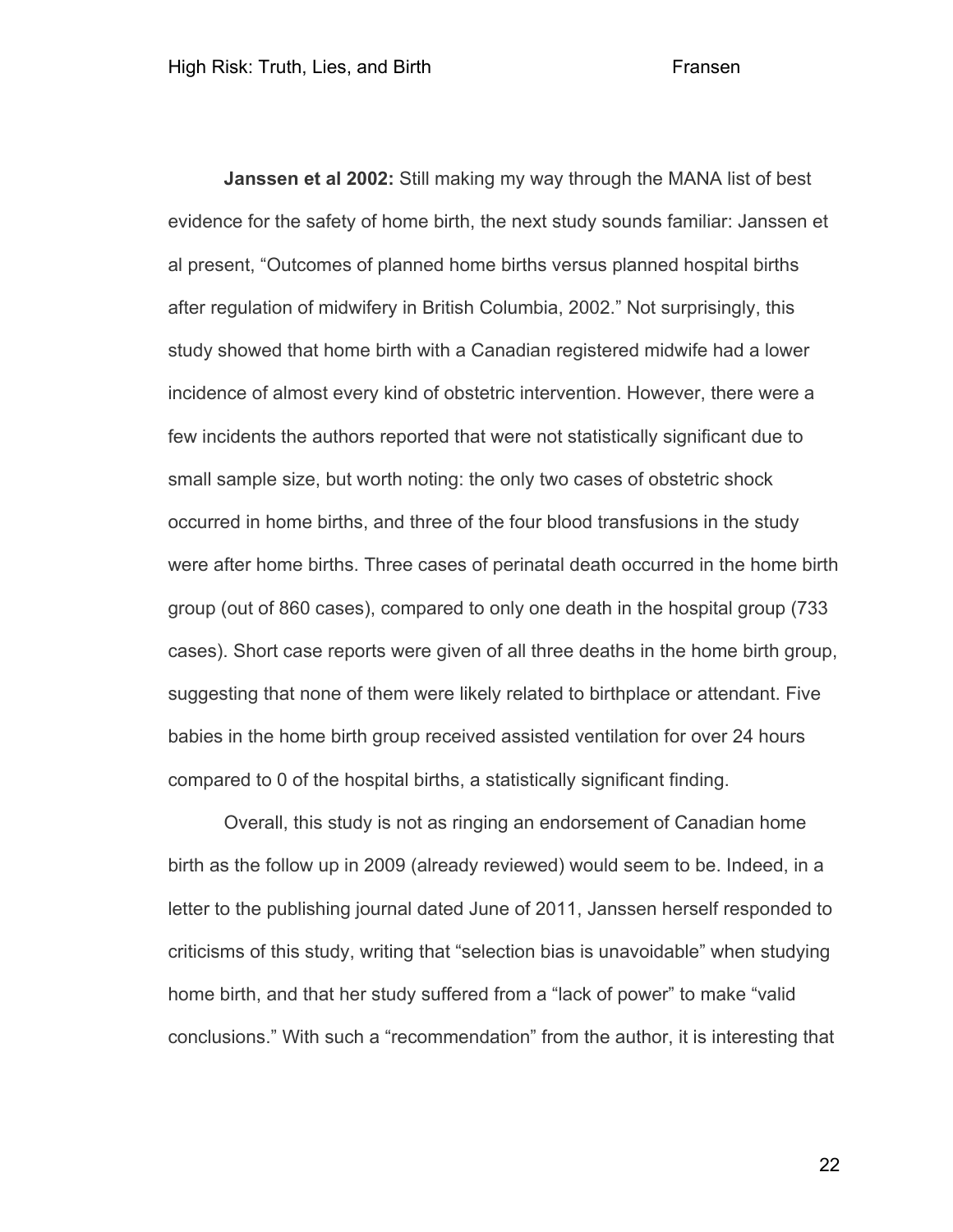MANA has left it in this list of "best evidence."

**Schlenzka:** That brings me to the final study cited in section III: an unpublished dissertation by Schlenzka, dated 1999. An unpublished dissertation is a notable departure from the rest of this list. Although one can argue about possible bias in journals that publish research articles, all real research journals subject all articles to at least a cursory (and, in most highly regarded journals, a truly rigorous) peer review, the process by which other experts fact-check the study and ensure that at least a minimum level of trustworthiness and quality is met. An unpublished dissertation, on the other hand, has literally no known standard for accuracy. The author could write falsehoods, misinterpret data, make grievous factual errors, and misquote sources, and there is no system of accountability.

To place an unpublished dissertation alongside published peer-reviewed studies seems naively disingenuous at best and deliberately deceptive at worst. If this dissertation, dated 1999, is some of the best evidence for the safety of home birth, why hasn't it at least been picked up by one of Lamaze International's sponsored journals?

# *Section IV: International Observational Studies*

The next category comprises international cohort and population-based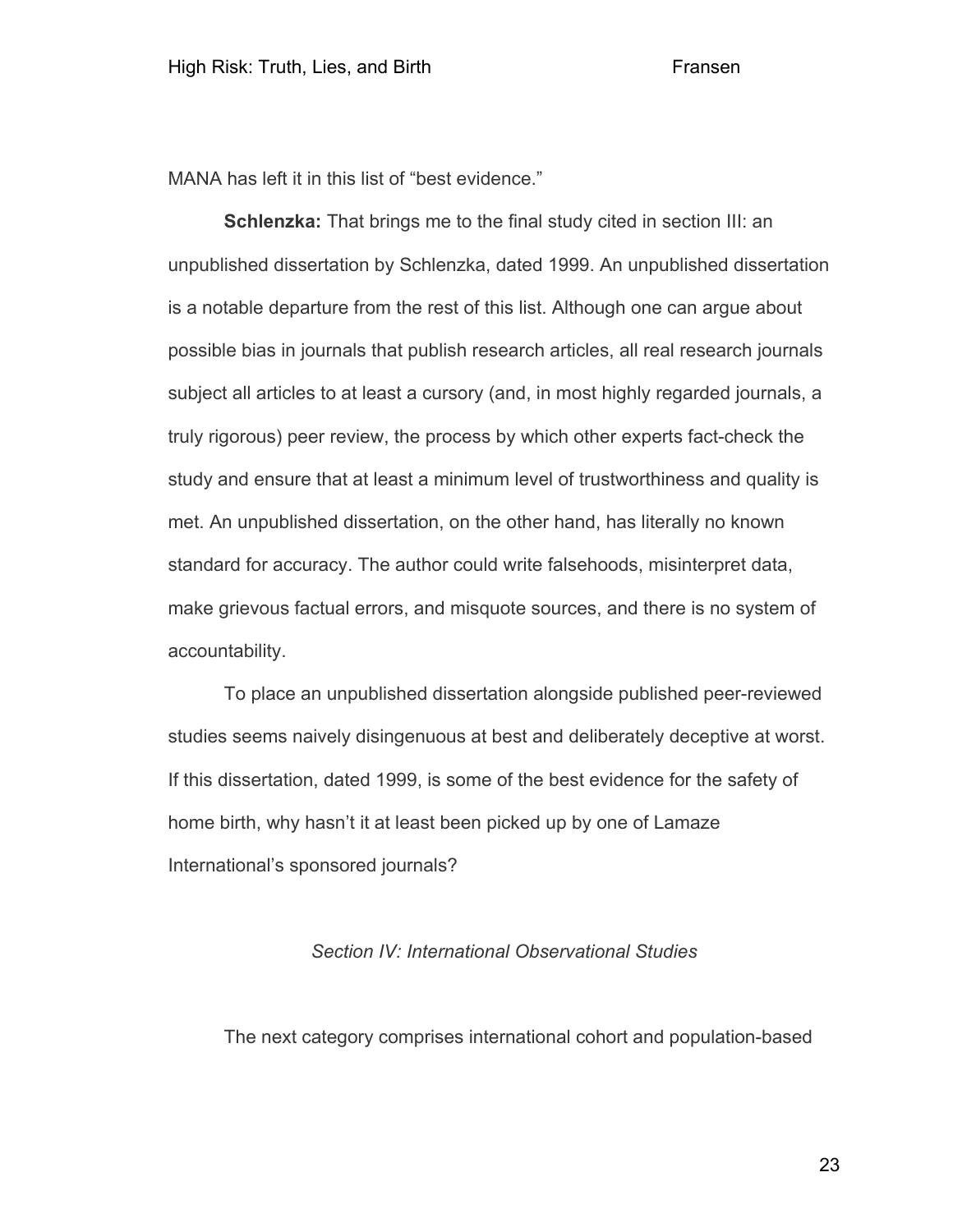observational studies. This collection of eight studies is of limited use to anyone trying to determine safety of home birth in the United States due to the substantial differences between direct-entry midwifery in the U.S. and the hospital-trained midwives of other countries. I reviewed all of them anyway.

**Birthplace in England:** The first international study is from England, published in 2011 in the *British Medical Journal*. It determined that women who had given birth previously had outcomes just as good when giving birth at home as in the hospital; however, women having their first baby at home experienced poorer perinatal outcomes (more deaths and injuries).

**Van der Kooy et al:** The second study, published in 2011, hailed from the Netherlands and determined that Dutch home births are: "under routine conditions… not associated with a higher intrapartum and early neonatal mortality rate. However, in subgroups, additional risk cannot be excluded." I quote the study because quite honestly, having read it, I cannot really figure out what it means about the subgroups. Suffice it to say that they haven't completely ruled out an increase in risk for Dutch home birth, but they did not find an increase in risk.

**de Jonge et al:** The third study, published in 2009, is also from the Netherlands. De Jonge explains that in the Netherlands about 30% of women plan to give birth at home; the Netherlands also has one of the highest perinatal death rates in Europe. This study found no significant difference in outcomes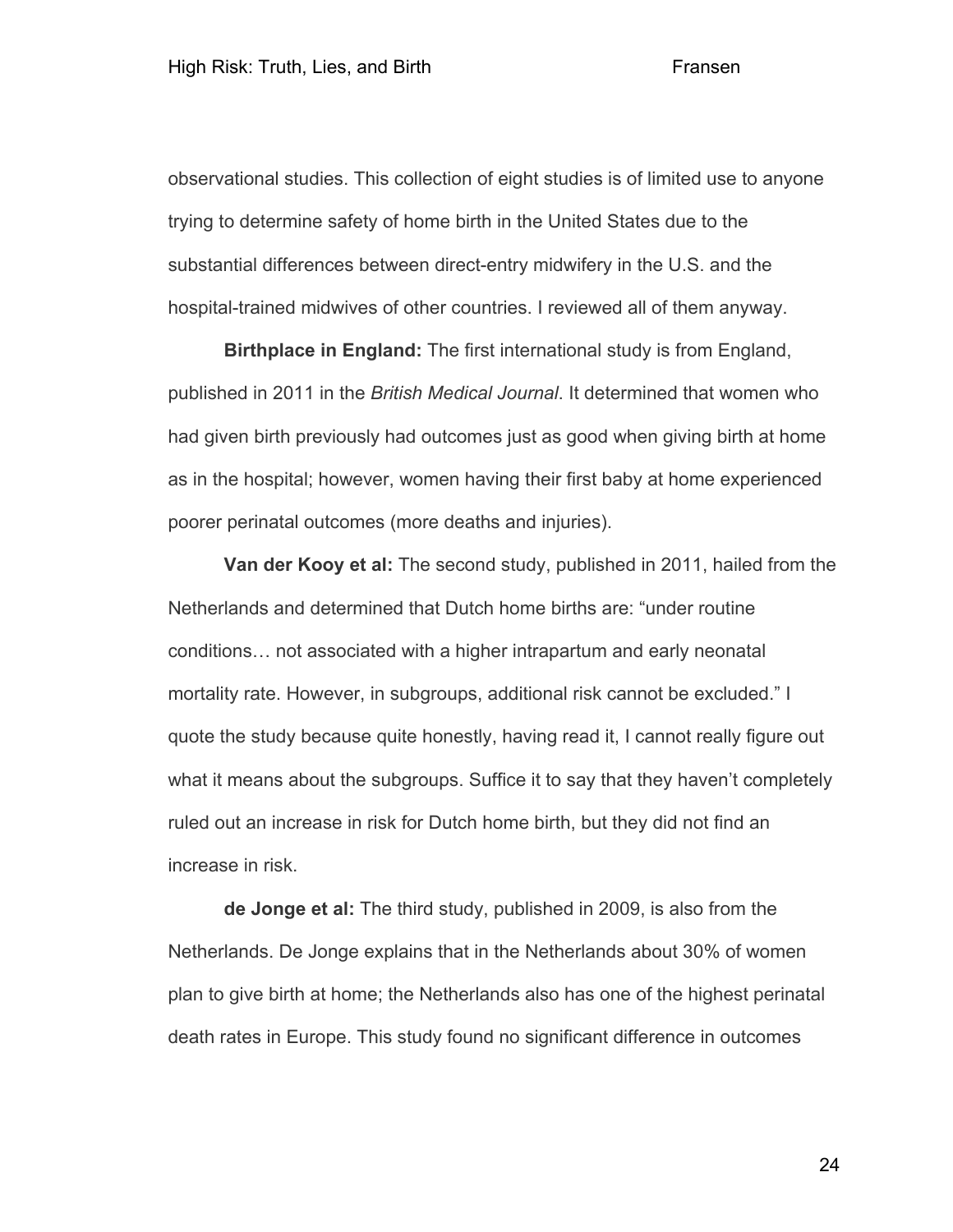between planned home and hospital births attended by midwives. (De Jonge did not provide a comparison to hospital births attended by obstetricians. In later reading I discovered that a 2010 study by Evers et al would demonstrate that "low-risk" births attended by Dutch midwives have a higher perinatal death rate than high-risk births attended by Dutch obstetricians, indicating that midwives in the Netherlands have poor statistics regardless of birthplace.)

**Kennare et al:** The fourth study is from South Australia (2009) and, remarkably, found that although home birth in South Australia carries about the same risk of neonatal death as hospital birth, the risk of intrapartum (during labor) fetal death is seven times that of hospital birth, and the risk of death from intrapartum asphyxia (lack of oxygen) is 27 times higher! Intrapartum asphyxia is a cause of death that ought to be avoidable with proper fetal monitoring. This is included in a list of the best evidence for the safety of home birth?! But this was one rather small study in Australia, so I'll move on.

**Chamberlain et al:** The next study listed, *Home Births: The Report of the 1994 Confidential Inquiry by the National Birthday Trust Fund*, was conducted in Great Britain and was published in the form of a book in 1997. According to the blurb on Amazon.com, the study "shows that planned birth at home is a safe option, that the women who are being selected for home births are appropriate, and that midwives manage home births well and competently." Due to the outdatedness of the information and the fact that birth with a medically-trained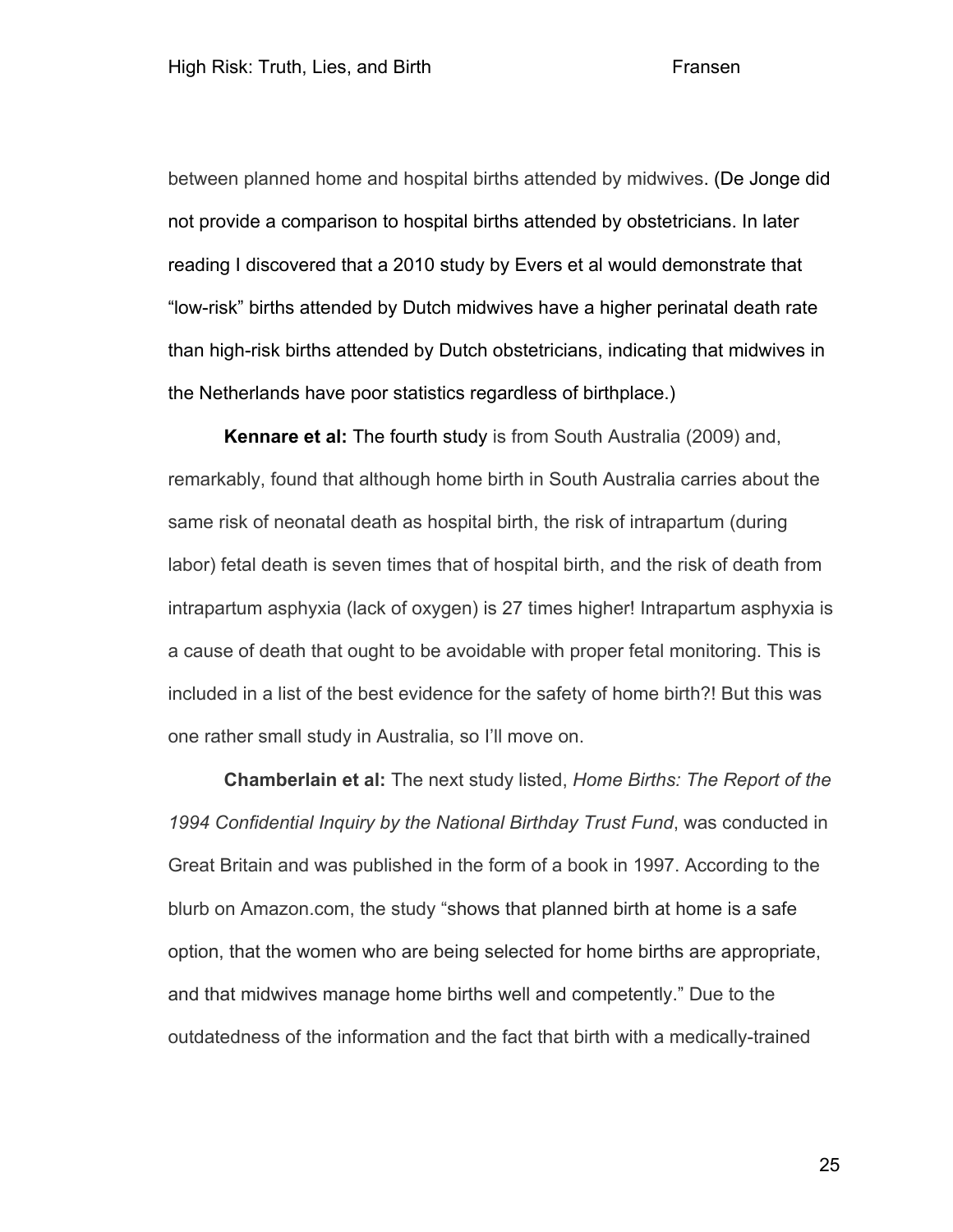British midwife tells us very little about the safety of home birth with an American direct-entry midwife, I found this study to be irrelevant to my quest to determine the safety of nonhospital birth in the United States.

**Ackermann-Liebrich et al:** The sixth study is from Switzerland in 1996 and determined that, "The number of participants was too small to detect differences either in maternal or perinatal mortality between the groups."

**Wiegers et al:** The seventh study is from the Netherlands, published in 1996, and actually does conclude that home birth in the Netherlands is at least as safe as hospital birth. This is the first study to use the phrase, "at least as good," which probably inspired the very common phrase "at least as safe" when talking about nonhospital birth. Unfortunately, a 19-year-old study from a country with a completely different midwifery and health care system tells us nothing about current home birth in the U.S.

**Northern Region:** The last study in this section is from Great Britain and found no significant difference in risk between home and hospital birth from 1981 to 1994. The takeaway from this collection of international studies seemed to be that, in the right circumstances, with highly qualified midwives well-integrated into the medical system, home birth can be as safe as hospital birth. However, with half of these studies dating 1996 or 1997, it seems that there should be more upto-date information available from these countries with successful and safe home birth programs.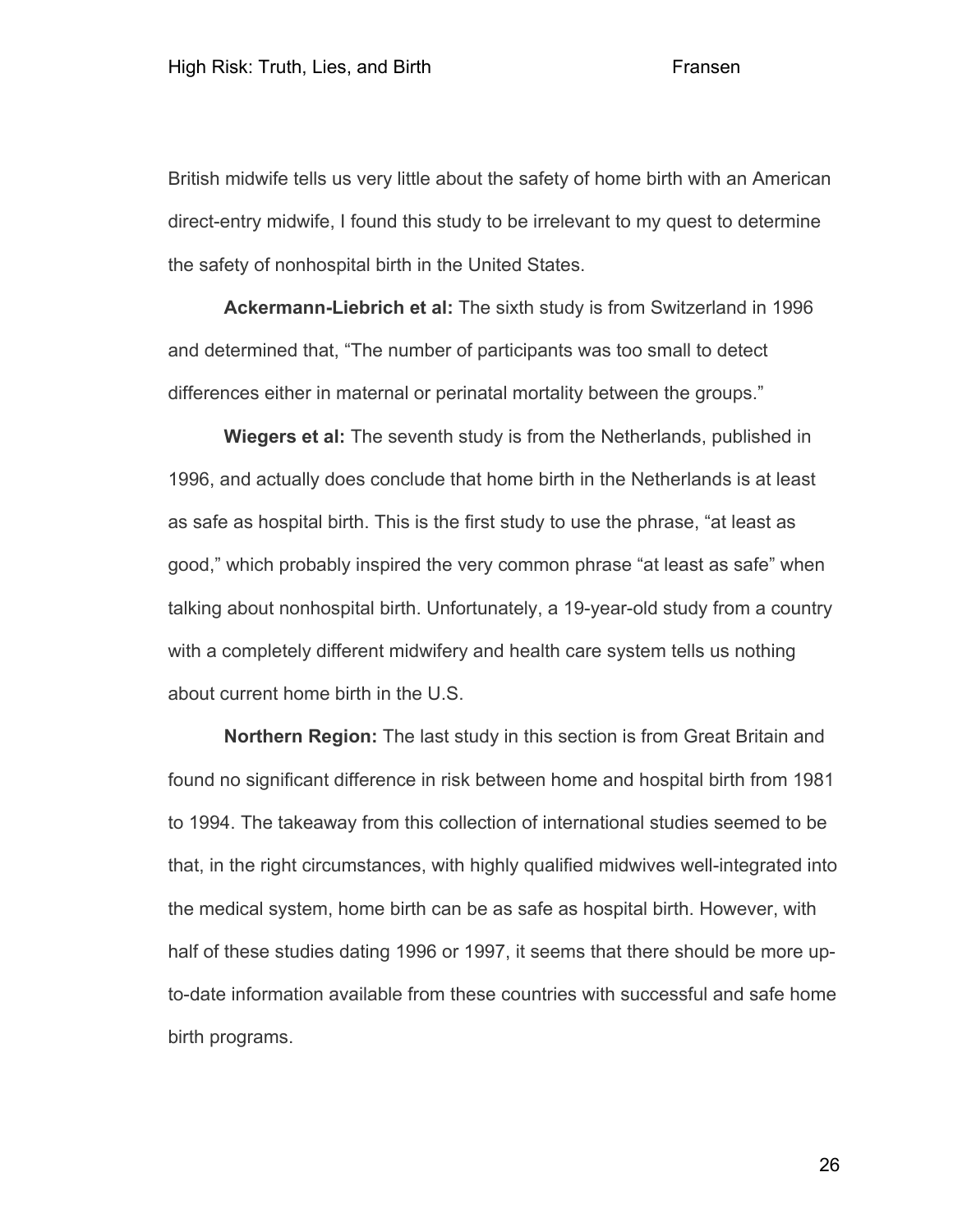# *Section V: Descriptive Studies*

The last section in the MANA list is Section V: Descriptive Studies and Registry Reports Observational Studies: International. Although they are titled "international," only two of these studies are based outside of the U.S., so I hope to get more applicable information here.

**MacDorman, Declercq, & Menacker:** The first study, published in 2011, seeks to describe women (by race and ethnicity) who plan home births in contrast with women who experience unplanned home births. This study makes neither examination of nor claims as to safety.

**Declercq, MacDorman, Menacker, & Stotland:** The second study, published in 2010, is an examination of the difference between planned and unplanned home births. The conclusion is that unplanned home births involve many higher risk factors than planned home births, and that states should be tracking those two groups separately. Although this study has nothing to do with safety outcomes (and therefore perhaps should not be included in this list at all), it does point out something important: birth certificate data does not reveal which births are planned to occur at home but transport to the hospital. This means that safety data encoded into birth certificate paperwork will always attribute some poor outcomes to the hospital when they might more accurately belong to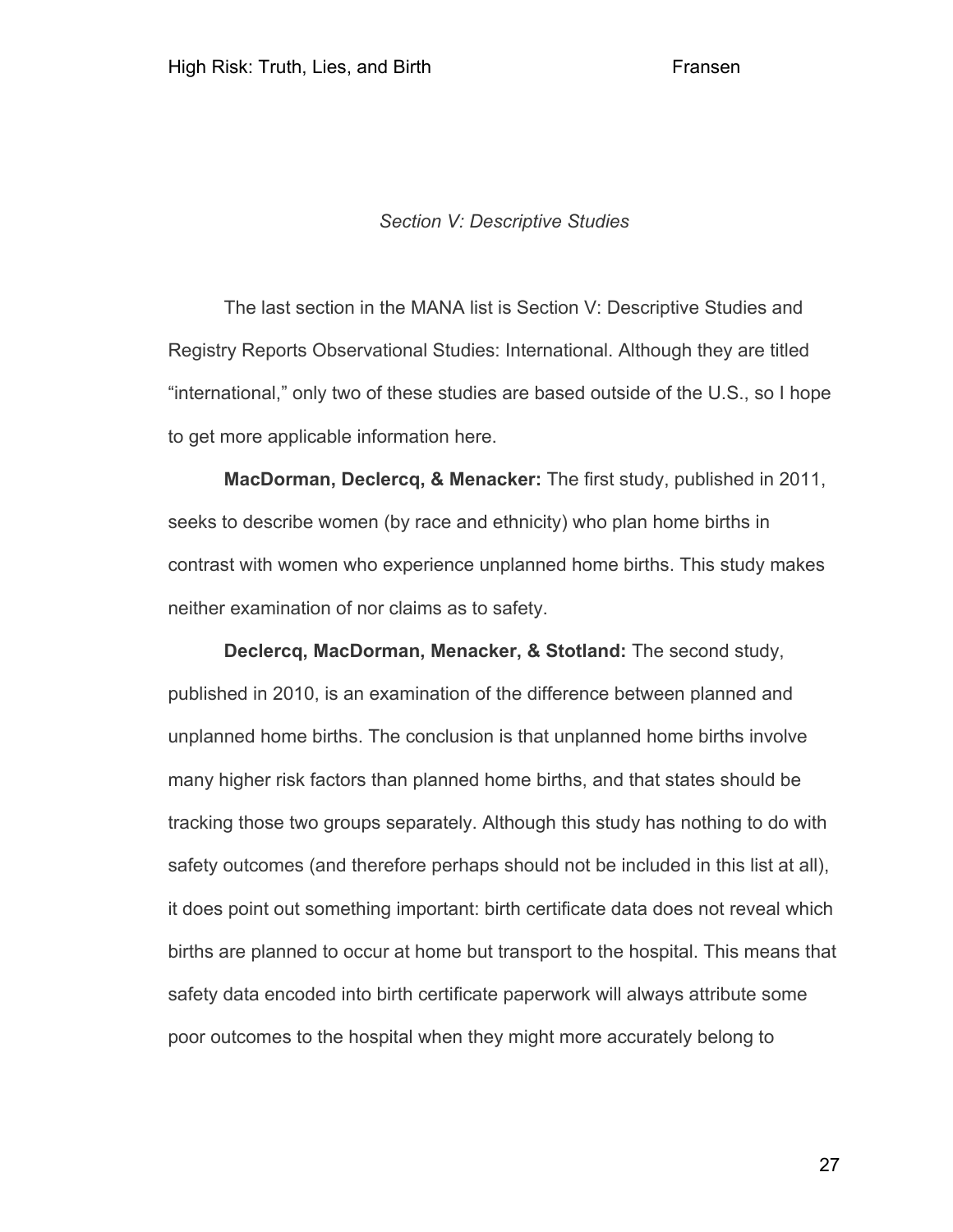planned home births.

**Amelink-Verburg et al:** The third study was published in 2008 and is very specific to the Dutch medical system and has to do with categories of referrals within that system. Perhaps the only use for this study outside of the Netherlands is to demonstrate how very different (and truly incomparable) our system is.

**Murphy & Fullerton:** The fourth study, published in 1998, describes outcomes of home births with Certified Nurse Midwives (CNM) in the United States. A CNM is a nurse with a master's degree in nurse-midwifery. This study showed a perinatal mortality rate of 2.5 per 1000, a rate that strikes me as incredibly high. (Remember, the Canadian perinatal mortality rate in the Janssen study was .35 per thousand.) However, since this study came out in 1998, I admit that I don't have a readily available comparison group, and the study does not provide one. The study itself cites two studies from the mid-1980s with lower perinatal mortality rates in uncomplicated hospital birth. Also, this study had a small sample size of 1404. Overall, my impression is that home birth with a CNM in the U.S. needs an updated and more detailed study to draw conclusions.

**Cawthon:** The fifth study was created by and submitted to the state of Washington in 1996. It compared women on Medicaid who had home births with Medicaid women who had hospital births. This study shows that although women who receive care from a licensed midwife in Washington State experienced low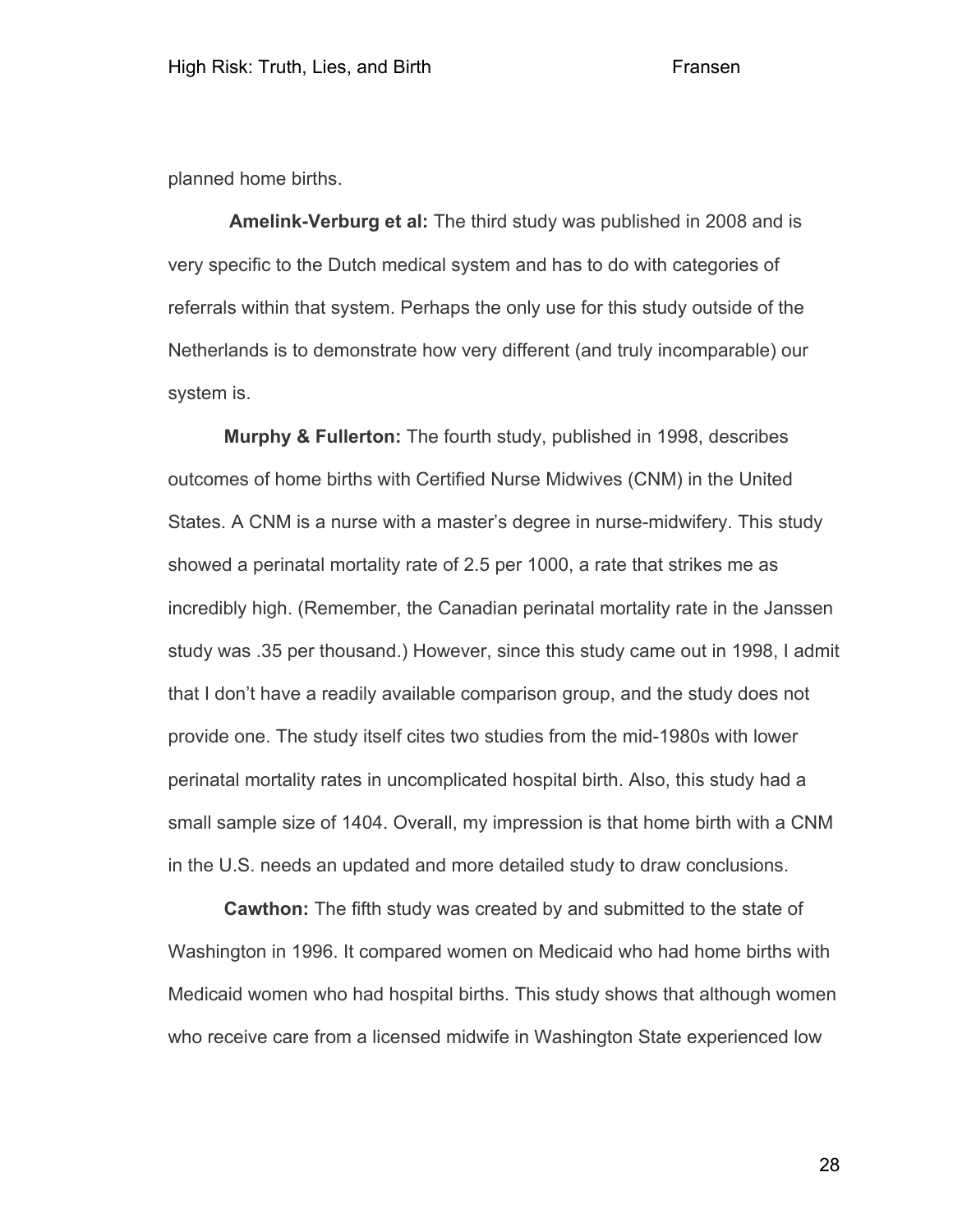rates of perinatal death when delivering at home, the women who received care from a midwife but had to transport to the hospital for birth experienced a very high perinatal death rate of nearly 3%. This probably indicates that licensed midwives often transport in time for the hospital to be stuck with the poor outcome, but too late for the baby to be saved. The same study looked at Certified Nurse Midwives and found no significant difference in outcomes between the Medicaid births they attended at home and Medicaid births in the hospital.

**Anderson & Murphy:** This brings me to the very last study on MANA's list of the "best" evidence for the safety of home birth. This 1995 study (by the same Murphy from the 1998 study listed above) is a look at outcomes of births attended by Certified Nurse Midwives from 1987-1991. The perinatal mortality rate in this study was found to be two per thousand, slightly lower than the 2.5 per thousand that would be found by Murphy in her follow-up study three years later (reviewed above). This rate, while substantially higher than the .35 per thousand benchmark from the Janssen study, must be viewed in light of the fact that the data is quite dated.

The hours I had spent combing over all of MANA's best evidence led me to this conclusion: nonhospital birth might be as safe as hospital birth, but likely only in health systems in which midwives are hospital-trained and well-integrated, and where exclusion criteria are strictly observed to permit only the lowest risk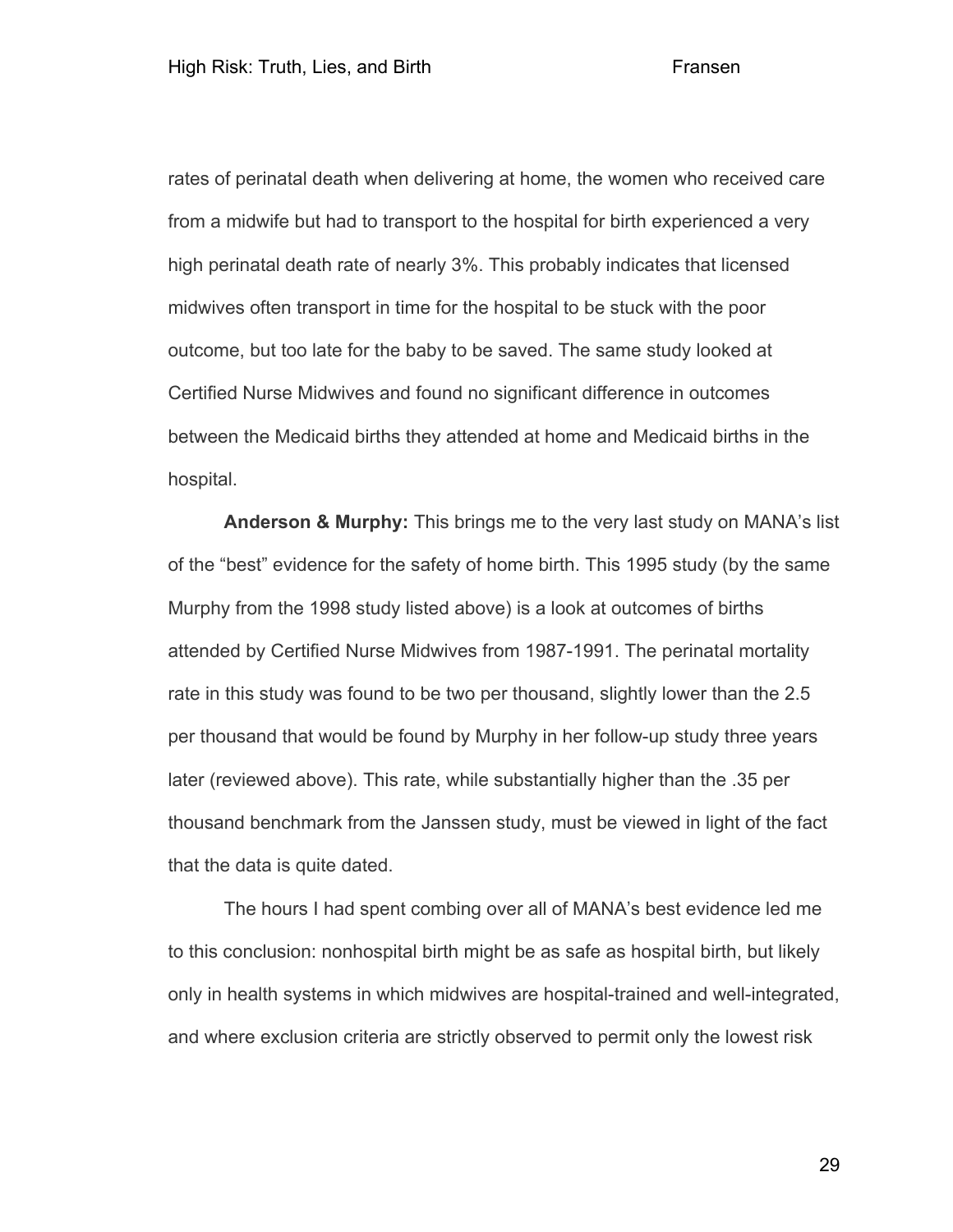women to proceed. Nonhospital birth in the United States as currently practiced is responsible for lower numbers of interventions (such as cesarean section and medical pain relief) but a substantially higher risk of death or injury to the baby.

Unbelievably, our "own" evidence, upon close inspection, was almost unanimously against us. But I wasn't quite finished with MANA-related data, because there was one study not on the list that originated from MANA itself.

# *The MANA Study*

**Cheney et al:** In 2014, Cheney et al published "Outcomes of Care for 16,924 Planned Home Births in the United States: The Midwives Alliance of North America Statistics Project, 2004-2009" (AKA "the MANA study") in the *Journal of Midwifery and Women's Health*, the official journal of the American College of Nurse-Midwives. A notable strength of this study was that it tracked planned home births regardless of where the women ended up giving birth, information that is impossible to gather from birth certificate data. A substantial majority (at least 13,400 of 16,924) of the home births (birth center births were excluded from the study) were attended by direct-entry midwives; an additional 2613 were attended by CNM midwives (or the similarly-trained, hospitalcredentialed Certified Midwives), and the remainder were attended by attendants that do not fit either category, such as students, naturopathic doctors, and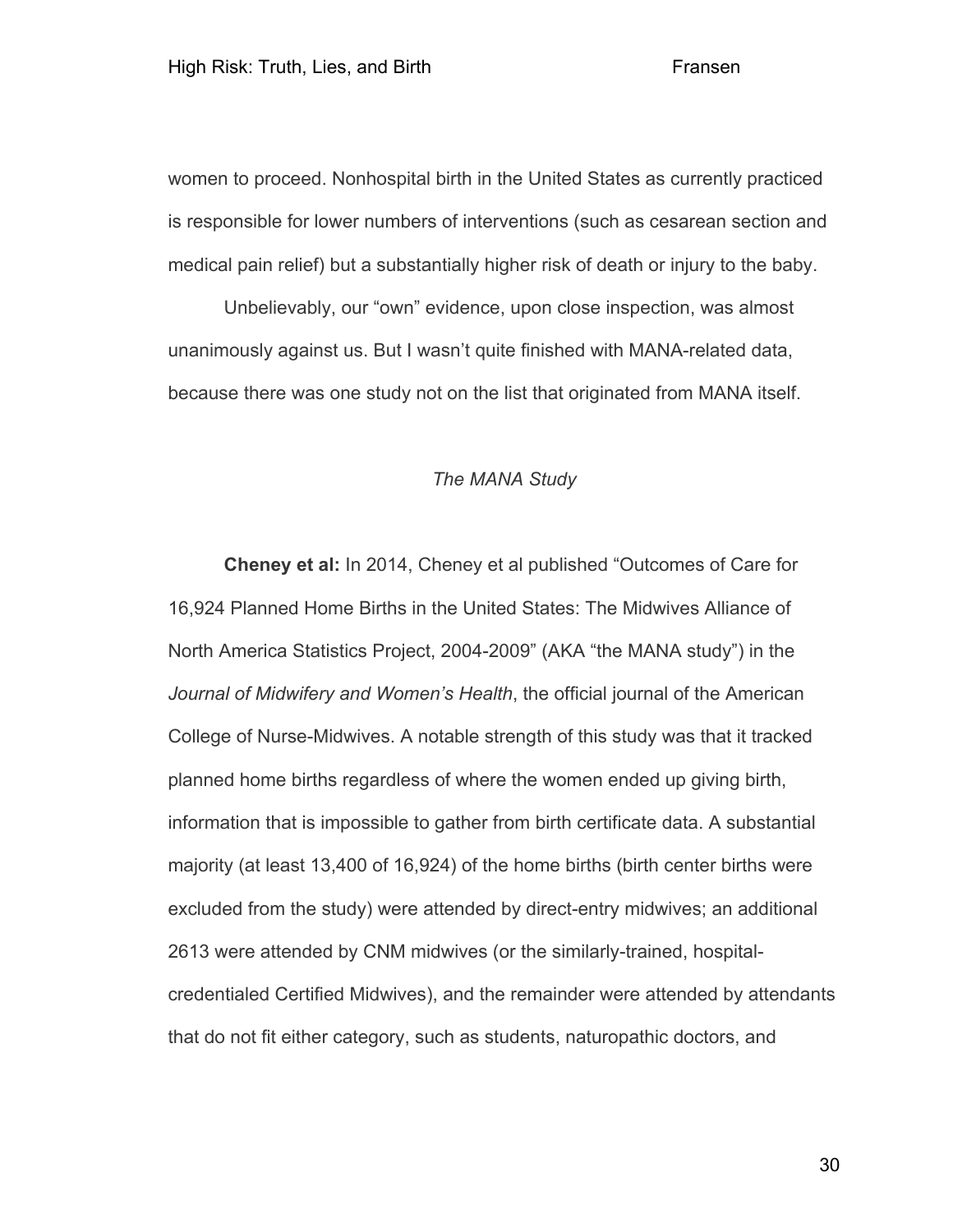chiropractors.

The study revealed that planned home birth results in a low Caesarean rate of 5.3% (compared to the 32.7% nationwide average reported by the CDC in 2013) and a very high breastfeeding initiation rate of over 99% (compared to the overall nationwide rate of 79.2%). Maternal outcomes included one death.

The intrapartum (during-labor) fetal death rate in the MANA study was reported at 1.3 per 1000. It is difficult to find a comparison rate for this number, as the stillbirth statistics in the general population include babies who are not yet full-term as well as full-term babies who die before the onset of labor. Of course, we still have the Janssen study from Canada, which provided us with a comparison rate of .35 per thousand perinatal (during-labor plus neonatal) deaths. Using the Janssen study as a standard, we can see that MANA loses over three times as many babies during labor as Canada loses during labor and the neonatal period combined.

The early neonatal death rate (death after birth but before seven days of life) on the other hand is fairly simple to compare with other rates. The MANA neonatal death rate was 1.29 per 1000. I used the WONDER database to again try to ascertain a comparison group. Using the same years as the MANA study, 2004-2009, I included all term hospital births with a known attendant type that died within 27 days. (I had to average two databases in order to encompass those years.) The hospital neonatal death rate for births with those criteria was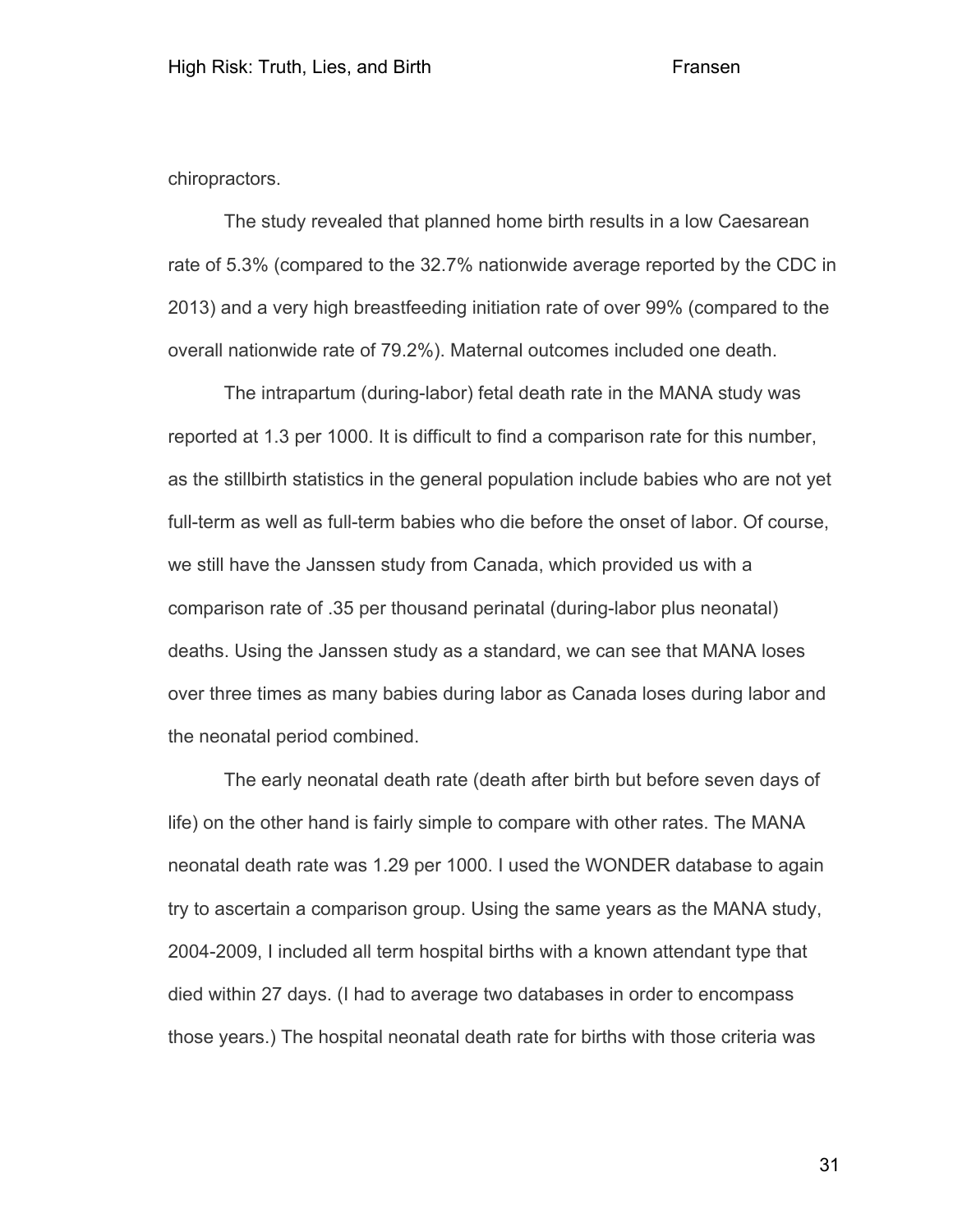.85 per thousand. The low-risk MANA home birth neonatal death rate is over 50% higher. This is especially stunning considering the depth and breadth of complicated cases included in the hospital numbers. MANA's "low-risk" population should be beating the general population hands-down when it comes to newborn survival, if home birth is indeed as safe as hospital birth.

## *The Other Side*

The next step seemed to be to look at what literature MANA had neither generated nor opted to include in their list of "best evidence." MANA had not provided me with a handy list of opposing information, so I needed to search it out myself.

**Grunebaum et al 2013:** The *American Journal of Obstetrics & Gynecology* addressed choice of birthplace twice in October of 2013. The first, "Apgar score of 0 at 5 minutes and neonatal seizures or serious neurologic dysfunction in relation to birth setting," by Grunebaum et al, was the first to examine birth setting by the outcome of a zero Apgar at five minutes. The Apgar score is assigned to every baby at one and five minutes of life, regardless of birthplace, as long as the attendant is trained to assign one. The score is reported on birth certificate data. A "perfect" score of ten indicates a baby that is vigorous, well-oxygenated, and transitioning very well to extrauterine life. A baby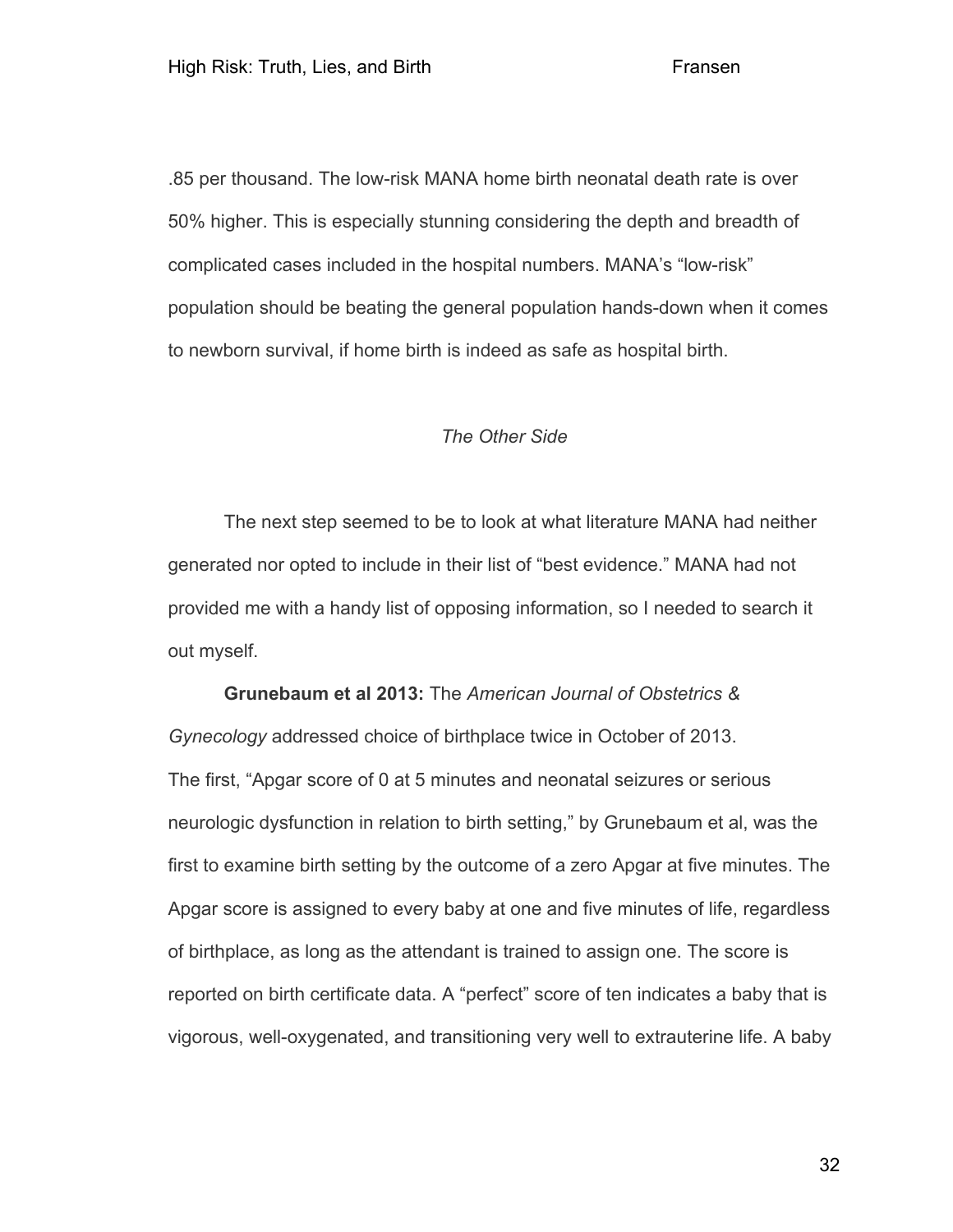with an Apgar score of 0 at five minutes essentially means the baby had no signs of life at that time; a baby with no signs of life at 5 minutes of age may or may not survive, and if they do they will likely suffer from severe brain damage. This study found that babies had 3.56 times the risk of Apgar 0 at 5 minutes when born with midwives at a birth center, and 10.55 times the risk when born with midwives at home. Nonhospital births also carried significantly higher risk of neonatal seizure or serious neurologic dysfunction.

It is important to address the fact that the use of birth certificate data is not perfect. First of all, although hospital births always include the filing of birth certificate data, the same cannot be said of all home births. Especially in states where midwifery is illegal, midwives do not always fill out or submit birth certificate data. The parents will often submit the birth certificate paperwork themselves, and may or may not submit an Apgar score with any accuracy. Secondly, when a woman is transported to the hospital during labor because something isn't going right at a planned nonhospital birth, the hospital has no way of indicating on the birth certificate data that the birth was an aborted home birth attempt. Therefore, the data on hospital deaths includes most homebirth transfers that ended in tragedy. Those babies are recorded as hospital deaths or grave injuries and not as nonhospital deaths or grave injuries. Thus, it is not only likely, but assuredly the case, that these numbers for neonatal mortality are underestimating the number of deaths and injuries to babies that can be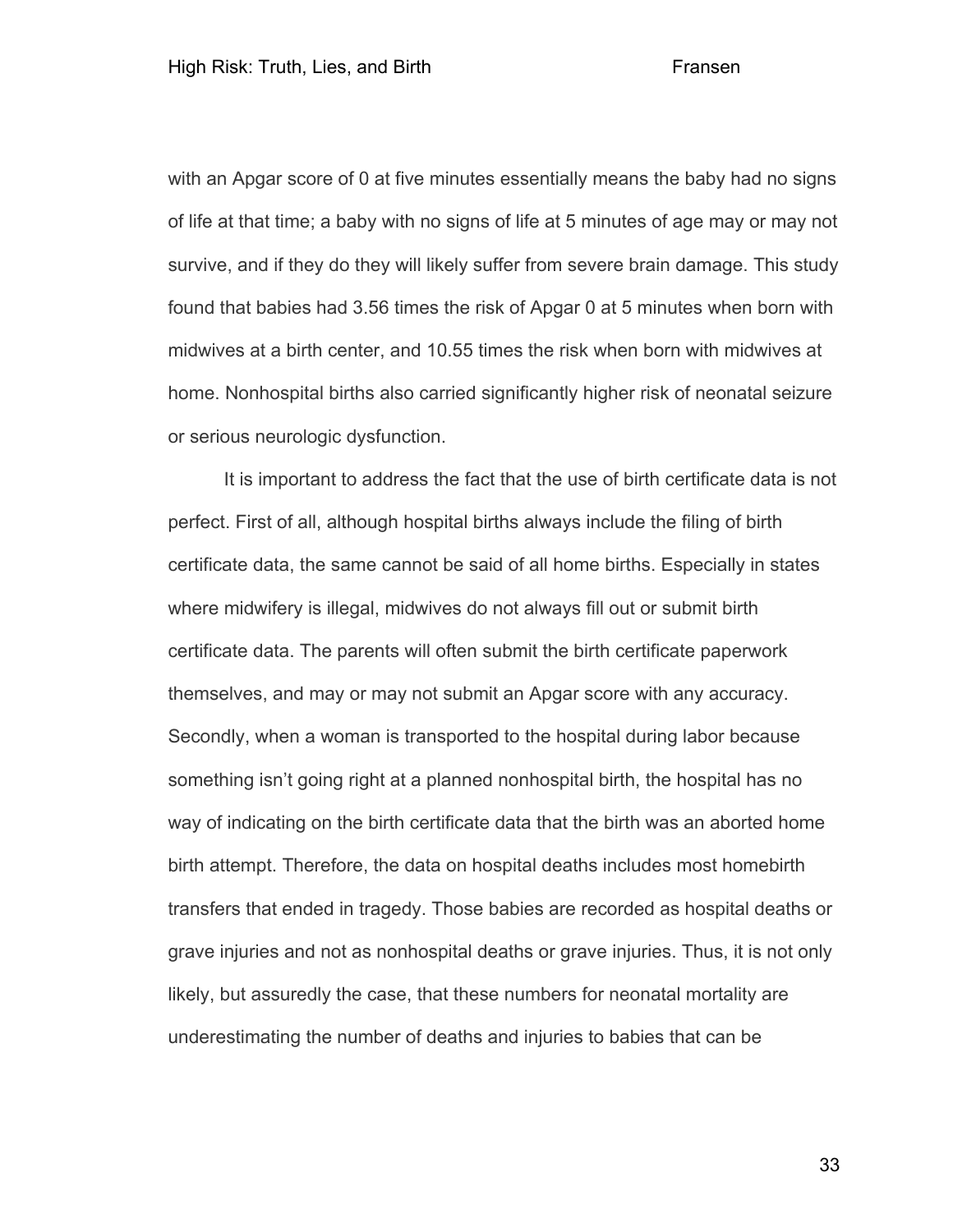attributed to planned nonhospital birth, perhaps drastically.

**Cheng et al:** In the same issue of *AJOG*, Cheng et al published an analysis of the CDC data that focused on low 5-minute Apgar scores at two thresholds, below four and below seven, as well as neonatal seizure. Cheng found that babies born at home had a nearly two-fold increased chance of a fiveminute Apgar below four, and over twice the chance of a five-minute Apgar below seven. Cheng also found that the chance of neonatal seizure was over three times higher in the home birth group. Cheng reported that women who give birth at home are much less likely to experience obstetric interventions such as antibiotic use, induction of labor, and the use of vacuum or forceps-assisted delivery. The paper concluded that planned home births resulted in a trade-off, with fewer obstetric interventions received but a significantly increased chance of neonatal complications.

**Grunebaum et al 2014**: In January 2014, Grunebaum et al took another look at birthplace safety and published an analysis of CDC data not unlike the informal one I did for this paper. They found that hospital midwives had a neonatal death rate of .31/1000, a number strikingly similar to Janssen's Canadian homebirth numbers discussed earlier. Midwives working in a nonhospital birth center had a neonatal death rate of .63/1000, double the rate of death compared to the hospital, and home birth midwives had a neonatal death rate of 1.32/1000, over four times the risk of neonatal death compared to the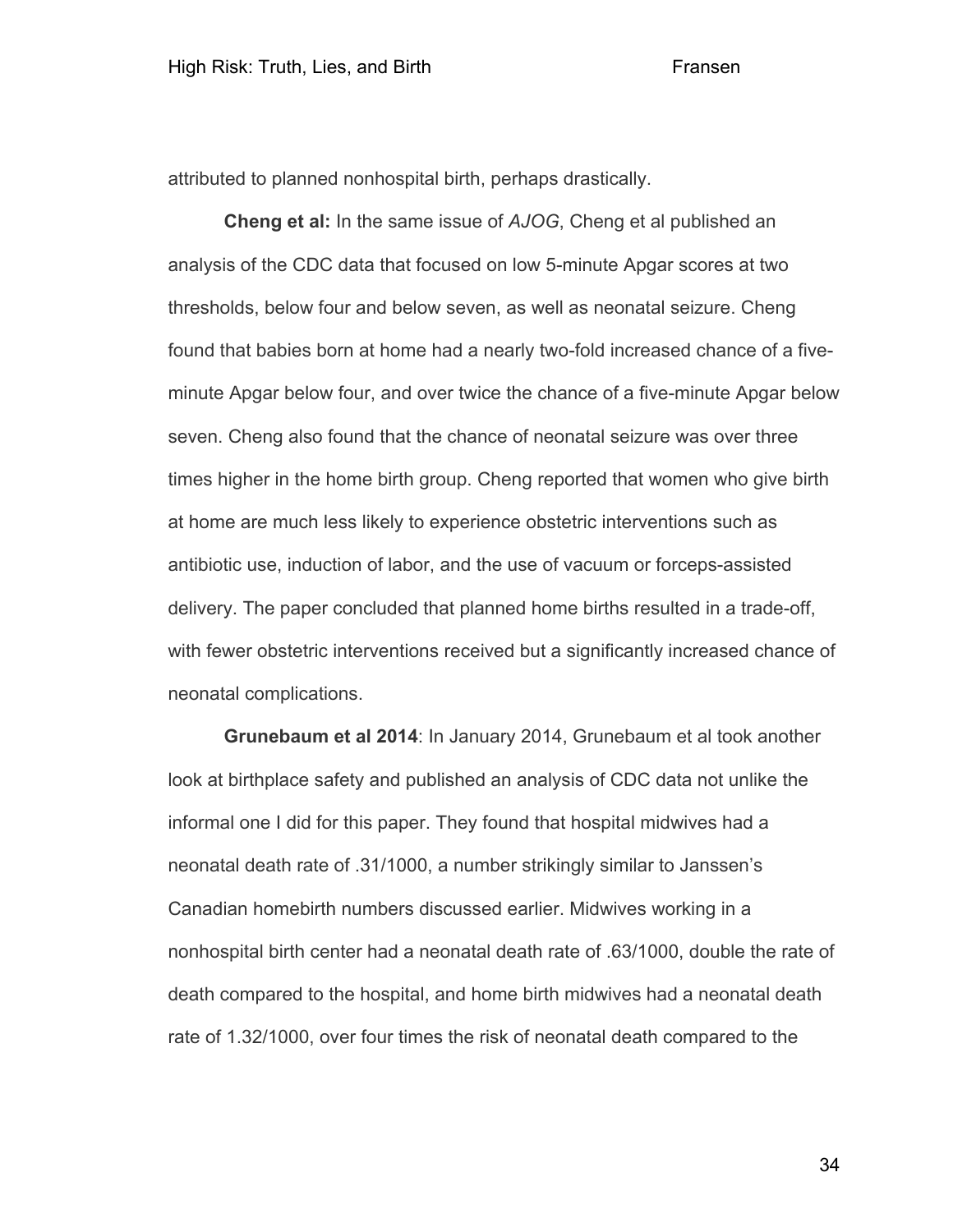hospital midwives. Grunebaum's findings can be further expressed by explaining that for every 10,000 babies born at home with a midwife, about ten will die a death that would have been preventable in the hospital.

**Rooks:** With this literature arising from the obstetric world, the reader may wonder if any midwives had noticed a similar trend. I was able to find one who had: in 2013 a Certified Nurse Midwife in Oregon named Judith Rooks not only identified the trend, but submitted a report to the state legislature detailing her findings. She found that nonhospital births with direct-entry midwives in Oregon carried six to eight times the risk of perinatal death compared to hospital births. She ended her letter to the Oregon legislature in a poignant fashion: "In 2012 six Oregon mothers lost their babies in births attended by DEMs. They may feel guilty about having chosen a home birth with a DEM and are unlikely to lobby their legislators. The more than a thousand women who had good outcomes and are happy are the ones who will call you… Please keep the six women who lost their babies last year in mind as you legislate this year."

# *My Days as a Midwife Close*

Judith Rooks' words seem especially prescient from where I sit in South Carolina, where three babies have recently died after being born at the birth center I started. By 2012, my belief that I was doing good for the world as a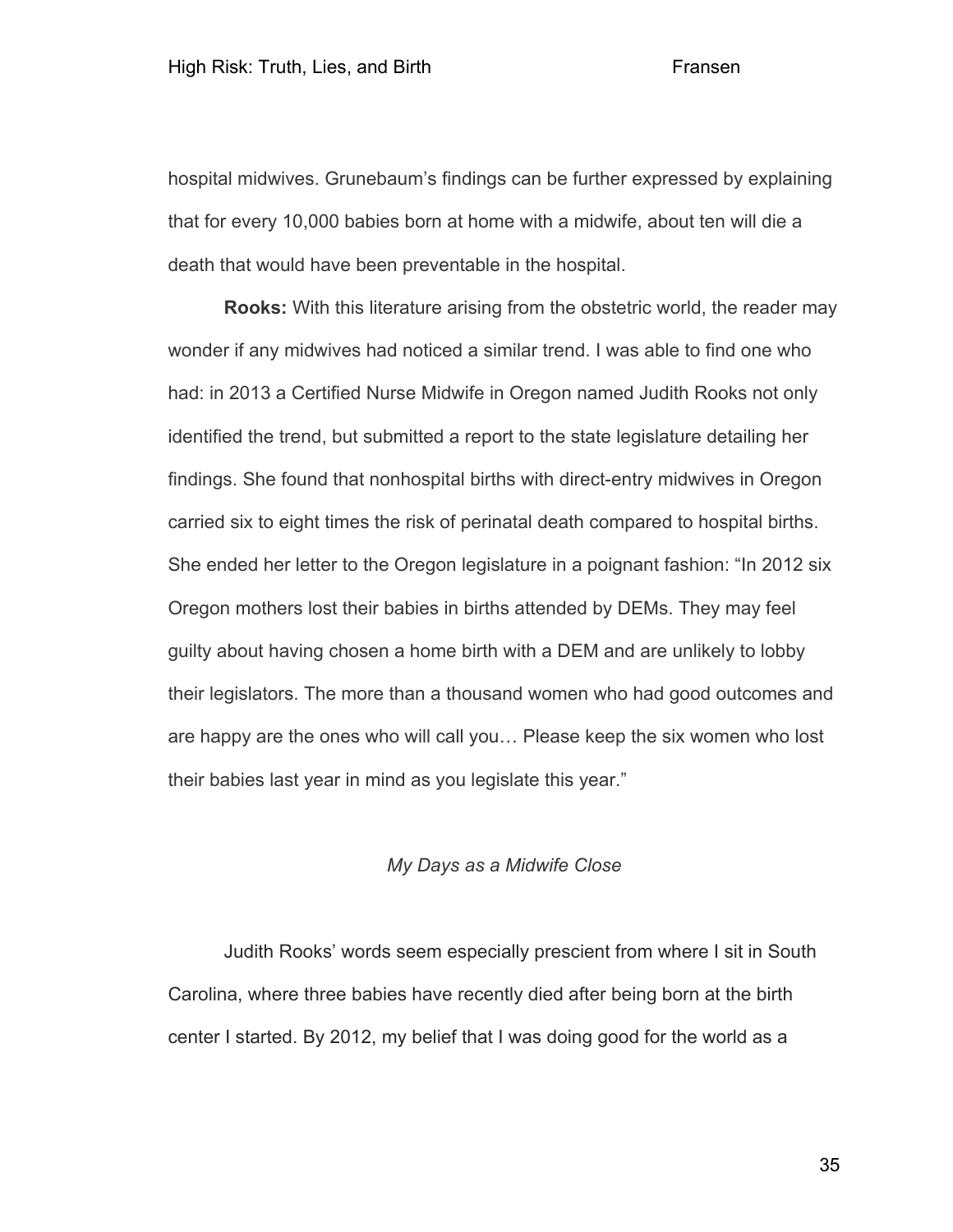midwife had seriously waned. I was haunted by the knowledge that, statistically speaking, we were putting lives at risk with every baby we caught. I was frustrated by disagreements with my partners over issues of safety. Yet, I was not yet willing to walk away from my life's work, my successful business, my social support network, and my position of prestige as a health care provider.

As a distraction, I latched on to issues that soothed my ego, such as achieving better racial diversity in midwifery. The stress of my mental unease wore on me. I picked fights with my partners when they would not stand with me on the racial diversity issue, and years of tension culminated in them kicking me out of the business that I had started. They gave me ten minutes to gather my things and leave the building. As I drove home, I gripped the steering wheel tightly, my heart racing in my chest. *I GOT OUT.* It was messy and confusing and ugly, but I was out of there for good. I was relieved, but I wasn't ready to be honest with the world about why.

That was January 2013. In April 2013, I heard the first rumors of a baby's death soon after her birth at the center. In September 2013, news of a second death was splashed across local newspapers. And in January 2015, a third death was reported. My thoughts and emotions ran rampant. One moment, I would arrogantly congratulate myself: *No deaths on my watch, and three on theirs, who's the best midwife now?* Another moment, I would wonder at my favored status in the universe, that God had spared me from all the horror, and just in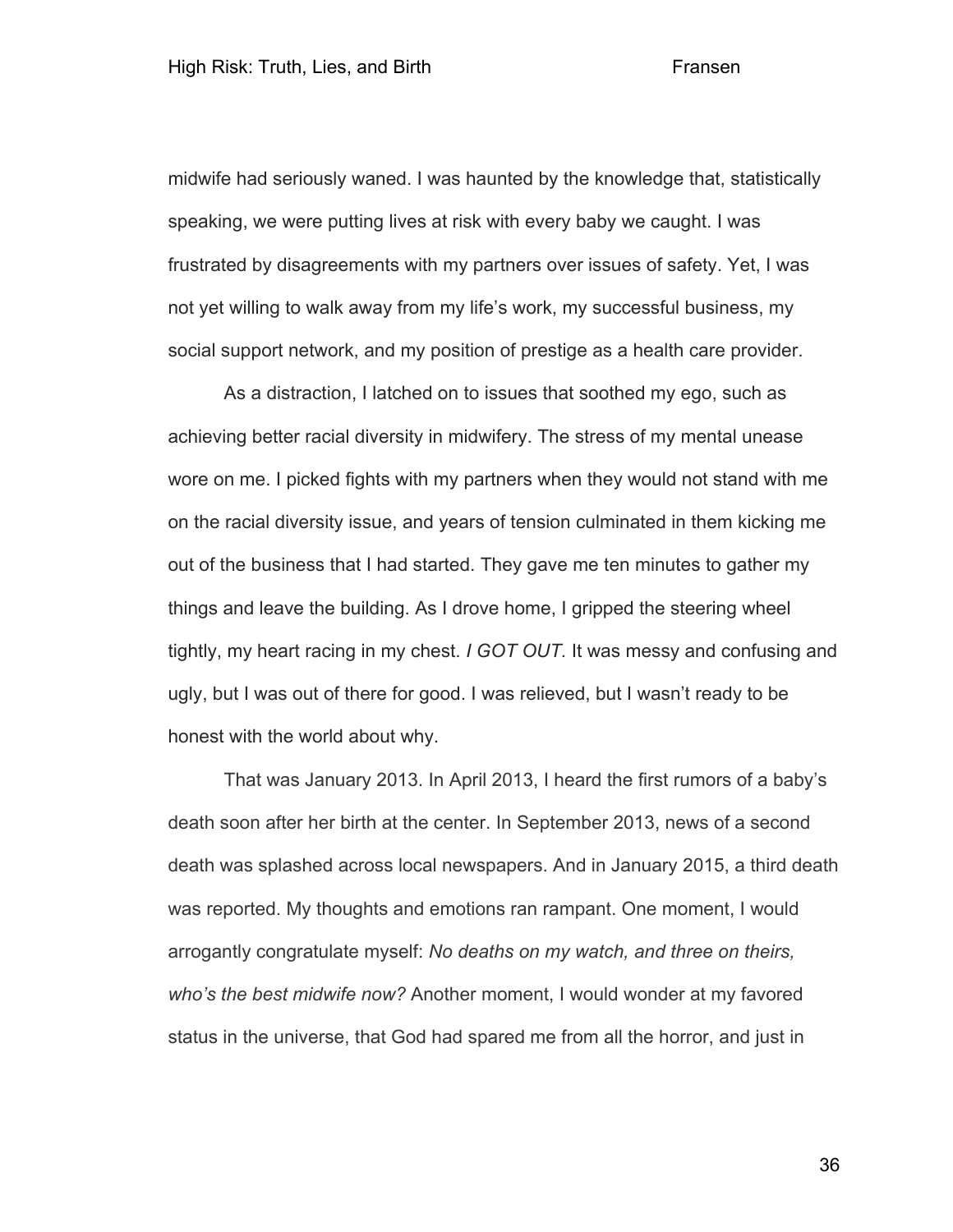time. And in my most honest moments, I knew the truth of it: I had gotten incredibly, ridiculously lucky. And those three mothers who sat at home with empty arms, they simply had not.

As I perused the comments section of the news articles online, a common rejoinder from midwives and their supporters stood out again and again: "But, babies die in hospitals all the time, and that doesn't make the news!" A mistaken response indeed, as the death of full-term, otherwise healthy infants of low-risk mothers in the hospital is vanishingly rare; the vast majority of babies who die in the hospital are premature, have severe anomalies, or are born to high-risk mothers. The birth center experienced three deaths of full-term infants, born to (supposedly) low-risk mothers, all before the center had a chance to reach the 1000-birth benchmark; based on rumors in the blogosphere, the center was closing in on 700 births total. The birth center in Fort Mill closed its doors on the last day of February, 2015.

By the first week of January, 2013, my stint as a licensed midwife was wrapping up, even though I didn't know it at the time. The same mother with the straight blond hair lay in front of me, about to deliver her second child with me in the very same room where she had safely delivered her first a few years before. She was calm; she knew this was "as safe as life gets." I felt the relief at the longawaited sighting of the top of her baby's head; I felt that predictable, well-hidden panic in my chest as forehead gave way to face and head and shoulders tumbled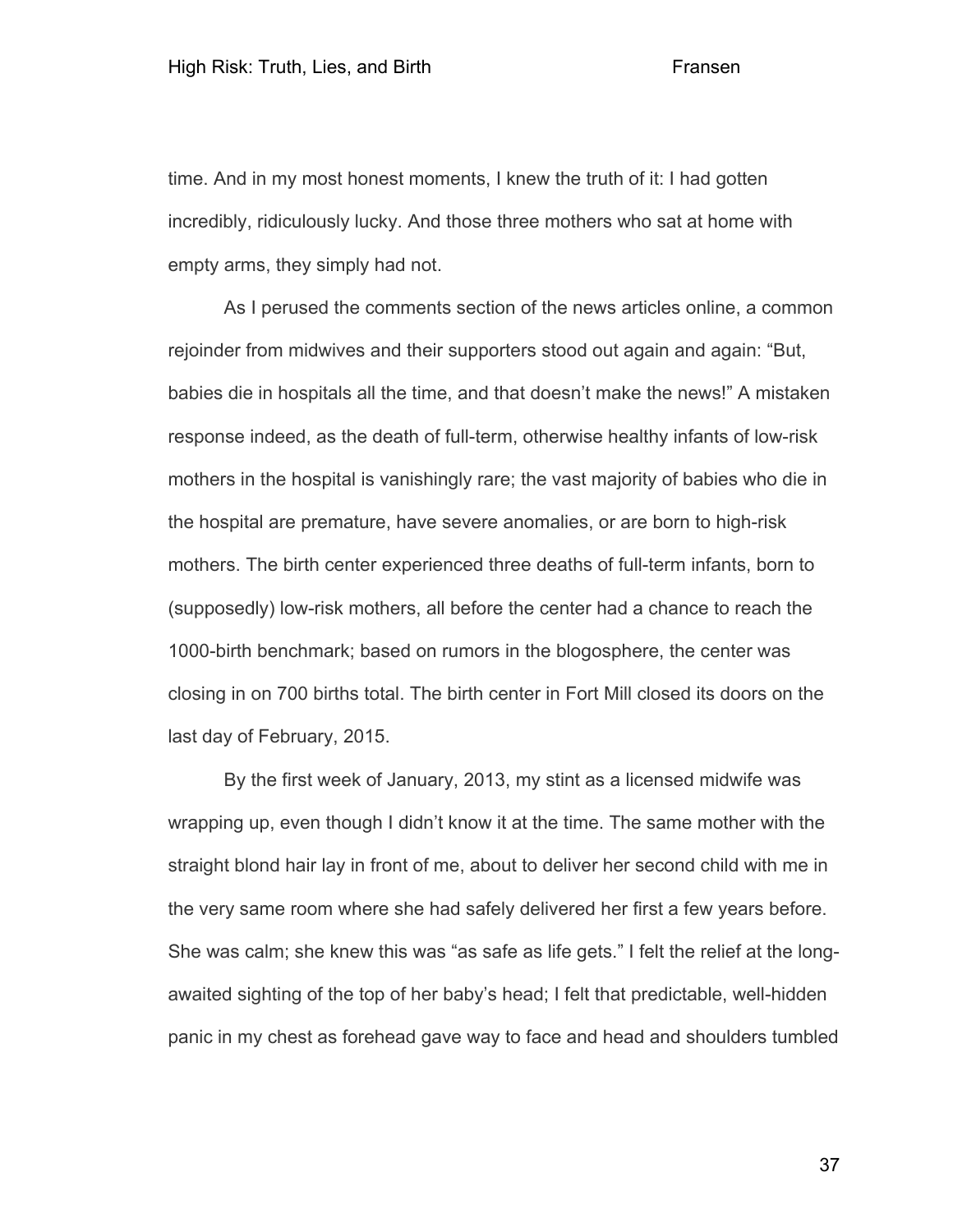out; I felt that tight wad of anxiety release as that baby mustered up a lusty cry. I waited watchfully for the placenta, delivering it carefully into a bowl, and massaged the mother's uterus thoroughly to prevent excessive bleeding. I breathed. Once again, I had made it through without disaster. This would not be my one in a thousand. My one in a thousand would never come. Bad things would only happen to someone else, somewhere else, on another day.

A few years removed from the active practice of midwifery now, I find myself wondering how I allowed myself to become so convinced that having and encouraging others to have a nonhospital birth was such a good idea. I called up a friend who had two home births, the last one with me, and asked her, "If you had to buy a car seat for your baby, and one car seat had been rated by *Consumer Reports* as having two to three times the risk of death or profound injury compared to other car seats, would you buy that car seat?" "Of course not," she replied. "What if it was the most beautiful, comfortable car seat in the world, really easy to carry around, easy to install, and your baby would just love sitting in it?" I continued. "No way," she replied. "What would you say about a parent who did buy that car seat?" I asked. "I'd say they were making a poor decision."

# *Why?*

In my new life as a student of psychology, I want to understand why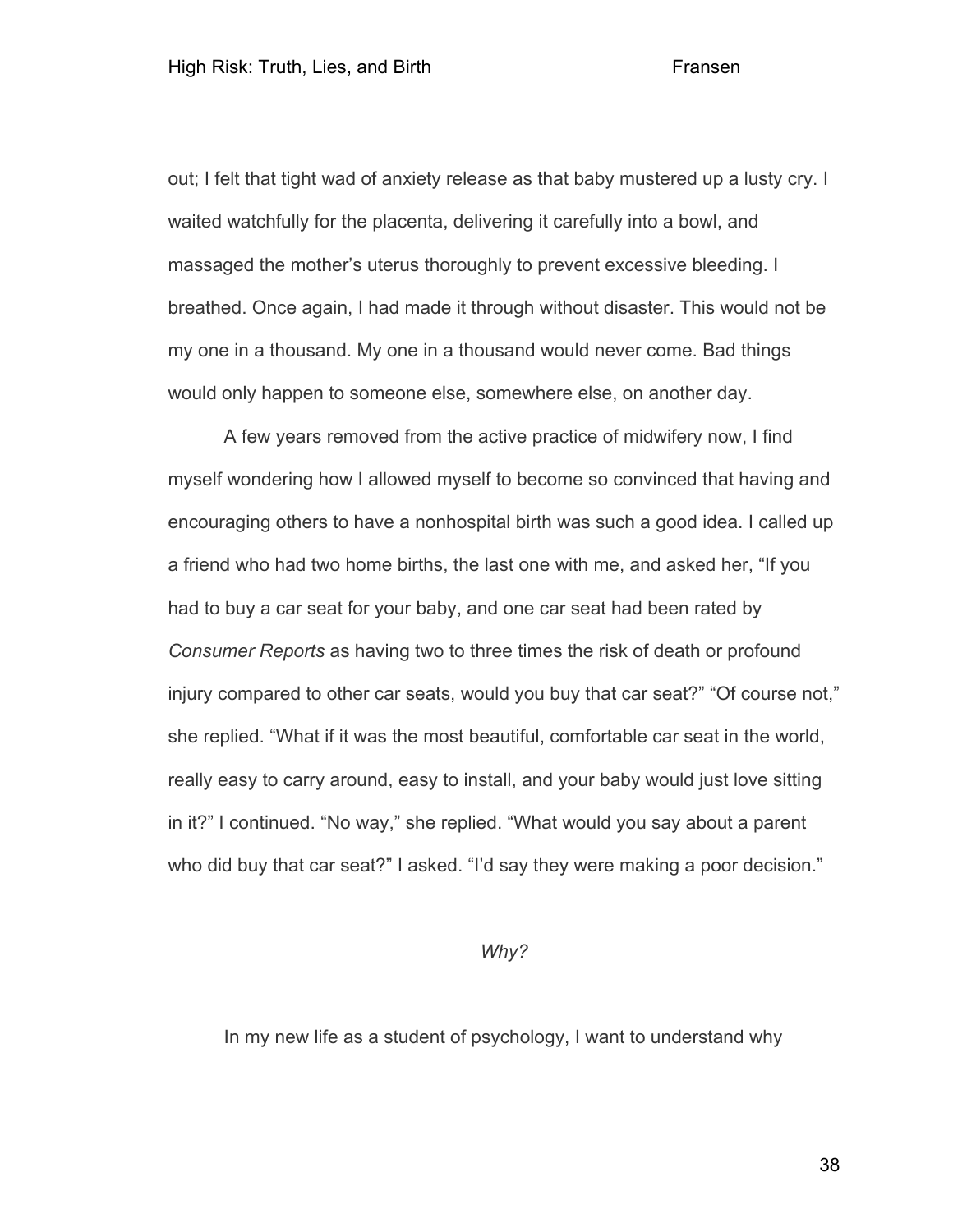people make the decisions that they do. The research is clear that nonhospital birth with a midwife reduces obstetric interventions but substantially increases risk of death and profound injury to babies. MANA's own hand-picked data bears witness to an increased risk by a factor of at least two or three, as does MANA's own study. The obstetric data is even more unforgiving, showing risk of death at nonhospital birth between four and ten times that of the hospital. So, why is it that thousands of intelligent, well-educated, and economically advantaged women are choosing nonhospital birth every year? Is it because they don't know the facts? Or is it because they feel that a dramatically higher chance of death or injury to their newborn is not as important a consideration as their desire for fewer obstetric interventions?

# *Original Survey Research*

In the winter of 2015 I conducted an online survey of 1,057 women regarding their experiences, attitudes, and beliefs regarding nonhospital births. These women were recruited via Facebook, including in groups that targeted women interested in the topic of natural birth. Ages ranged from 19 to 71, with a mean age of 34 years old. At least 447 nonhospital births were planned. At least 1,456 births to the participants occurred in a hospital setting. Any uncounted births are due to participants selecting the "four or more" options for each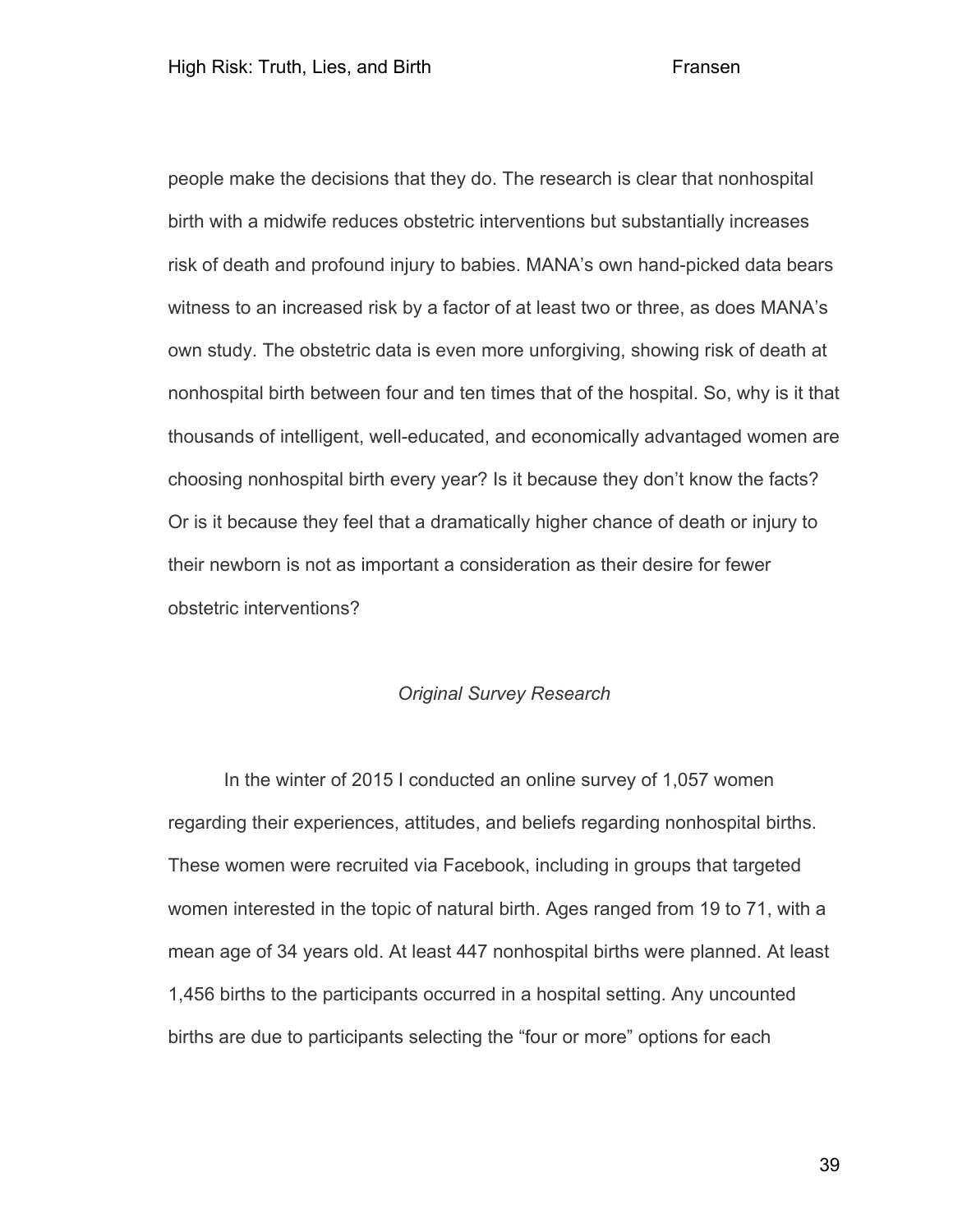category. 56 of the planned nonhospital births transported to the hospital during labor and are counted in both groups.

Of the participants who had hospital births, the most popular reasons for choosing the hospital included feeling like it was the safest place for the mom and baby, the fact that it was covered by insurance, and a desire for access to medical interventions. Among participants who chose nonhospital birth, the top reasons included a desire to avoid interventions, wanting more comfortable surroundings, a belief that birth does not require hospitalization, and the feeling that nonhospital birth was the safest choice.

53% of women who chose nonhospital birth indicated that they had consulted scientific journals when making their decision, compared with only 33% of hospital birthers. The women who chose nonhospital consulted most with a midwife, followed closely by their spouse or partner. The women who chose hospital birth consulted most with their spouse or partner, followed by a doctor.

I found that 87% of women who planned nonhospital birth agreed with the statement, "Generally speaking, giving birth in a non-hospital setting is at least as safe as giving birth in a hospital for low-risk women" (69% strongly agreed). One might suppose that experiencing complications at a nonhospital birth might change women's perspectives, but I did not find this to be the case. I isolated the 74 women who had experienced transport (i.e., they or their baby were taken to the hospital during labor or shortly after birth) into a subgroup and found that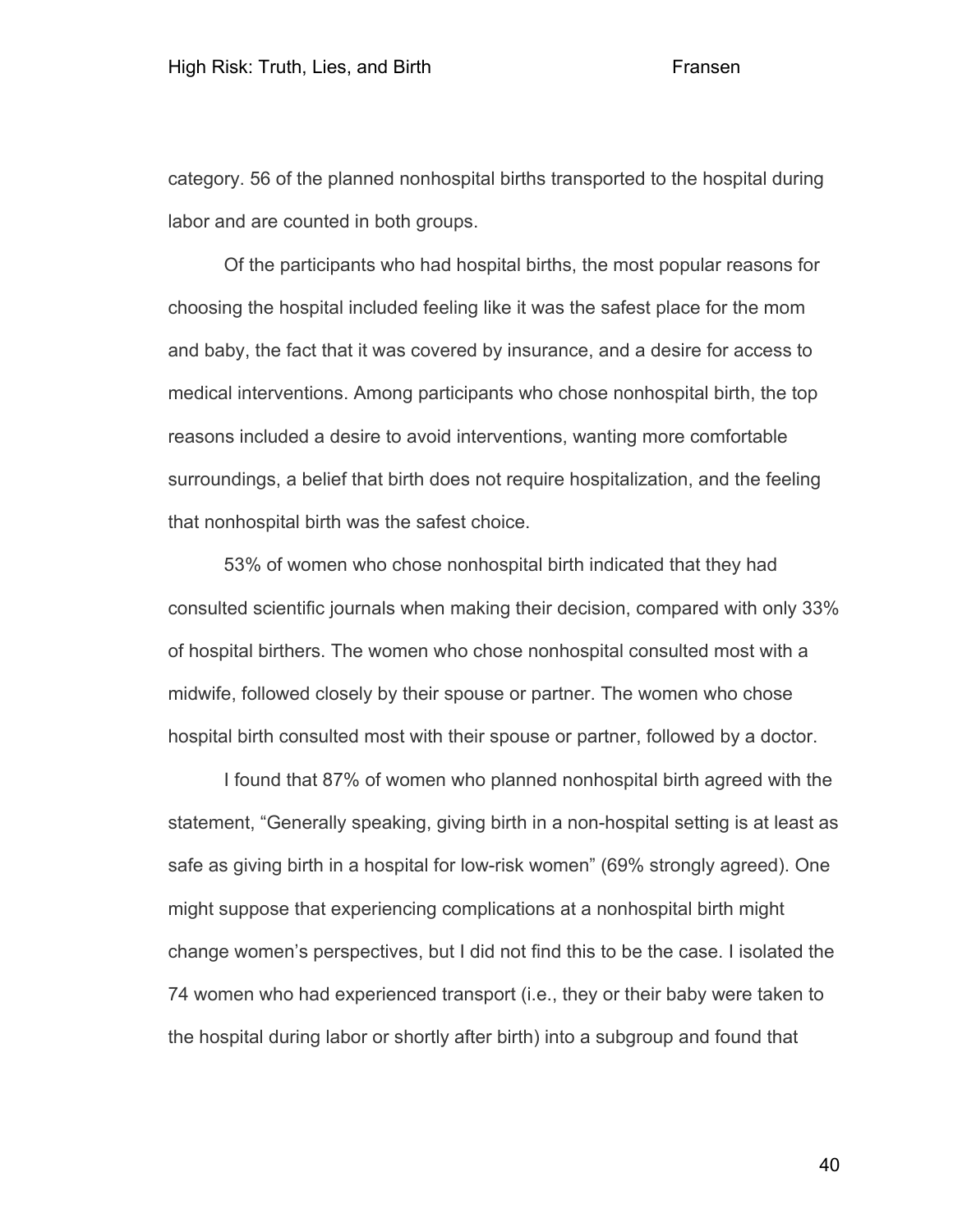81% agreed with the "at least as safe" statement (and 64% strongly agreed). By contrast, only 43% of women who had never planned a nonhospital birth agreed that nonhospital birth was "at least as safe."

When asked about the statement, "Having a safe and healthy mother and baby are the only things that truly matter in birth," 68% of the women who had only had hospital births agreed with this statement. Of the women who planned nonhospital birth, only 36% agreed with this statement, and 50% disagreed (remainder neutral).

Women who choose nonhospital birth are overwhelmingly satisfied with their experience. Of the women who planned a nonhospital birth, 78.7% reported being "Very Satisfied" with their first nonhospital birth experience, increasing to 87.9% at the second nonhospital birth. By contrast, only 38.8% of the participants were "very satisfied" with their first hospital birth experience. In addition, women who plan a nonhospital birth are highly likely to recommend nonhospital birth to other women, with 59% reporting they would "definitely" recommend it and an additional 20% reporting they would "probably" recommend nonhospital birth.

# *Justification*

Why are women so overwhelmingly satisfied with nonhospital birth? It is likely that the answer lies in the unavailability of effective pain control. This may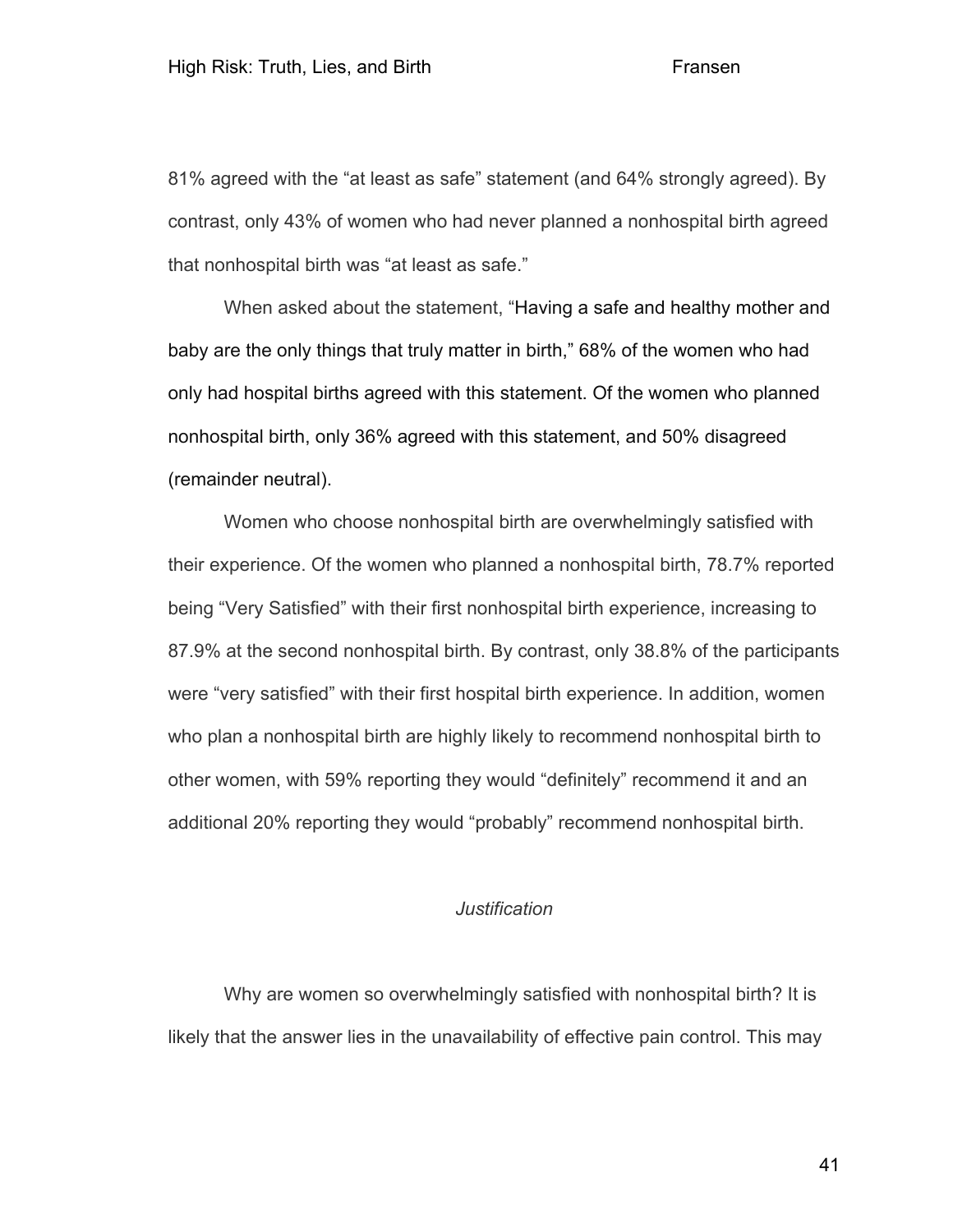sound ridiculous on its face: how could a more painful experience lead to higher satisfaction rates? But as Elliot Aronson and Carol Tavris explain in their book *Mistakes Were Made (But Not By Me),* "…if people go through a great deal of pain, discomfort, effort, or embarrassment to get something, they will be happier with that 'something' than if it came to them easily." Dr. Aronson found that when students are put through a more severe hazing process, they are much more satisfied with the resulting club membership than students who are put through a relatively mild initiation procedure. It follows that women who choose to experience more pain, discomfort, or effort during childbirth would be more satisfied with their birth than women who did not choose that experience. Speaking for myself, I remember being totally thrilled with my first birth, even though it was one of the most physically painful experiences of my life. But why are we more satisfied after experiencing more pain?

People with good self-esteem tend to view themselves in a positive way. I like to think of myself as competent, knowledgeable, educated, sensible, and a maker of good decisions. Therefore, when we make decisions that cause ourselves pain, we are psychologically driven to justify it. "I am a smart person who makes good decisions" and "I just chose to put myself through a lot of pain" are two thoughts that, when entertained in the mind at the same time, produce an uncomfortable state known as "cognitive dissonance." When we experience cognitive dissonance, our minds immediately find justifications: "It was worth it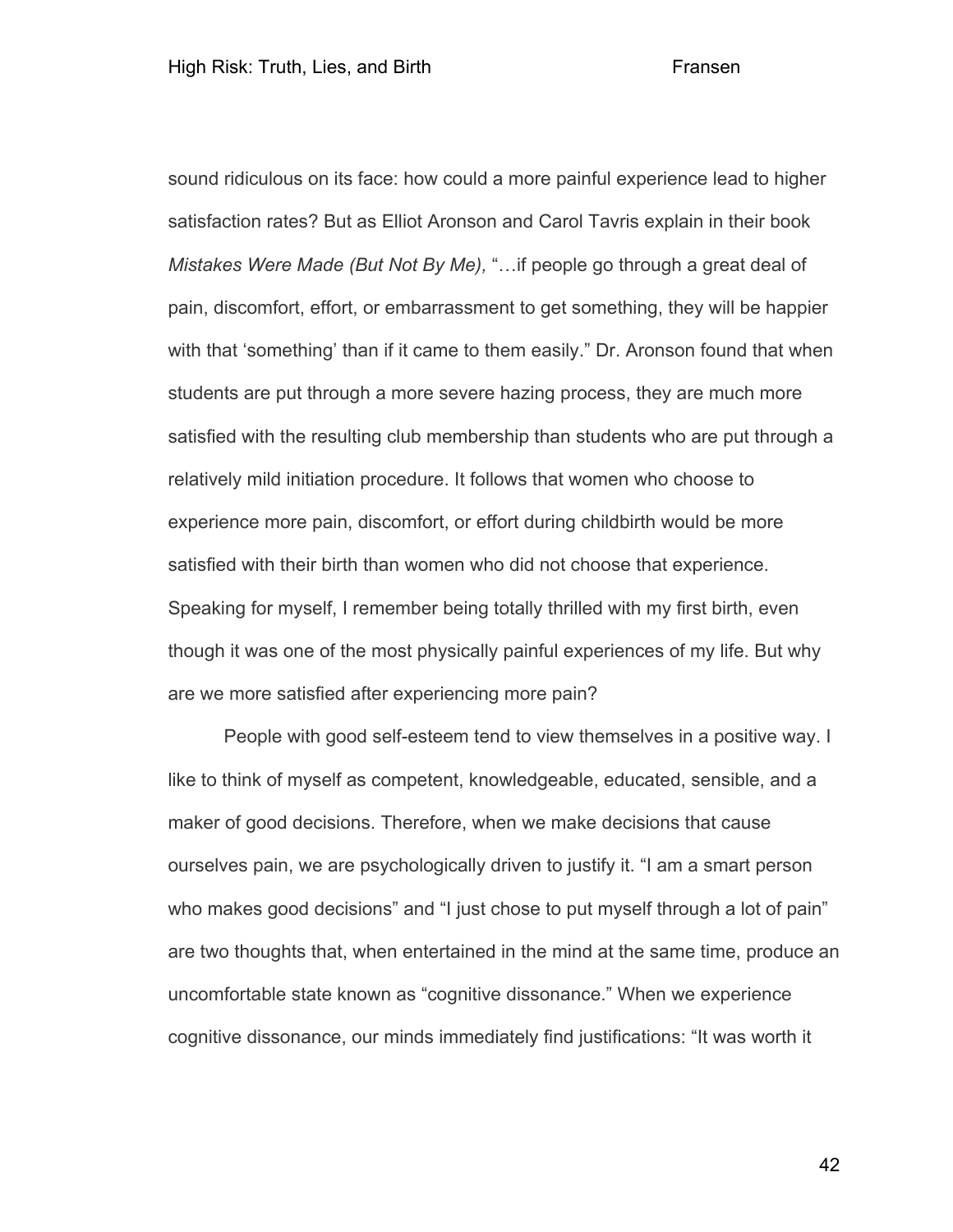because…" and we fill in the blanks. It was worth it because I love my baby more for it; it was worth it because my baby is healthier for it, which means I'm a better mother; it was worth it because I didn't have to have any interventions; it was worth it because now I know I can do anything! My brain distorts my perceptions of the event so that I see only the upsides, and ignore any downsides. The result? I can maintain my sense of self: I'm a smart person who makes good decisions, and if I chose pain, it must have been for very smart and good reasons.

For most of human history, pain in childbirth was almost unavoidable for women. Indeed, in many parts of the world today, women have no choice as to whether they feel the pain of labor and birth. For women without a choice, there is no experience of cognitive dissonance; they have no need to justify their pain. It is only among women who have access to effective pain relief yet choose to forego it that self-justification becomes activated. They are not going through pain in order to get a baby, because they could opt for pharmaceutical pain relief if they so chose and still get a baby out of the deal, as so many of their acquaintances surely have done. They are opting to experience the pain so that they can achieve a natural, drug-free birth. As Tavris and Aronson explain, "…if a person voluntarily goes through a difficult or painful experience in order to attain some goal or object, that goal or object becomes more attractive." The fact that women make a free choice to experience the pain of childbirth makes the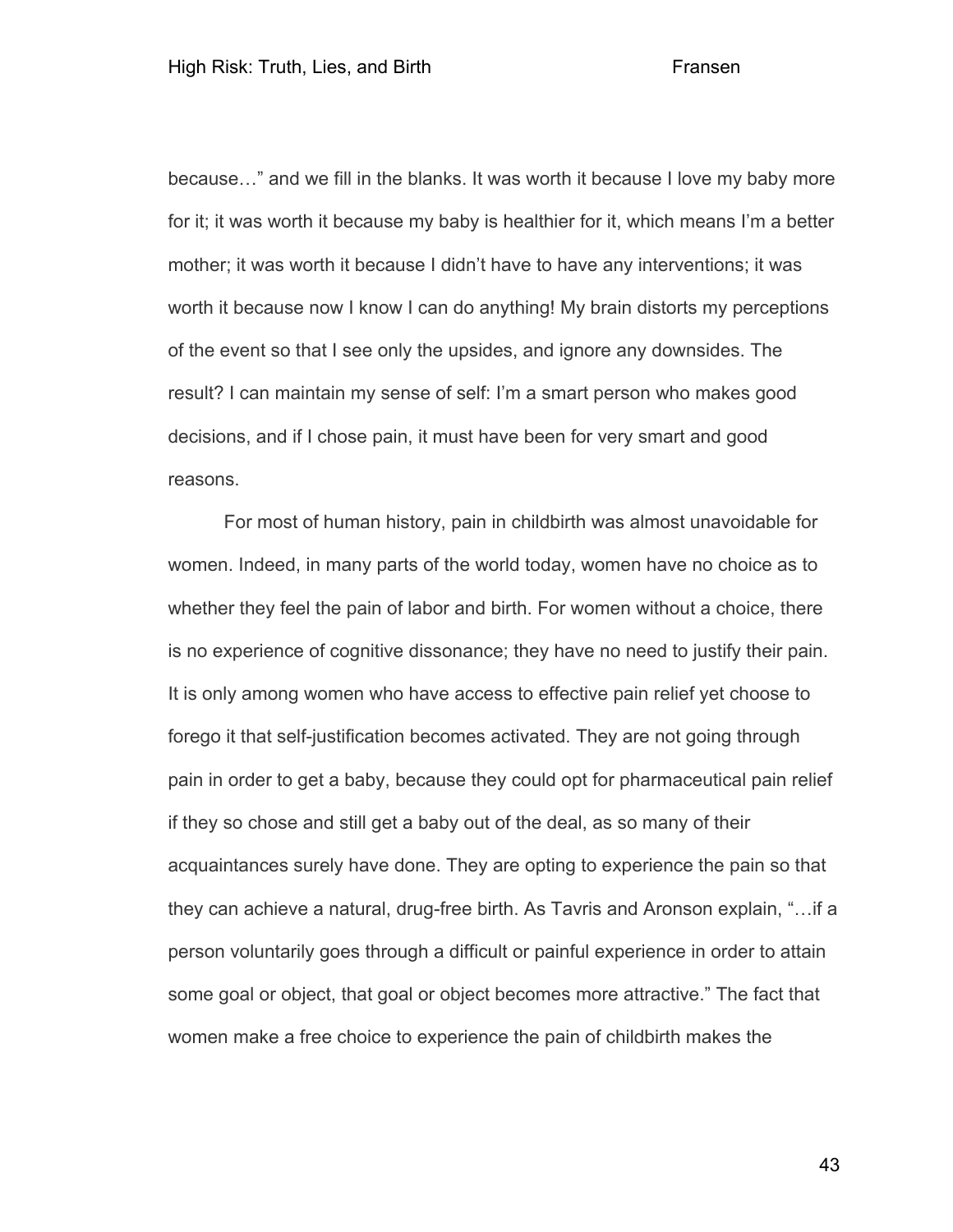attainment of a drug-free birth seem like a most worthwhile goal.

Of course, this is not a conscious process. Women do not believe the pain of birth leads to their view of drug-free birth as a worthy goal; they believe that they loved the experience based on its intrinsic merits. The students who went through the severe hazing process in order to get into a club did not believe that the hazing had anything to do with their enjoyment of the club. Even after a debriefing process in which the entire experiment was explained, they still insisted that they liked the club based on its own merits. The club was designed to be dull and worthless, and students who went though a mild initiation process invariably agreed that it was. It is entirely predictable that women who have chosen a drug-free birth would disagree strongly with the suggestion that the pain of childbirth was a hazing-like process that strongly influenced their estimation of drug-free birth as a wonderful experience.

When self-justification kicks in regarding a choice we have made, people often are driven to proselytize their decision. We feel even better about our choices, and far less dissonant, if we can convince others to make the same decision themselves. Nothing reduces dissonance more than seeing others follow your example: "What a fine example of a person I must be, that others have followed in my footsteps." No wonder women who have experienced a natural, drug-free birth are such big advocates of the practice! Having justified the painful initiation for themselves, they turn to convincing others to choose the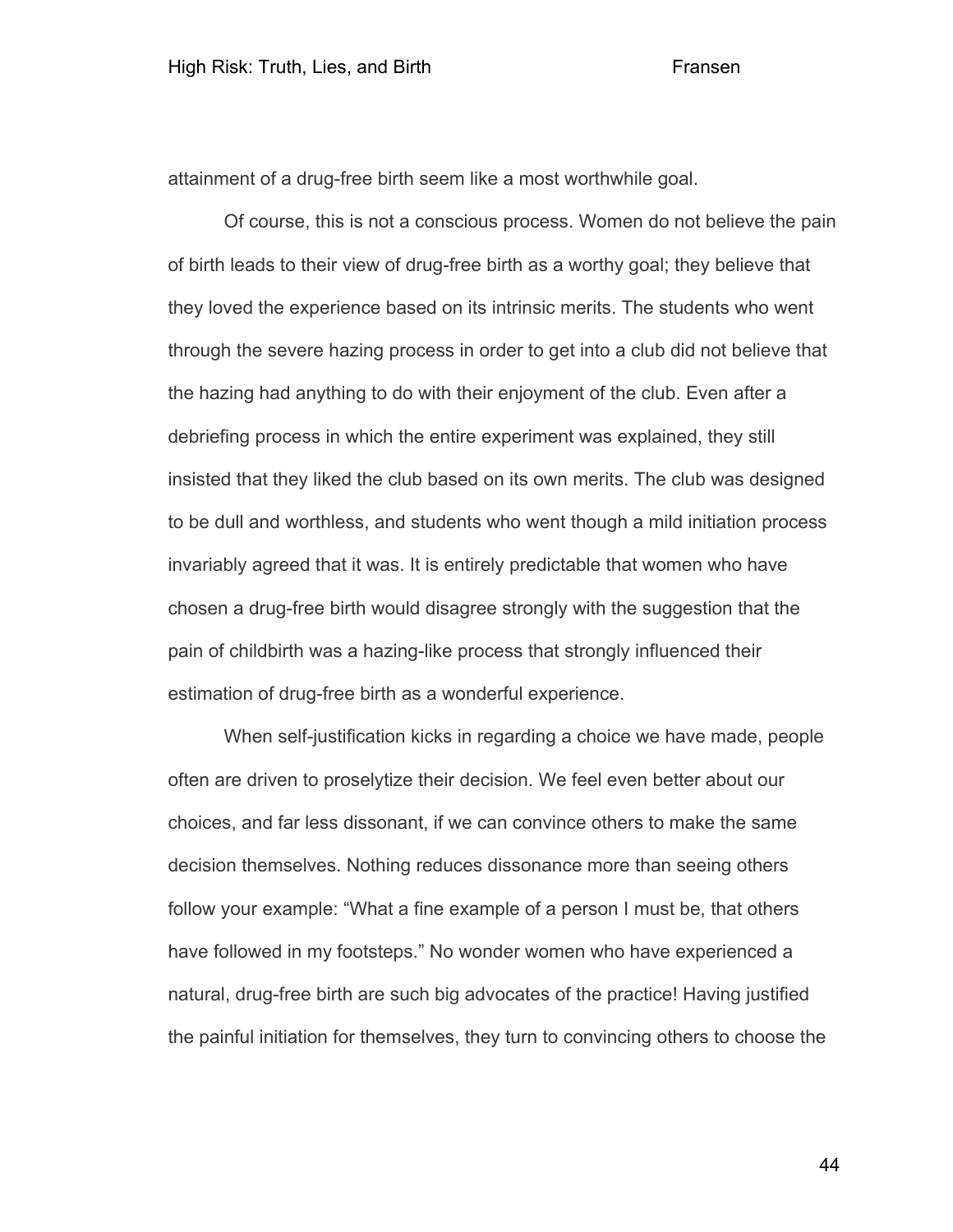same.

Our judgments of others who make different decisions are also a function of self-justification. When a woman chooses not to have a drug-free birth experience, women who believe in the superiority of natural birth tend to think of her as less-than: she took the easy way out; she just doesn't get it; she probably doesn't really care about her health, or her baby's health, as much as I care about mine. We justify our own choices by putting down others'. If we were truly to acknowledge her decision as a perfectly excellent one, it would diminish the stellar quality of our own choice.

## *The Confirmation Bias*

When I was pregnant the first time, I was convinced by many natural birth advocates that giving birth without drugs (and specifically pain medication) was the best possible way to give birth. I met such women in real life, read books written by such, and looked at websites maintained by these advocates. Once I had actually experienced a natural birth, I became one of them. From that point on, my mind only operated in one direction: anything I read that confirmed what I thought and felt about birth, I held up to myself and others as a fine example of logical thinking and scientific understanding. Anything that would argue otherwise, I dismissed as full of errors and bias. These mental gymnastics are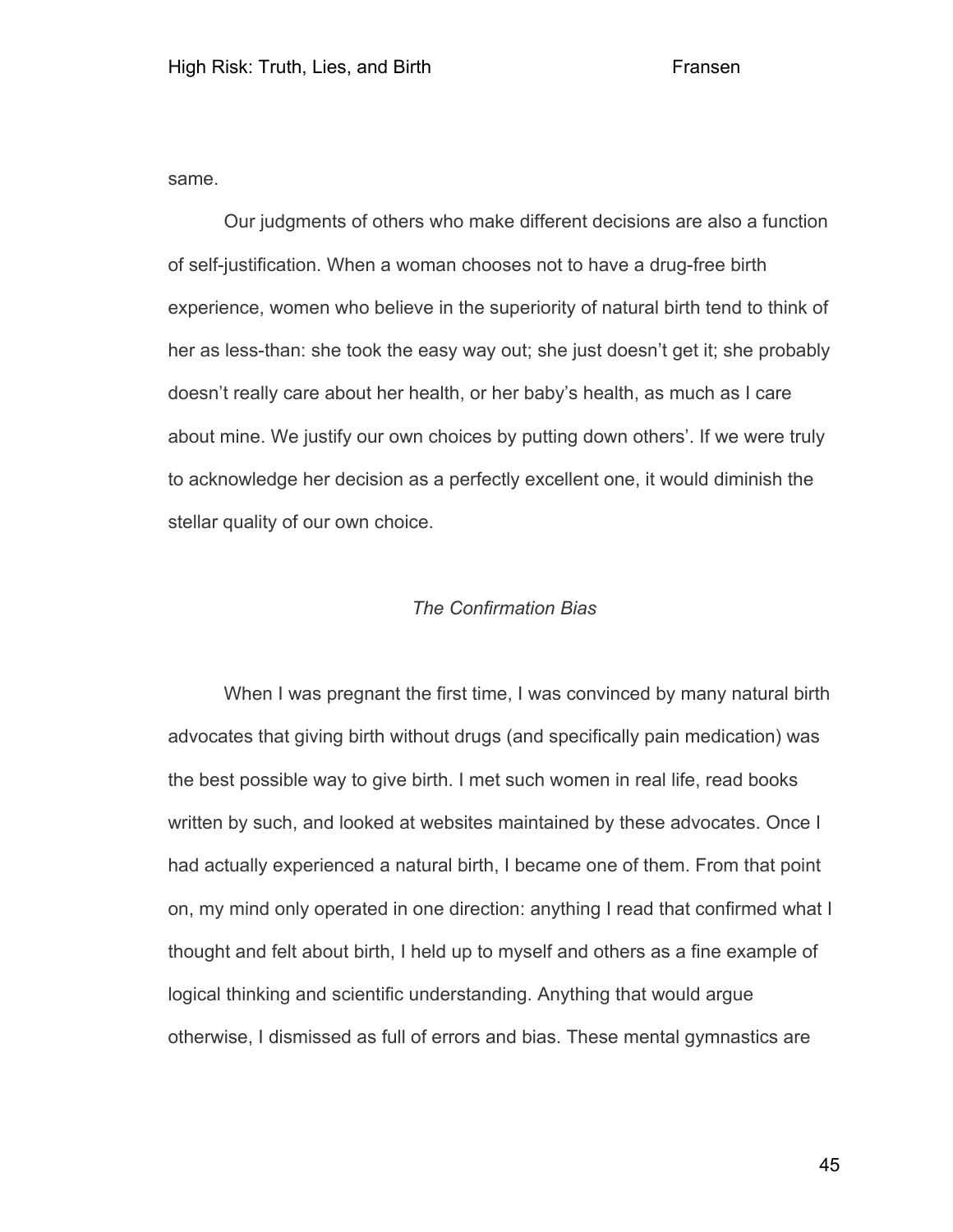not unique to me: they are known as the "confirmation bias," and most people share this tendency. When women wish to research nonhospital birth, they are likely to seek out information that confirms what they wish to believe, regardless of the scientific veracity of the source. They are likely to disregard or avoid information that conflicts with their position, dismissing it as unreliable regardless of its value.

The confirmation bias is also responsible for the fact that we see a lack of evidence against our position as equivalent to evidence in favor of our position. I am reminded of Olsen's conclusion in her meta-analysis: "No empirical evidence exists to support the view it is less safe for most low-risk women to plan a home birth." Those with confirmation bias in favor of home birth read this statement and think that it is strong evidence in their favor; after all, if there was evidence that home birth was unsafe, surely someone would have figured that out by 1997 when Olsen was honestly searching for this evidence! Anyone biased against home birth might simply dismiss Olsen's quote out of hand. Those without bias read this as a neutral statement about a lack of evidence. It speaks to the confirmation bias within MANA that Olsen's conclusion forms a prominent piece of what they present to the public as part of their "best evidence" for the safety of home birth.

Confirmation bias is so powerful, psychologists have noted that when people who already have their minds made up about a topic, exposing them to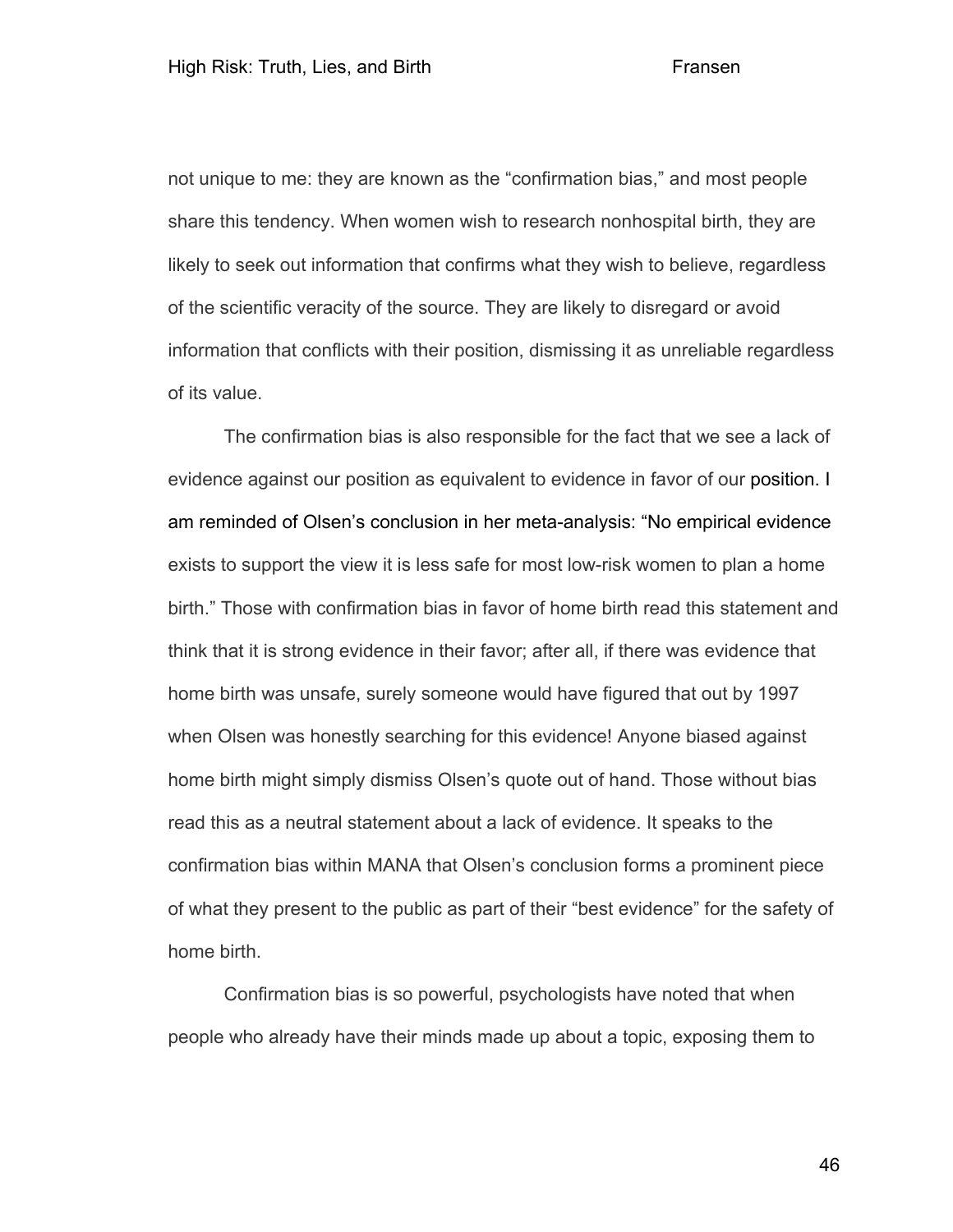evidence to the contrary only serves to reinforce their original position. This is why a "true believer" in the safety of nonhospital birth, when confronted with the evidence in this paper, is more likely to believe more intensely than ever that the research is wrong, and that nonhospital birth is safe. Perhaps she will grudgingly concede that the evidence is against her, but this will not stop her from deciding that nonhospital birth was the best decision she could have made. "It was the best decision for *me* and *my* family," she may say. I have heard it many times; I have even said it myself.

Sometimes the facts are unavoidable, and the confirmation bias leads us to find new ways to justify maintaining beliefs. One participant in my survey stated, "[Attempts to discourage women from having a nonhospital birth] generally can be traced to… obsession with infant mortality as the only relevant statistic." How I remember feeling this way when I first stumbled upon the neonatal mortality statistics! Surely a few newborn deaths are "worth it" to avoid hundreds of c-sections? Don't women die from unnecessary c-sections too? When I looked into this, I could find no evidence of an increased rate of maternal death due to unneeded c-sections. More women die after c-sections than after vaginal birth, but they tend to have significant comorbidities (other factors of poor health) that contribute both to the need for c-section and the death.

Indeed, "obsession" with infant mortality as the "only" relevant statistic is a charge that many midwives who actually do know the facts may lay at the feet of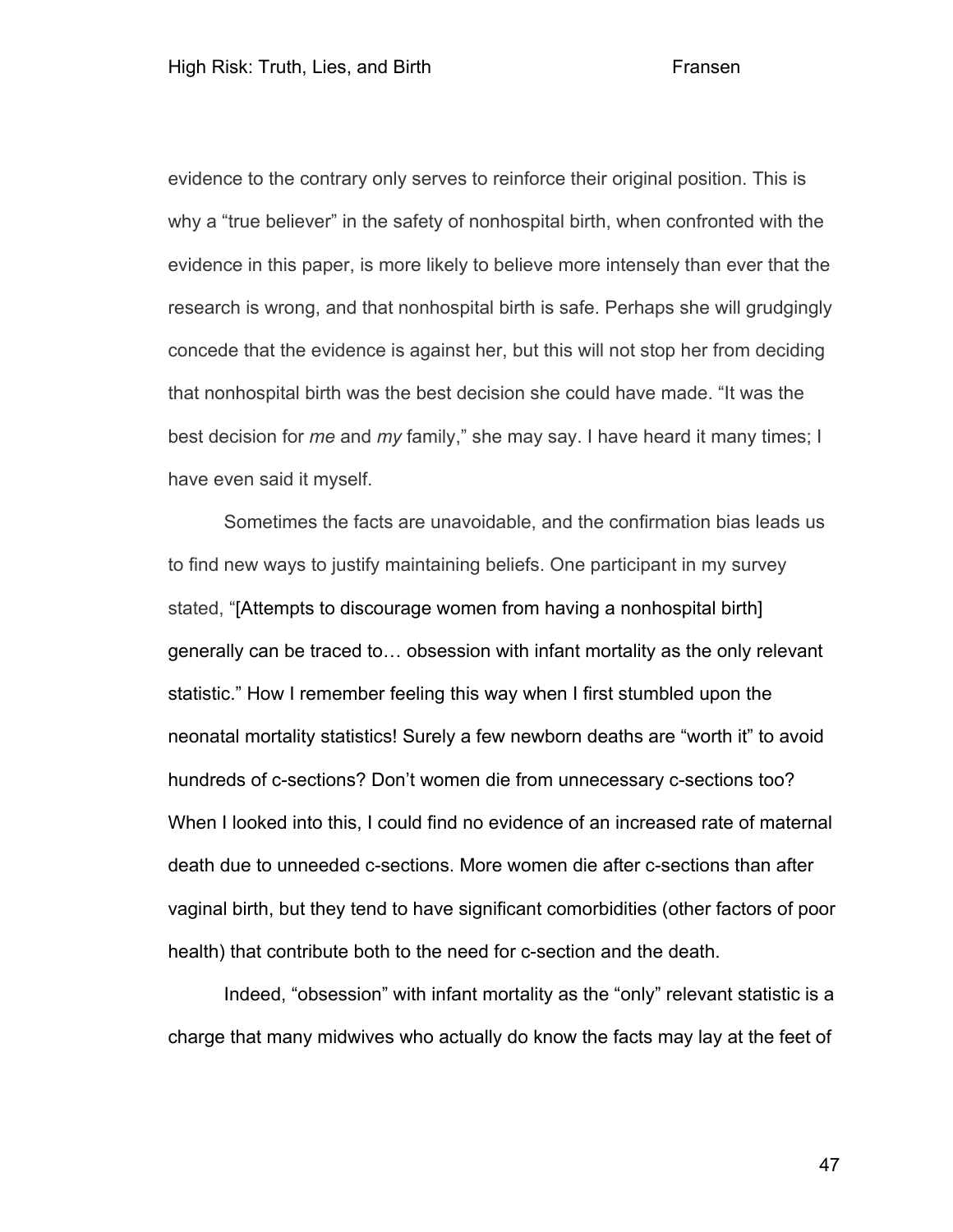anyone who claims that nonhospital birth is an unsafe practice. If avoiding obstetric interventions is incredibly important to an individual mother, such as the survey participant who voiced this opinion, she may choose a nonhospital birth even if she understands the increase in risk to her baby. In my experience, most women do not choose their safety over their baby's safety; most women who choose nonhospital birth think they are making a choice that is safer for both herself and her child. They deserve to make a choice based on all the best evidence.

If a mother was considering a nonhospital birth to avoid interventions, even though she was totally aware of the increased risk to her baby, I would encourage her to speak to mothers who have lost babies before making such a choice. I spoke to one such mother online under the condition of anonymity: "I didn't realize the risks when I was pregnant. I thought having a c-section was the worst possible outcome, so I chose home birth to avoid that. I wish to God I hadn't abhorred the idea of a c-section so much. I lost my child because I chose home birth, and I wouldn't have at the hospital. I wish I would have instead been in the hospital, upset that I had a cesarean but holding a live baby, instead of at home with empty arms." I asked her, "How many surgeries is a baby worth?" She replied instantly: "A million."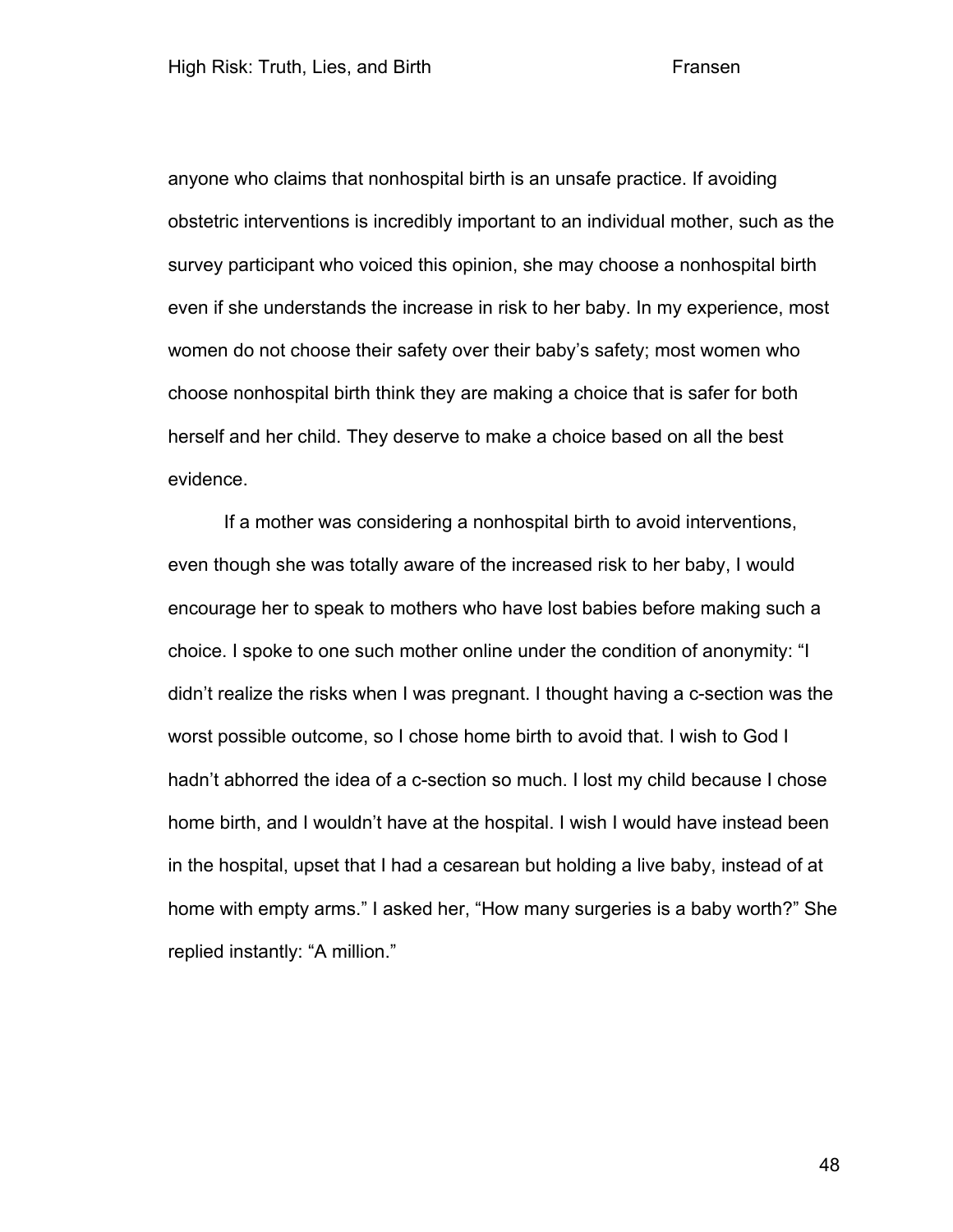## *More Justification*

Self-justification kicks into overdrive when we have made an important decision, especially when that decision is irrevocable. As Tavris and Aronson state, "The more costly a decision, in terms of time, money, effort, or inconvenience, and the more irrevocable its consequences, the greater the dissonance and the greater the need to reduce it by overemphasizing the good things about the choice made." To illustrate, the authors describe a study in which bettors at a racetrack were asked how sure they were about their bet both before and after the bet was placed. Gamblers were much more sure they had chosen well once the bet was placed; the choice was made, and the decision irrevocable, so the self-assurance they had made a good choice was much stronger. It is hard to imagine a decision more important or irrevocable than one involving the place and attendant of your child's birth. Therefore, people who have made the decision to have a nonhospital birth and followed through on the birth are especially convinced that it was a smart thing to do. They are unlikely to waver in this conviction, and likely to recommend the practice in glowing terms to others.

The "pyramid of choice," as described in *Mistakes Were Made*, is a phenomenon that can be used to illustrate how people become polarized on the subject of nonhospital birth. Imagine two women standing at the top of a pyramid.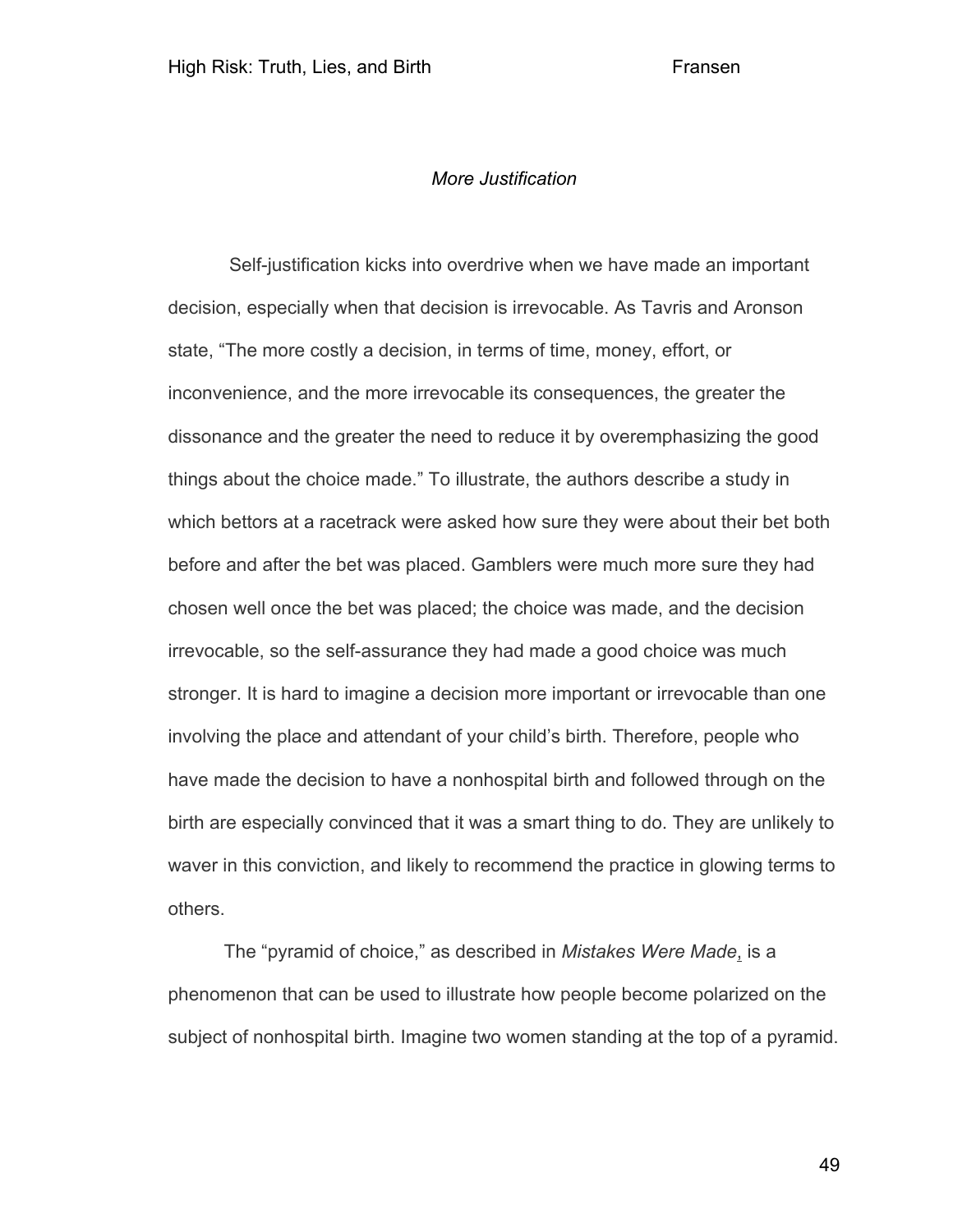They are both deciding whether to plan a hospital birth or a nonhospital birth. There may be very little actual difference between these two women. They could even be identical twins, raised together in the same community, as alike as any two people could be. One decides to give birth at home; the other chooses the hospital. As soon as that choice is made, they move several feet in opposite directions down the pyramid. The one who has chosen hospital birth feels that she has made the best decision for herself, and the one who has chosen home birth feels that she has done likewise. They both seek out friends and writings that support the choices they have made, and move slowly down their respective sides of the pyramid, each becoming more certain through the power of confirmation bias that her choice was the right one. Once the birth has taken place, if all goes well according to the views of that mother, both will have moved all the way down the pyramid to their respective sides. Two women who were previously only a hair's breadth apart now have an entire mountain of difference between them regarding how they view birth.

Self-justification can occur in a chain-like pattern that leads us further and further down the pyramid. When, as a student midwife, I first participated in nonhospital births, I witnessed some things that made me uncomfortable. At my school, the head midwife would sometimes do illegal vacuum-assisted deliveries. The first time I saw one done I didn't realize it was illegal, but when I started talking about it freely, I was quickly quieted by the more senior students. "We call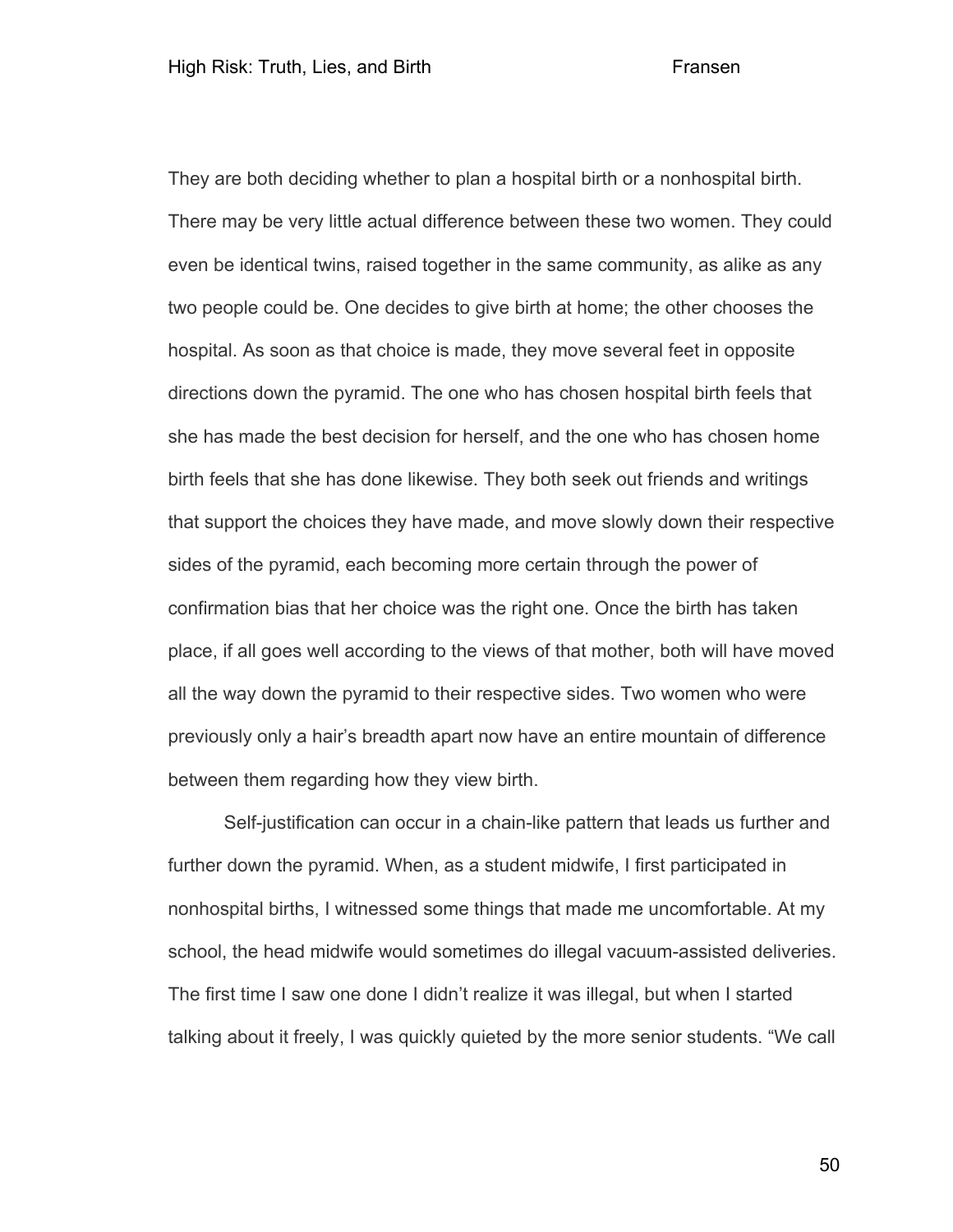it 'the fruit,'" they said, a reference to the vacuum's brand name, Kiwi. I rationalized that these other students and midwives would not be using "the fruit" if it was really harmful, so the law must be an unnecessary one. Soon, I was recruited to help usher family members out of the room "so the mother can rest," as a cover for the vacuum use; I would then lock the door and stand guard. If I was instructed to cover the mother's face with a cold washcloth "to help her relax," I made sure her eyes were covered so not even she could see the vacuum being applied. I rationalized that surely she would have given us permission to do this to help her get her baby out without transporting, but that it wasn't smart to ask permission to perform an illegal procedure. Toward the end of my apprenticeship, I was the one holding the vacuum, applying it to the baby's head, exerting the carefully angled pressure to help pull the baby down. I rationalized that now I would know how to get a baby out, if I were ever in a situation where there were no available hospitals.

I did not originally plan to attend a school where I would learn to perform dangerous, illegal procedures; I became complicit through a chain reaction of participation and justification. "The fruit" was only one of many "exceptions" I learned to make; many of these exceptions I carried with me to my later practice. Illicit use of medications, cavalier usage of toxic herbs, induction techniques, pretending not to see a cesarean scar, fudging dates, doctoring charts, "accidental" breech deliveries, cheating blood pressure readings, lying to doctors,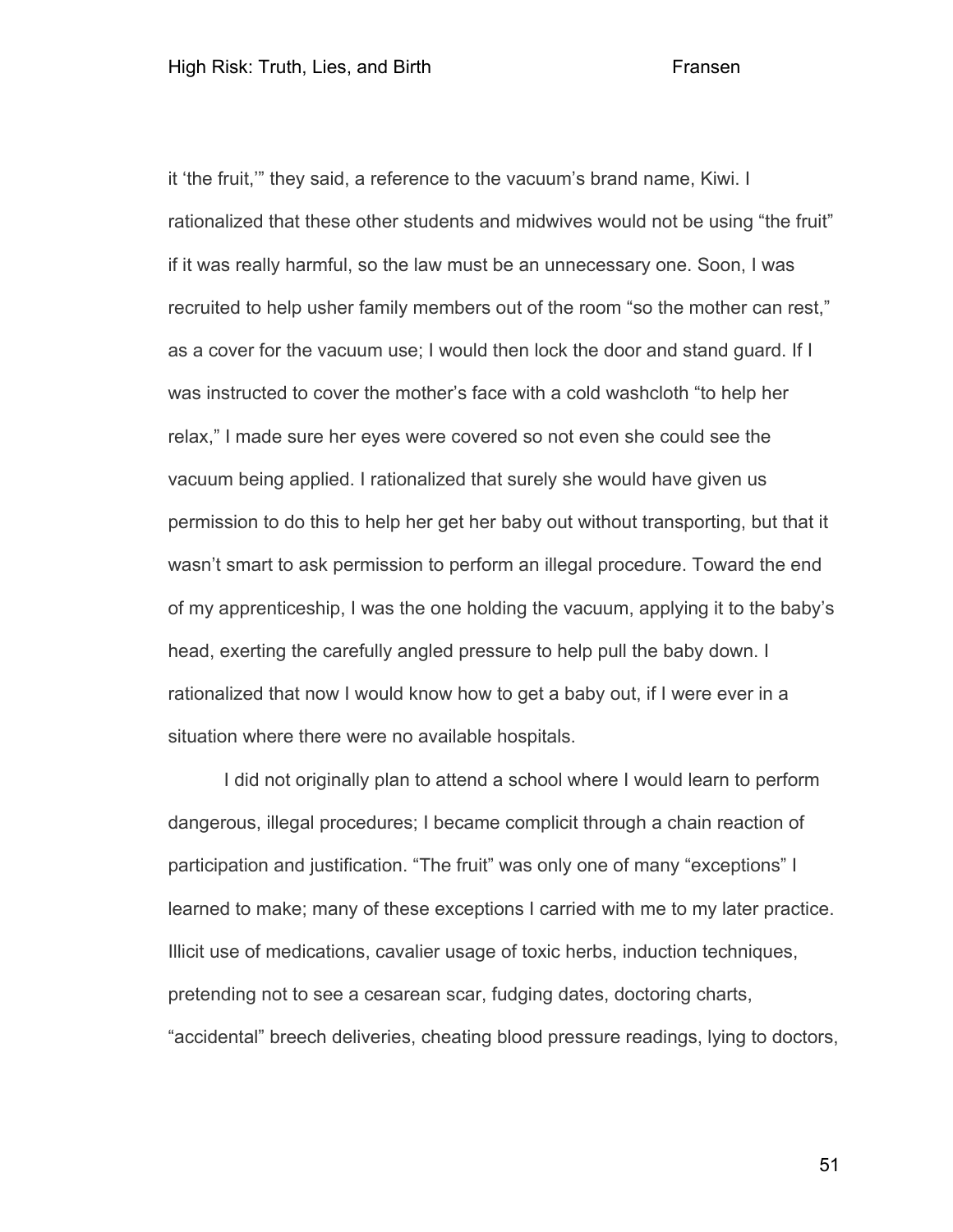ignoring borderline test results, pretending to know answers while furtively Googling, waiting just a little bit longer for baby's heart tones to improve, purposely underestimating the staining of amniotic fluid, misrepresenting our personal statistics and the statistical realities of our "profession"… all of these practices are endemic to direct-entry midwifery in the United States. I know because I did most of them. I was present (and silent) as others did them. I heard the stories in "peer review." Not every midwife does all of them; very, very few, if any, do none. It all starts with one small step, and we justify along the way, until we are lost in the woods with no moral compass left to guide us.

# *Money Talks*

The world of direct-entry midwifery suffers from a significant "funding bias," a term that describes people's propensity to emphasize positives and downplay misgivings about the entity that is providing them with money. Midwives make 100% of their income from women who decide to give birth in a nonhospital setting; they are obviously motivated to do everything possible to convince as many people as they can that this is an excellent idea. Midwives at a busy birth center may hit or surpass the six-figure mark during a good year. It is not uncommon for a midwife to earn \$2000 or more per birth (after expenses), and some midwives take on 5-6 births on a monthly basis; birth center owners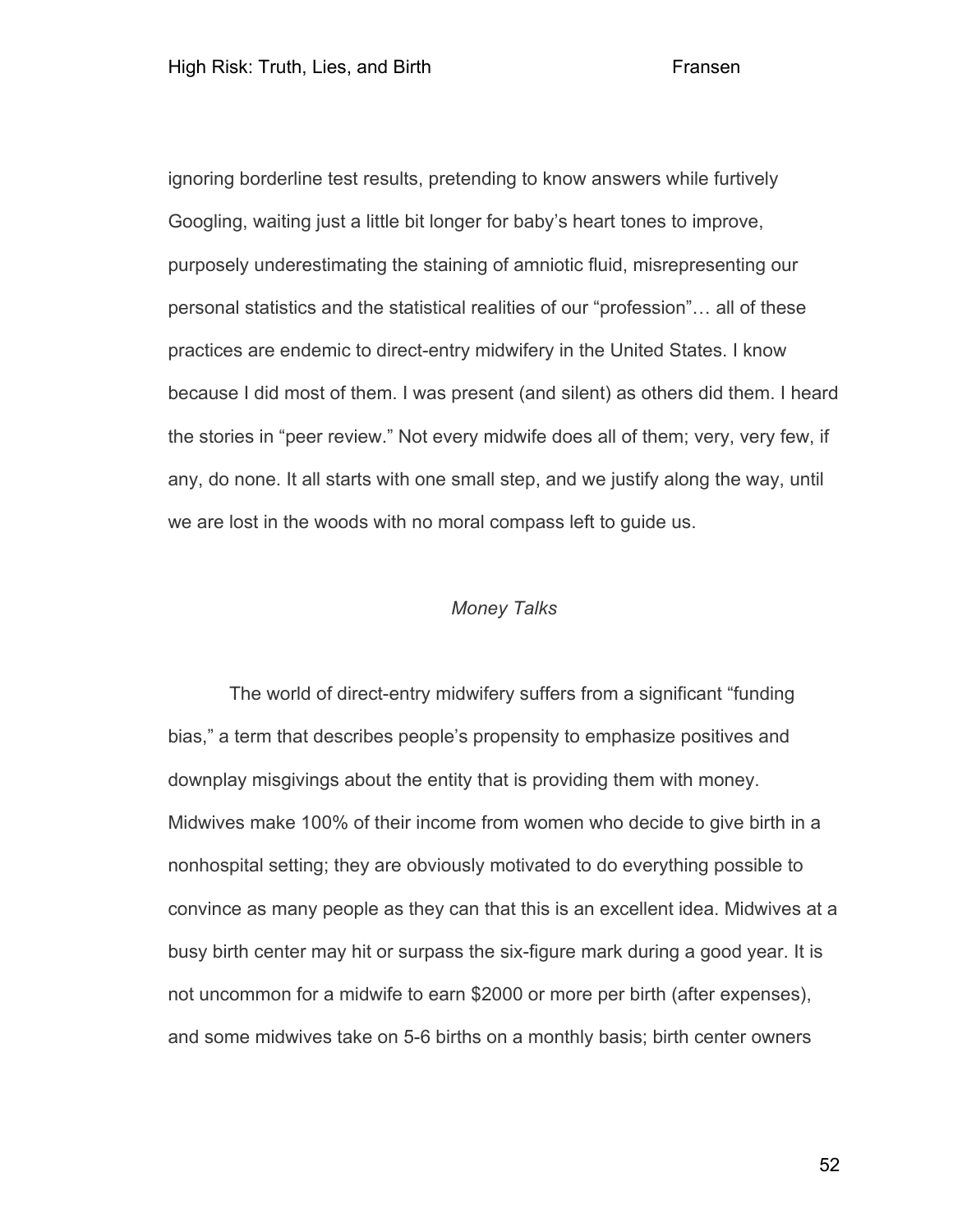may also take dividends from the business' profits. My take-home pay during our most profitable year would put many obstetricians to shame, and midwives have no student loans to pay off because our educations are dirt-cheap. (My entire midwifery education ran me \$3000 in tuition, and this is not unusual.)

Midwives often accuse doctors of being motivated by money, but midwives are at least as motivated by finances as doctors are. Obstetricians in this country are in demand and not likely missing out on much business from the less than two percent of women seeking nonhospital birth; they don't have a financial need to convince women to use the hospital. Midwives on the other hand must drum up interest in natural birth and fear of the hospital in order to keep the dollars rolling in. The thing about bias is, people are unaware of it and defensive toward the suggestion. Midwives' funding bias is something they will never likely examine because no one believes herself to be influenced by money. It is up to the consumer to acknowledge it.

# *I, the Exception*

Both mothers and midwives are guilty of falling under the spell of the "personal fable," a term that refers to a person's perception of herself as unique and special. People tend to think of themselves as the central player in the world, the heroes of their own life stories. Often associated with adolescence, this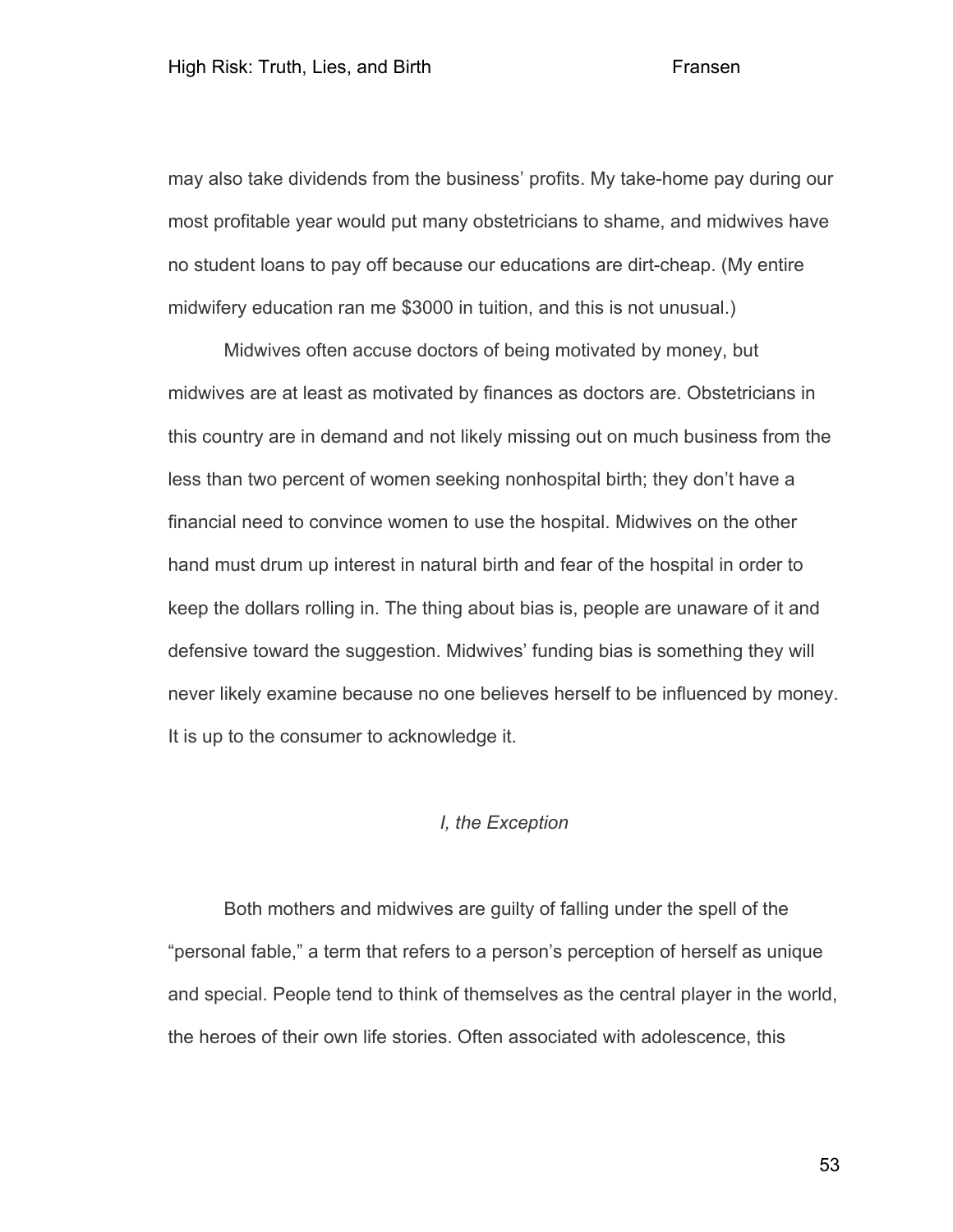concept plays into the familiar "invulnerability" attitude that young people are particularly known for. No doubt the, "it might happen to some people, but it won't happen to me" thought process must figure prominently in the minds of women who select a birth scenario with a higher chance of ending in tragedy. (It certainly did in mine.) If a woman knew in advance she would definitely experience a rare but serious complication during birth, it would be a most unusual woman indeed who would want to be far from a modern hospital. The denial that such a complication will occur simply due to its rarity is familiar to most who engage in risky activities.

Midwives also experience a personal fable when they imagine that their actions will never cause harm or death to anyone. If anything goes wrong, it is not our heroine's fault; it must have been bad luck, some dramatic adversity. Thus, whenever a midwife is held accountable for a death or injury that occurred under her purview, it is labeled a "witch-hunt," and dismissed as the work of vindictive obstetricians and overzealous law enforcement. The community rallies around her, showering her with attention and adoration, and often money for her legal defense team.

## *The Way I Remember It*

People tend to think of their own memory as a video recording in their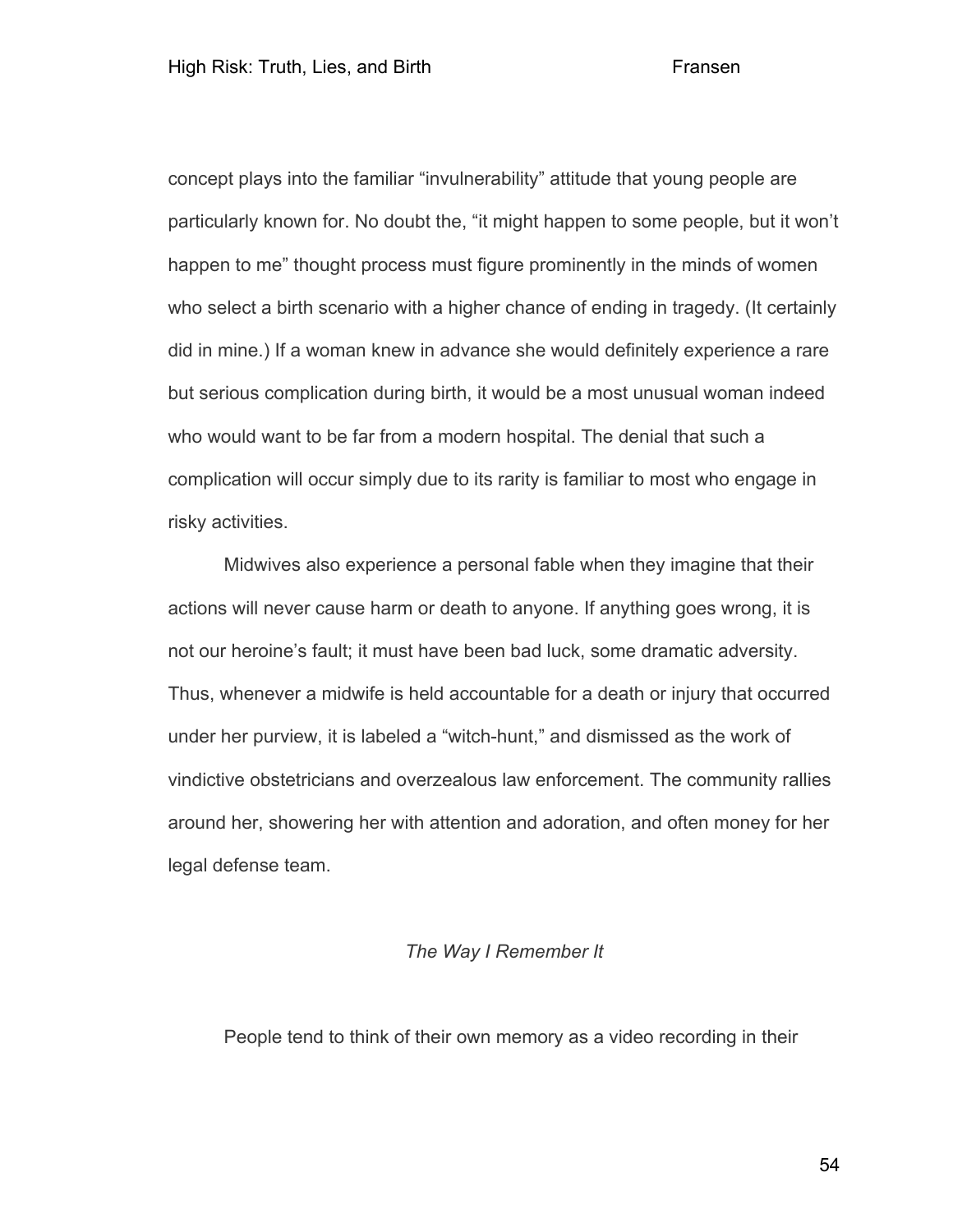minds that they can rewind and consult at will. Memory doesn't actually work like that, though: as Tavris and Aronson explain, memory is more like a personal historian, who records events in accordance with the perspective and selfconcept of the person in question. Memory tends to be a bit of a sycophant; the original spin-doctor, our minds tend to remember us as a little better than we were. Memory tends to forget things that we have done that would be unpleasant, unflattering, or uncomfortable to remember.

During a long, slow labor, I would often wonder why I had chosen a profession that was so dull so much of the time. Obstetricians have notably said that their profession is 99% boredom and 1% sheer terror, and I would have to say that sounds about right to me, at least during the labor part. By the same token, a laboring mother often wonders to herself why having a baby (or having yet another baby) ever seemed like a very good idea in the first place. Memory kindly allows the mother to forget much of the agony of birth, allowing her to consider another baby in the future. Similarly, memory permits the midwife to remember the joy and excitement of catching a baby, and forget the tedium of helping a woman through the labor process, as well as the worry as to whether the baby and mother will make it through the process without significant complication. It seems that this function of memory is adaptive, allowing mothers and midwives to proceed with their business without calling it quits despite the downsides. However, there is a dark side to the revisionist nature of memory in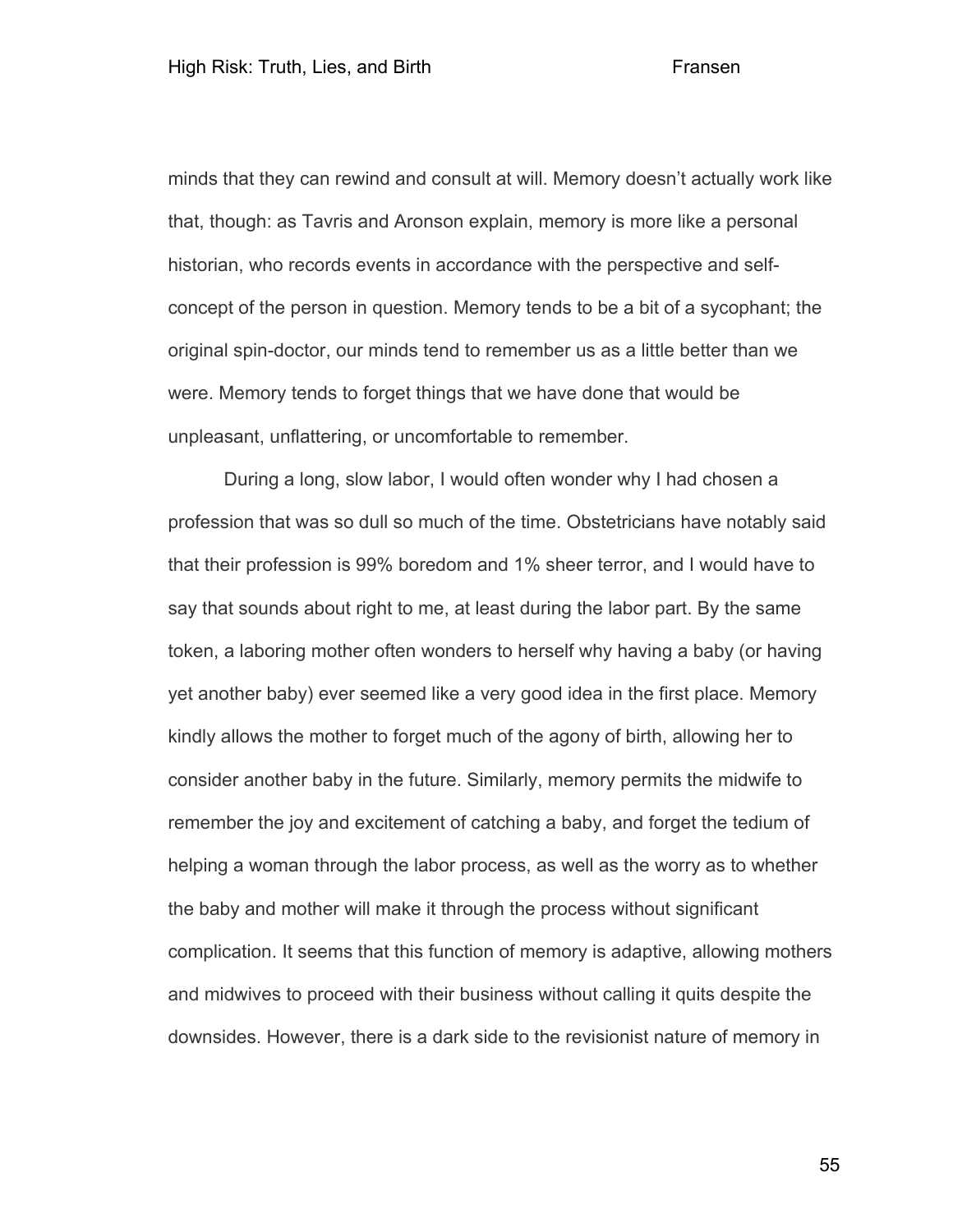birth.

Women who experience difficult labors, problems, and even serious complications during nonhospital birth often experience cognitive dissonance when they remember and recount the event. The conviction that "I am an intelligent woman who makes good decisions" is dissonant with the fact that she just had a very unpleasant, dangerous, or life-threatening experience at her nonhospital birth. Memory comes to the rescue, and everything gets recast in a light that allows her to continue to see herself (and her midwife, whom she deemed qualified and hired) in a positive way: The labor wasn't that difficult, after all. The problems, they weren't bad, my midwife handled everything well, and it was nothing compared to what could have happened in the hospital. The severe complications could have happened anywhere, to anyone. We can't control everything in life. Besides, my midwife knew exactly when to call 911! And thus, history is re-written. The mother isn't lying when she tells her story. Her own memory has re-written the story to preserve her self-image.

This is how the rampant practice of midwives missing births, which are then attended by whichever unqualified person is closest at hand, continues. A woman pays a nonrefundable amount for a midwife's services, the midwife does not make it in time, and somehow this is generally shared as an amazing story of triumph or a humorous account. It is true that some births are precipitous (very fast), but this problem exceeds the incidence of precipitous labor. How does a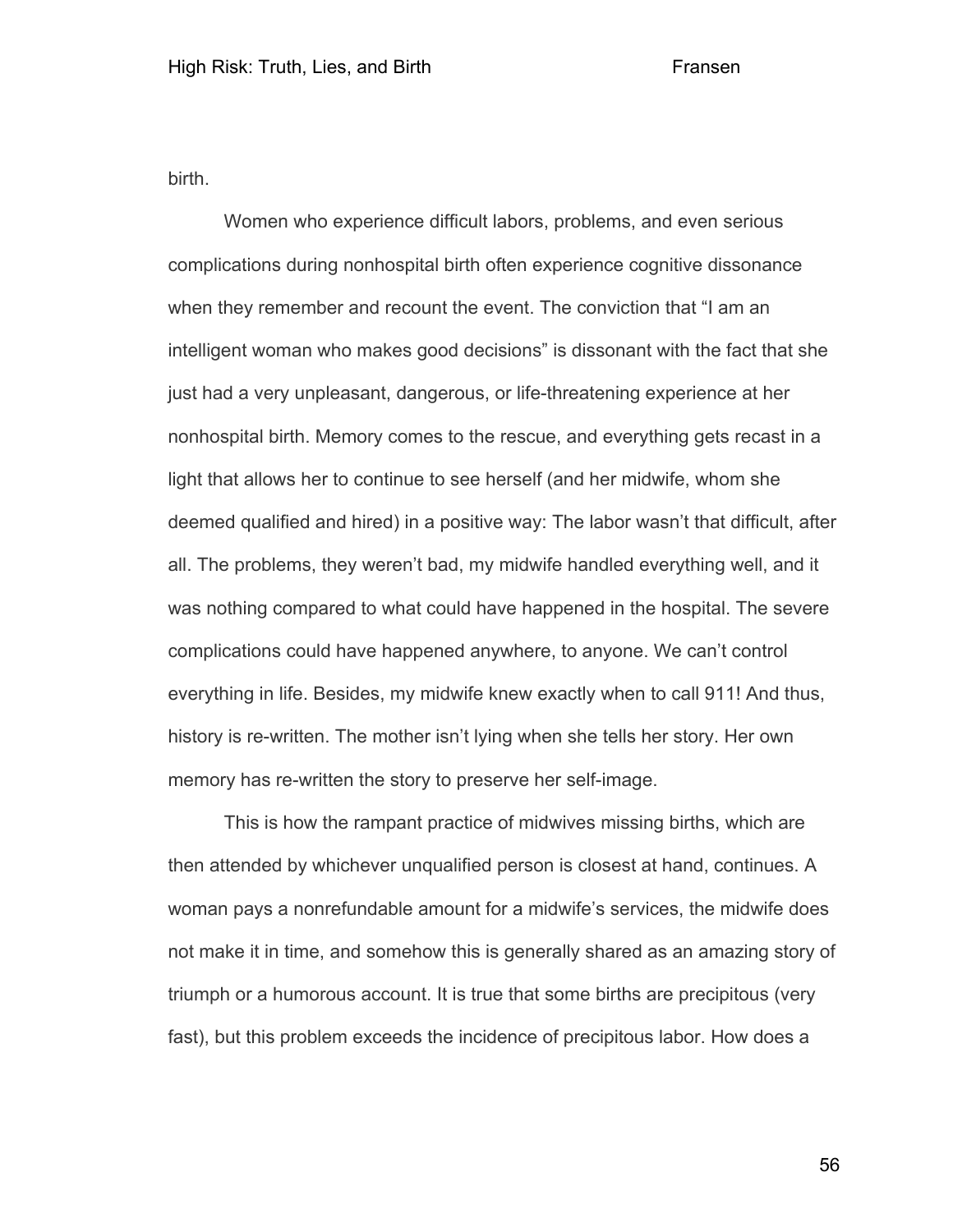midwife maintain a good reputation in the face of missing many births? She flatters the mother: *Wow, you are so amazing, to have done this so fast! You didn't need me at all! Your body knew just what to do.* The mother eagerly internalizes this flattery and remembers that the midwife's absence wasn't really a problem, after all; in fact, it was all part of an exciting, memorable story. She won't hesitate to recommend this midwife to her friends.

Similarly, midwives elude taking responsibility for anything that goes wrong at a birth through their own revision of history. Regardless of how a birth goes, the midwife will remember that she did everything right. If she made a mistake, it was a minor one, perhaps a funny story to tell later. She certainly never put anyone in harm's way. In this way, midwives come to truly believe that they are entirely blameless for anything that goes wrong at a birth. Your midwife isn't lying when she says she's never had any bad outcomes. She believes it to be true. She remembers that any bad outcomes were entirely out of her control, entirely someone else's fault, or no one's fault at all… and therefore, there is no need to disclose that poor outcome to clients. She may also remember many complications as not as bad as they were. Oh, sure, things may have seemed dicey for a while there… but everyone turned out ok in the long run.

I am certainly guilty of allowing my memory to lead me down a primrose path. My memory lingers over moments when I was heroic, times when I saved the day, and events that make me seem, in my own mind, like a smart and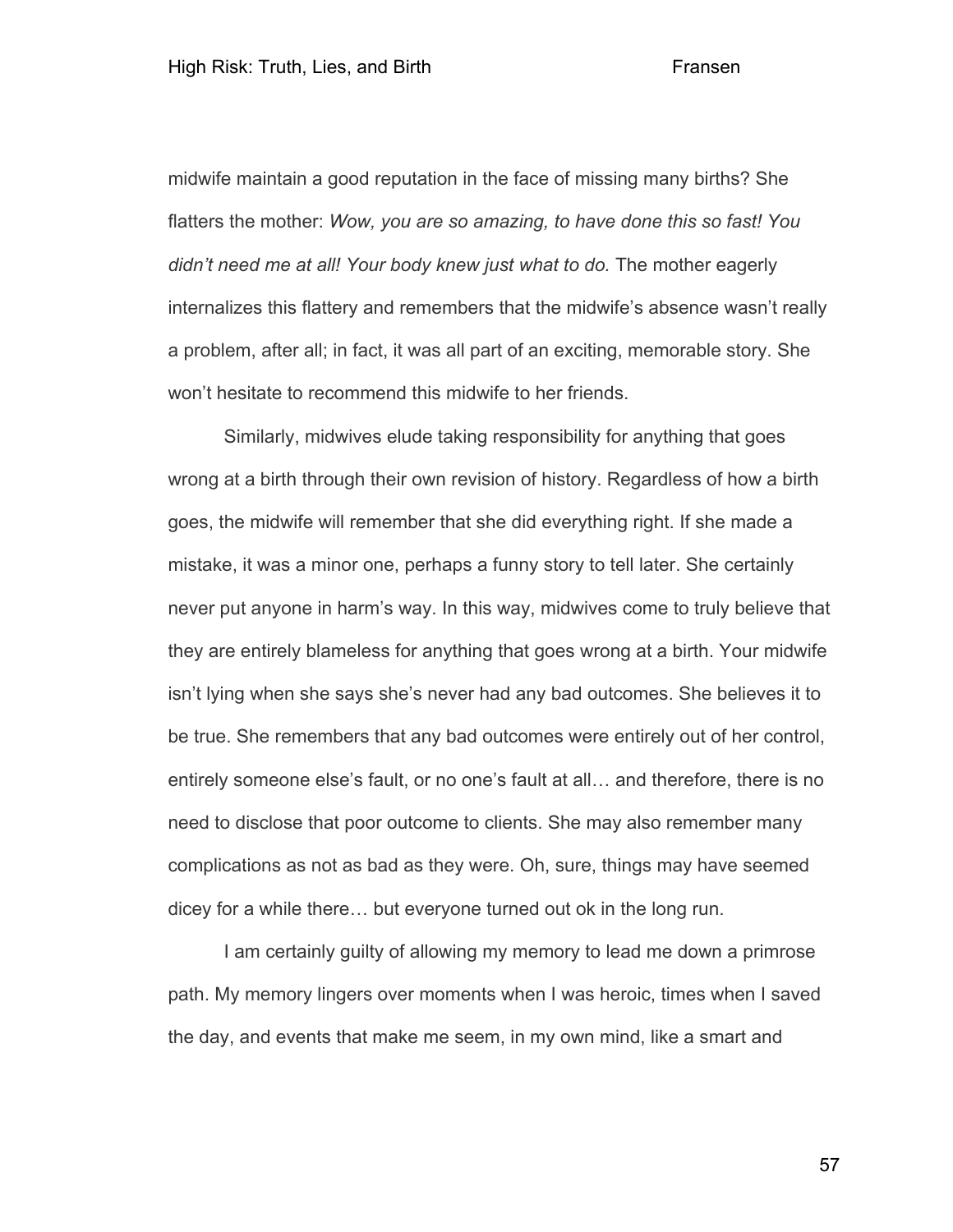responsible caregiver. I have to force myself to see things differently, and it is uncomfortable. That time when I expertly resuscitated that breathless baby? I didn't know he was in distress until he was born; I had missed any warning signs of that. The time I successfully helped a mom avoid the hospital when her blood pressure was a bit high? Her blood pressure was actually dangerously high, and that stunt could have ended in a double tragedy. The time I had to hoist that mom out of the pool and get her on the bed to free her baby's shoulders? (What a hero I was!) Except, she shouldn't have been in that pool at all; she trusted me that it was a good idea to get in there in the first place. And it was only luck that her baby's shoulders freed in time. My memory wants to remember me a certain way, and it is up to me to strive for a more honest perspective.

# *Me, Accountable?*

The peer review process after a midwife presides over a complicated birth is a disturbing procedure. Midwives rarely ask hard questions, such as whether this mother truly was a low-risk candidate, whether or not the midwife was monitoring the baby carefully, and why she decided not to call for help sooner. Most peer review processes are characterized instead by soothing platitudes, an atmosphere of comfort and understanding toward the midwife, and reassuring all participants that they are indeed wonderful, special people.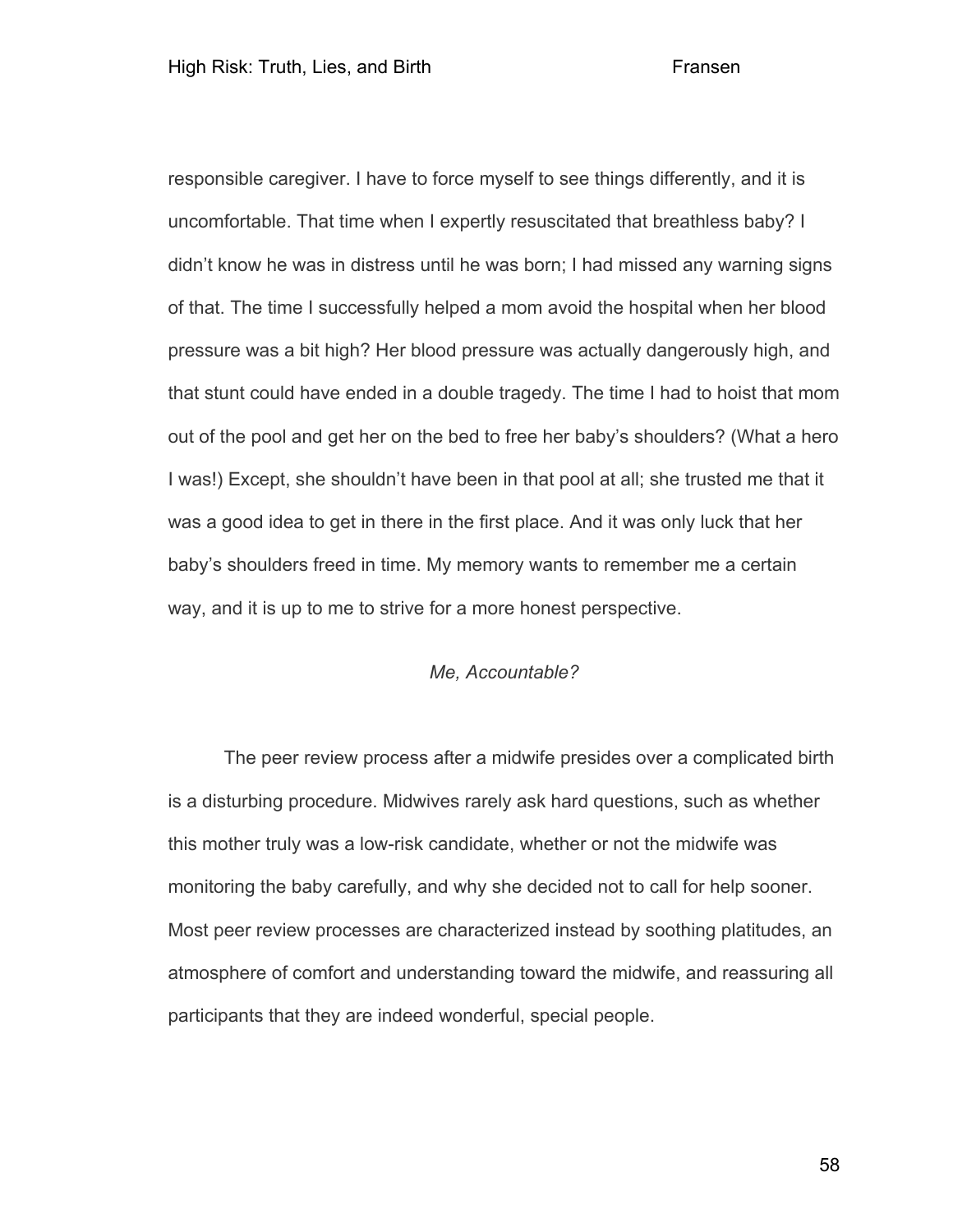I will never forget the first truly horrifying hemorrhage I presided over. She was a gorgeous young mother, the very picture of health itself. Her husband was devoted and loving. They were both so eager to have their first baby together at home. The baby came out without much fuss after a couple hours of pushing, but almost as soon as the birth took place, this young mom started bleeding in such copious amounts that it gushingly overcame several of the very large pads we had spread out on her floor. It was a terrifying day that ended with her safe in the hospital, and I was haunted by the memory for months to come.

It was a couple weeks before I had an opportunity to discuss the case at my very first official peer review. A new midwife at the time, I was very eager to hear my fellow midwives' opinions on what I could do differently next time to avoid ever seeing a hemorrhage like that again. I got an answer I was not really looking for: "We know you didn't do anything wrong. *We know you*. We know you're a good midwife. Sometimes things just happen." At the time, it felt flattering, but insincere: they didn't actually know me. They had never attended a birth with me and had spent precious little time with me. They claimed to know me, but what they really knew was what they would want to hear if they were in the hot seat. Peer review was more like an enabling therapeutic back-patting than any form of accountability.

I learned how to play this game, even though it never felt right. You failed to risk someone out? *Well, the birth went well anyway, so your intuition must*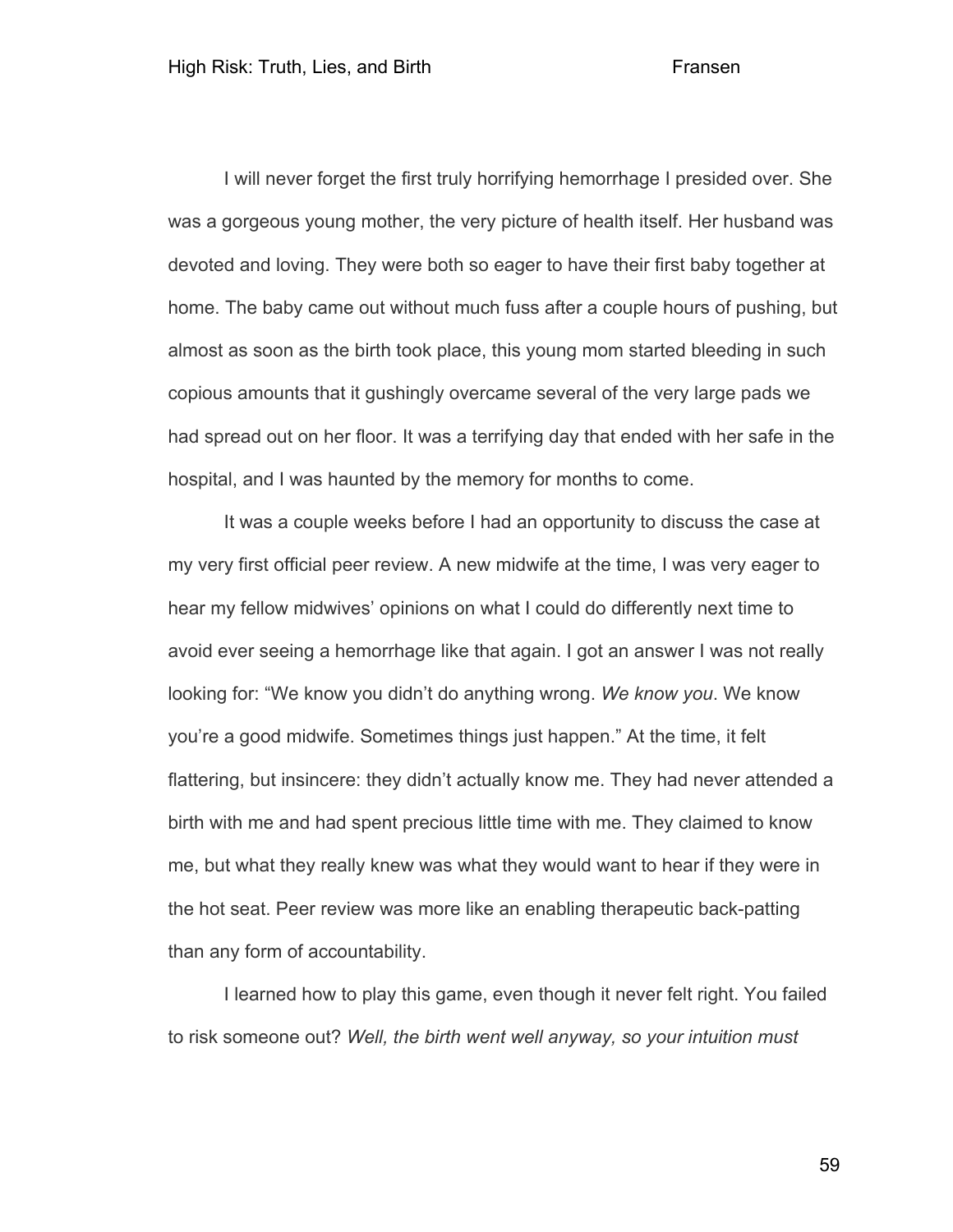*have been right-on!* You didn't call the second midwife in time for the birth, ten times in a row? *Your mamas sure go fast!* Your client ended up in the hospital needing a blood transfusion? *These things happen in hospitals all the time!* Sometimes I would forget my place and offer a piece of harsh criticism; I was never the most diplomatic person, after all. But this was met with resounding censure: we are here to be *supportive*. I would apologize and get back in line. I felt I had too much to lose to stop playing their game.

# *The Hurdle to Overcome*

When a person does something that is inconsistent with some important aspect of her self-concept, the dissonance is especially painful. Mothers tend to be very invested in themselves as loving and nurturing toward their children; the idea that they put their own children in harm's way creates great dissonance. Midwives, likewise, think of themselves as loving, nurturing, and empowering of women. They enjoy a position of admiration and even envy within their circles of influence. They think of themselves as helping mothers and babies through acts of humble service. The suggestion that they are instead leading women down a path of deception, danger, and risk of grave injury and death is completely unbearable. It threatens everything they know and believe about themselves.

It is no surprise that few midwives allow themselves this rude awakening.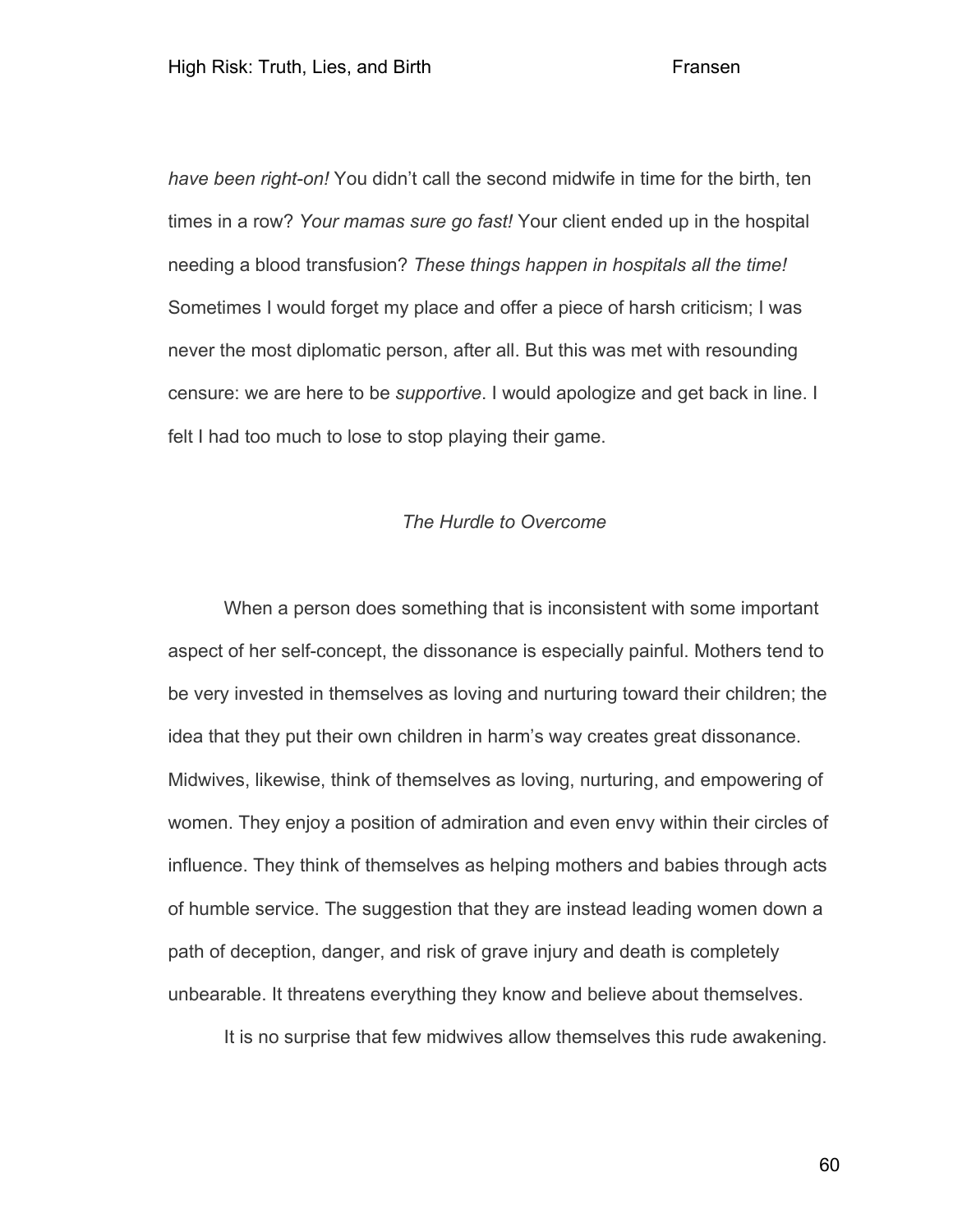For me to come to terms with my role in this culture of deception, I had to be willing to walk away from a million-dollar business, a career, my credentials, and my position of respect in the world of midwifery. I had to put most of my social connections and friendships, both close and casual, on the line, not knowing how well they would fare, or if they would survive at all. I had to question my own sense of self, my concept of who I was and my place in the world, and be willing to start over again.

Yet, we have to be willing to do that difficult work. Human nature may lead us to make great errors, but it is our responsibility to do what we can to overcome them and to set things right. I know that decisions I have made have hurt people, a fact that causes me great dissonance because they are people I genuinely care about. Some of them are reading this right now. *I'm sorry for what I did, which was wrong, and which caused you pain.*

It took me longer than I'd like to admit. I took my time buying gasoline and matches. I lingered while saying goodbye to some bridges, running my fingers lovingly over the handrails, admiring the beauty I still saw in them. I took a deep breath, lit a match, and watched as the flame burned closer and closer to my fingers, and blew it out. I took out another match, and watched as that hot flash of truth slowly got closer to my fingers, and blew it out again. I lit one last match, held it tight, and witnessed its slow progress down toward my hand. Just before that moment when it surely would have burned me, I dropped it. And here I am.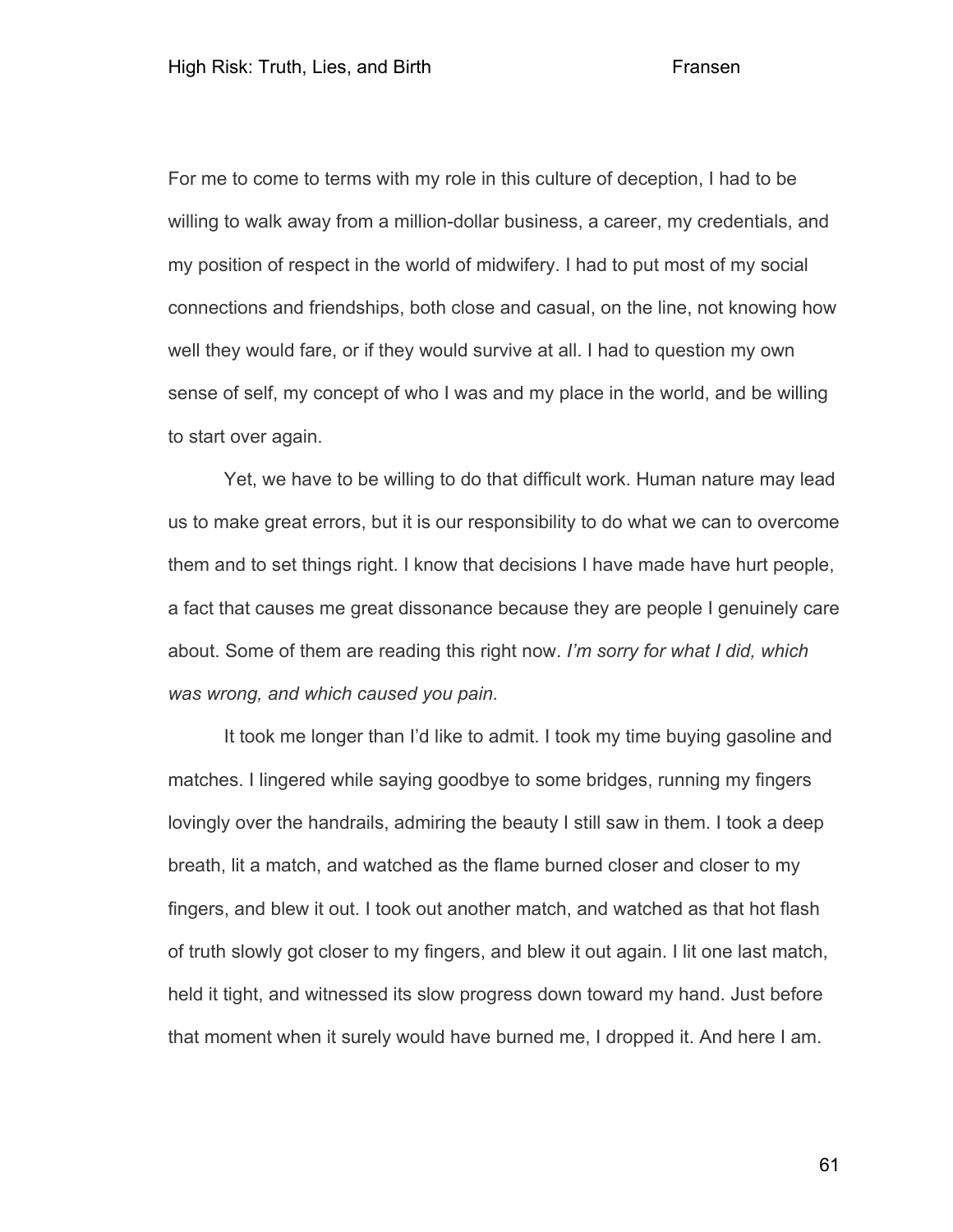And that blaze, that fiery blaze roaring before me, it is more beautiful than the bridges that it burns.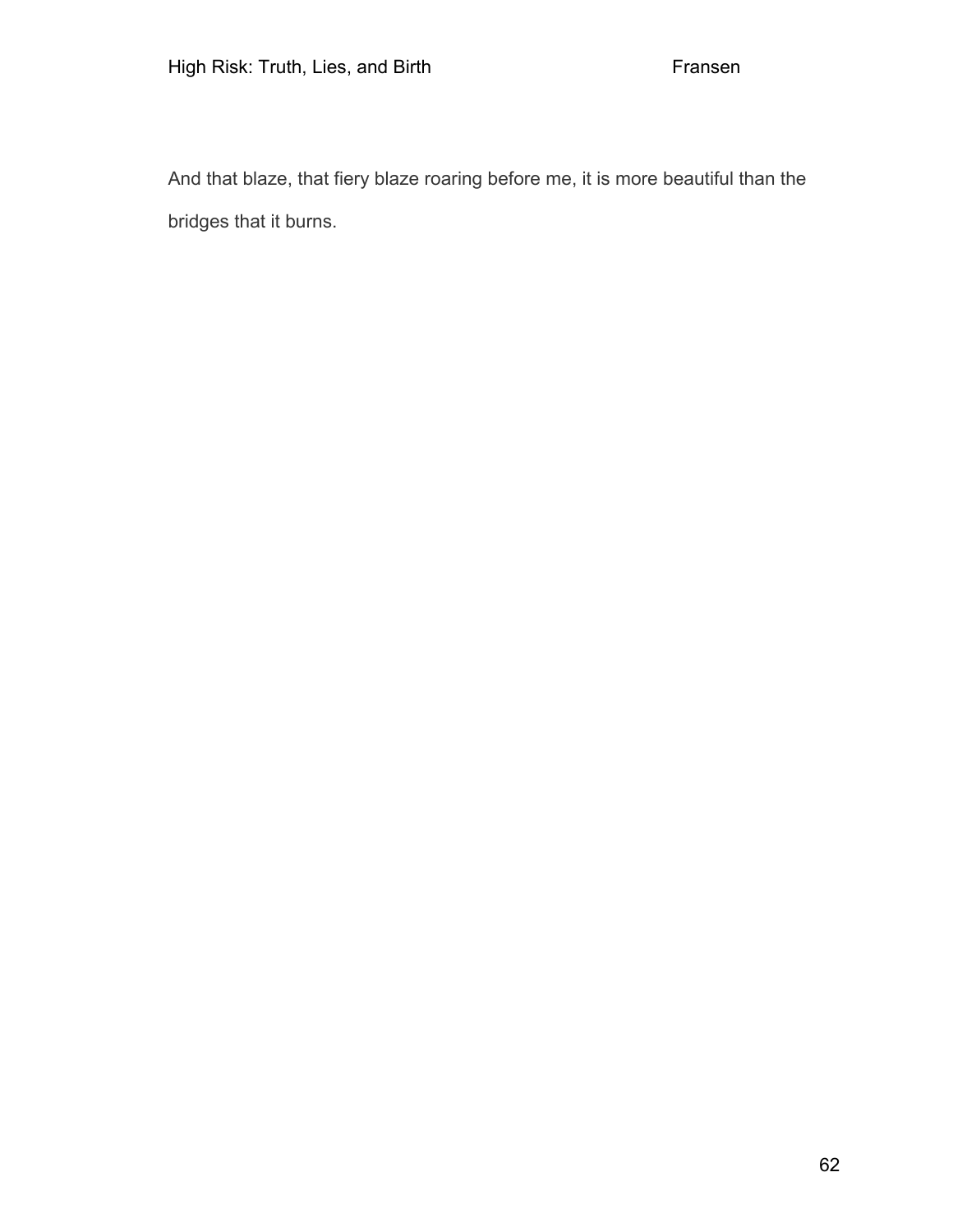## References

Ackermann-Liebrich, U., Voegeli, T., Gunter-Witt, K., Kunz, I., Zullig, M., Schindler, C., Maurer, M., & Zurich Study Team. (1996). Home versus hospital deliveries: follow up study of matched pairs for procedures and outcome. *BMJ*, 313(7068), 1313-1318.

- Amelink-Verburg, M. P., Verloove-Vanhorick, S. P., Hakkenberg, R. M., Veldhuijzen, I. M., Bennebroek Gravenhorst, J., & Buitendijk, S. E. (2008). Evaluation of 280,000 cases in Dutch midwifery practices: A descriptive study. *British Journal of Obstetrics and Gynecology*, 115(5), 570-578.
- Anderson, R. E. & Murphy, P. A. (1995). Outcomes of 11,788 planned home births attended by certified nurse-midwives: A retrospective descriptive study. *Journal of Nurse Midwifery*, 40(6), 483-492.
- Birthplace in England Collaborative Group. (2011). Perinatal and maternal outcomes by planned place of birth for healthy women with low risk pregnancies: the Birthplace in England national prospective cohort study. *BMJ*, 343:d7400.
- Chamberlain, G., Wraight, A., & Crowley, P. (Eds.). (1997). *Home births: The report of the 1994 confidential enquiry by the National Birthday Trust Fund*. Lancaster, UK: Parthenon Publishing Group Ltd.
- Cheng, Y.W., Snowden, J.M., King, T.L., & Caughey, A.B. (2013). Selected perinatal outcomes associated with planned home births in the United States. *American Journal of Obstetrics and Gynecology,* 209(4), 325.e1-8.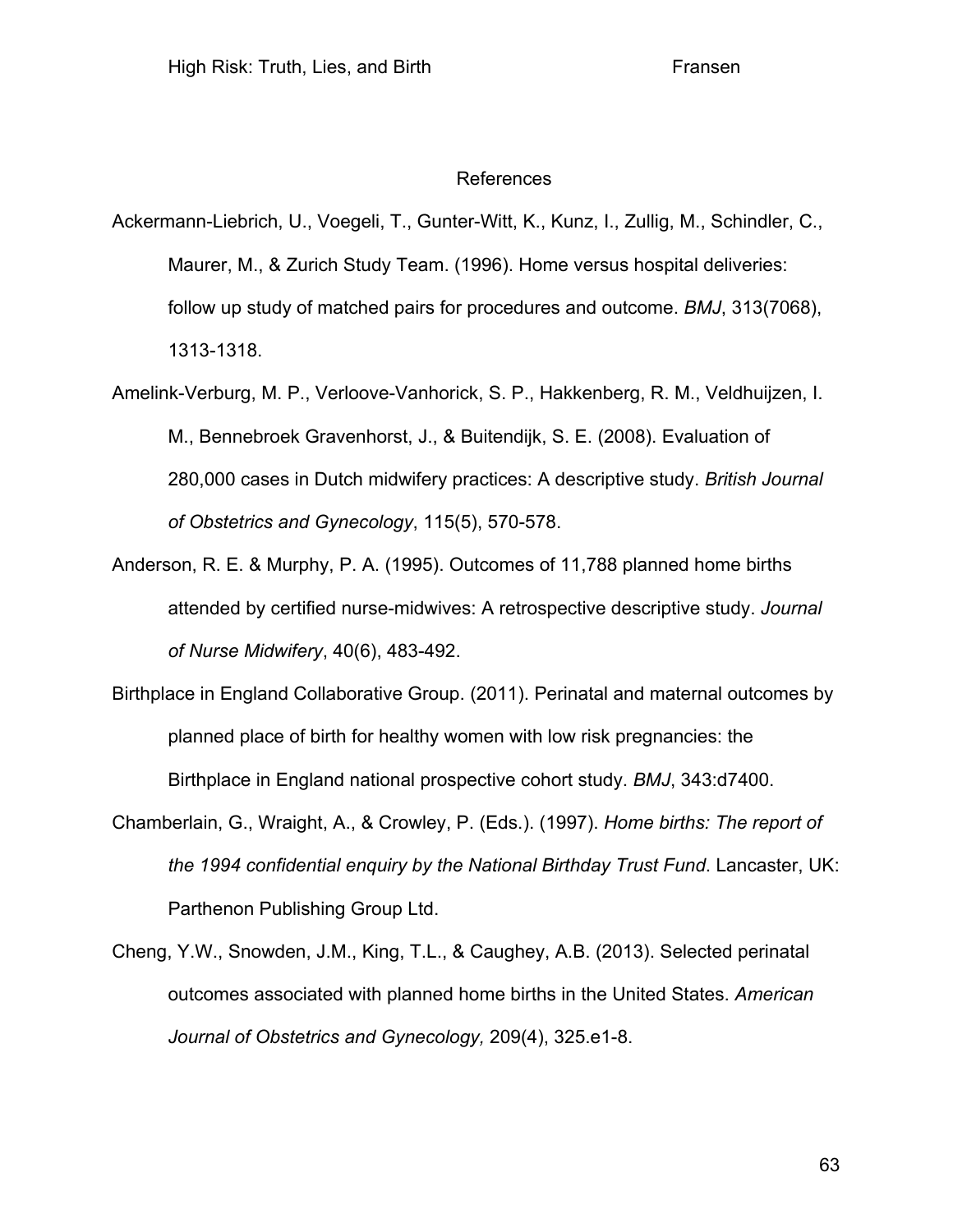- Cheyney, M., Bovbjerg, M., Everson, C., Gordon, W., Hannibal, D., & Vedam, S. (2014). Outcomes of care for 16,924 planned home births in the United States: the Midwives Alliance of North America statistics project, 2004 to 2009. *Journal of Midwifery & Women's Health,* 59, 17-27.
- Cawthon, L. (1996). *Planned home births: Outcomes among Medicaid women in Washington State*. Olympia, WA: Washington Department of Social and Health Services.
- de Jonge, A., van der Goes, B. Y., Ravelli, A. C., Amelink-Verburg, M. P., Mol, B. W., Nijhuis, J. G., Bennebroek Gravenhorst, J., & Buitendijk, S. E. (2009). Perinatal mortality and morbidity in a nationwide cohort of 529,688 low-risk planned home and hospital births. *British Journal of Obstetrics and Gynecology*, 116(9), 1177- 1184.
- Declercq, E., MacDorman, M. F., Menacker, F., & Stotland, N. (2010). Characteristics of planned and unplanned home births in 19 states. *Obstetrics & Gynecology*, 116(1), 93-99.
- Dowswell, T., Thornton, J. G., Hewison, J., Lilford, R. J., Raisler, J., Macfarlane, A., Young, G., Newburn, M., Dodds, R. & Settatree, R. S. (1996). Should there be a trial of home versus hospital delivery in the United Kingdom? Measuring outcomes other than safety is feasible. *BMJ*, 312(7033), 753-757.
- Evers, A.C.C., Brouwers, H.A.A., Hukkelhoven, C.W.P.M., Nikkels, P.G.J., Boon, J., van Egmond-Linden, A., Hillegersberg, J., Snuif, Y.S., Sterken-Hooisma, S., Bruinse,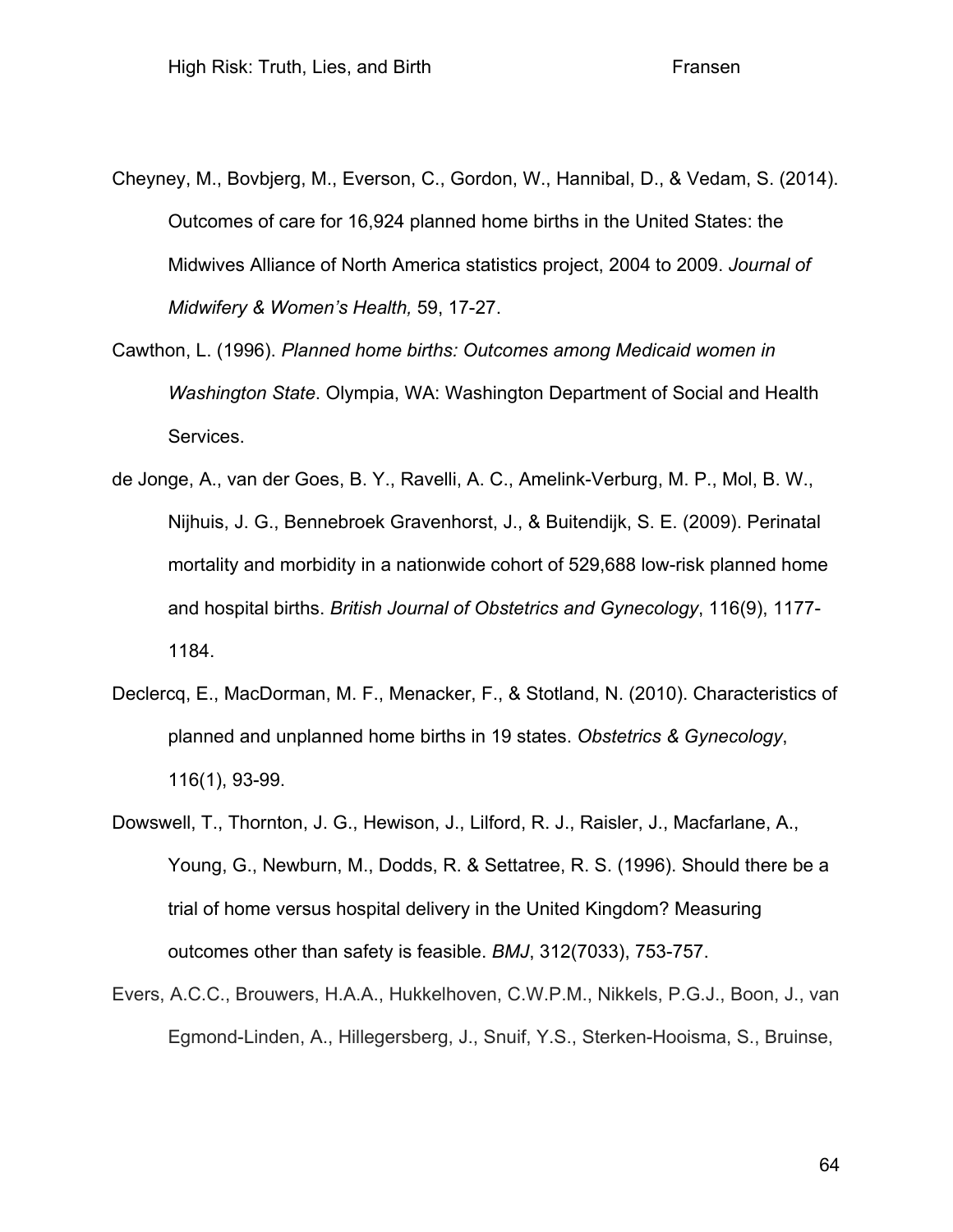H.W., & Kwee, A. (2010). Perinatal mortality and severe morbidity in low and high risk term pregnancies in the Netherlands: prospective cohort study. *BMJ*, 341, c5639.

- Grunebaum, A., McCullough, L.B., Sapra, K.J., Brent, R.L., Levene, M.I., Arabin, B., & Chervenak, F.A. (2013). Apgar score of 0 at 5 minutes and neonatal seizures or serious neurologic dysfunction in relation to birth setting. *American Journal of Obstetrics and Gynecology*, 209(323), e1-6.
- Gulbransen, G., Hilton, J., McKay, L., & Cox, A. (1997). Home birth in New Zealand 1973-93: Incidence and mortality. *New Zealand Medical Journal*, 110(1040), 87- 89.
- Hendrix, M., Van Horck, M., Moreta, D., Nieman, F., Nieuwenhuijze, M., Severens, J., & Nijhuis, J. (2009). Why women do not accept randomisation for place of birth: feasibility of a RCT in The Netherlands. *British Journal of Obstetrics and Gynecology*, 116(4), 537-544.
- Hutton, E. K., Reitsma, A. H., & Kaufman, K. (2009). Outcomes associated with planned home and planned hospital births in low-risk women attended by midwives in Ontario, Canada, 2003-2006: A retrospective cohort study. *Birth: Issues in Perinatal Care*, 36(3), 180-189.
- Janssen, P. A., Saxell, L., Page, L. A., Klein, M. C., Liston, R. M., & Lee, S. K. (2009). Outcomes of planned home births with registered midwife versus planned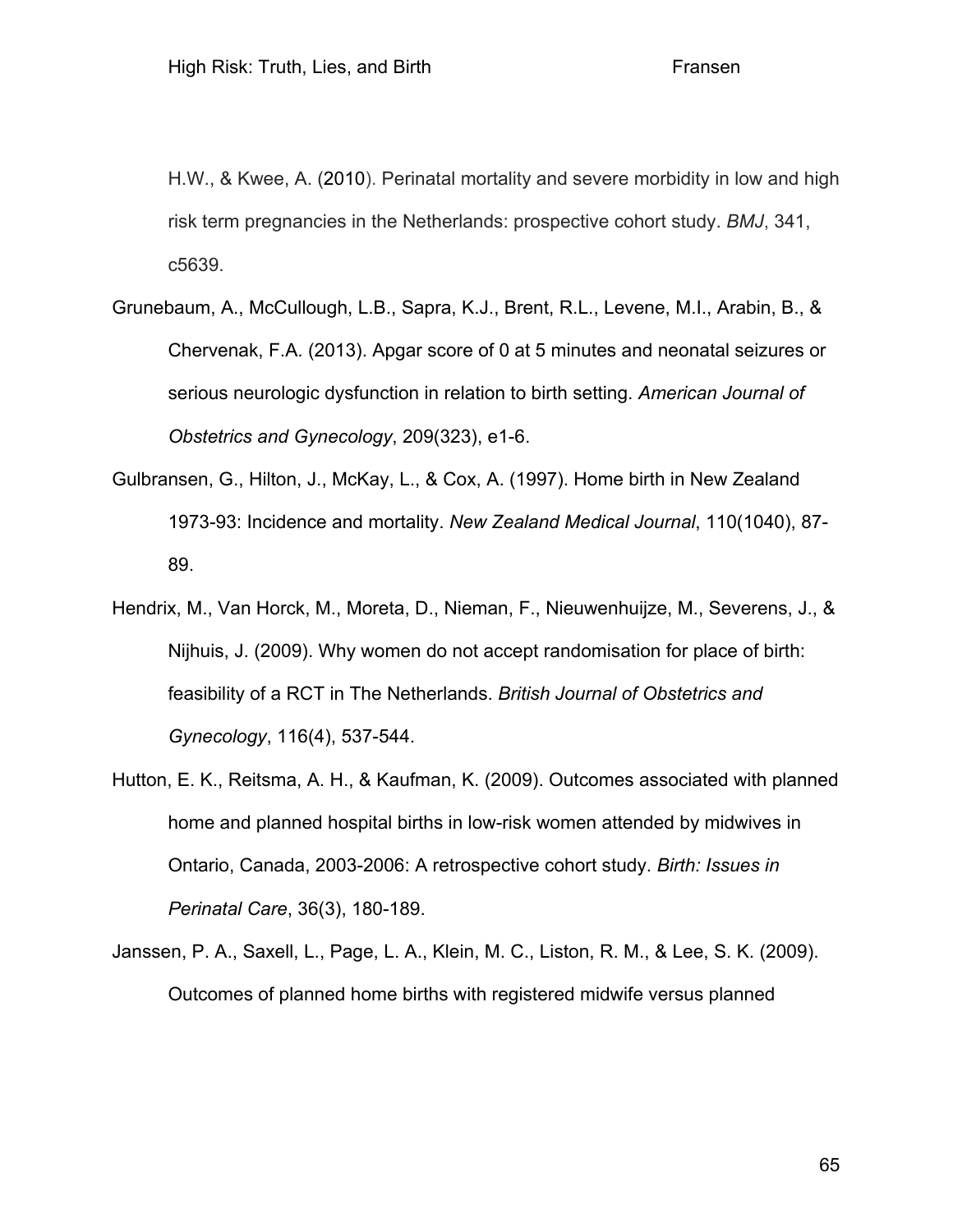hospital birth with midwife or physician. *Canadian Medical Association Journal*, 181(6-7), 377-383.

- Janssen, P. A., Lee, S. K., Ryan, E. M., Etches, D. J., Farquharson, D. F., Peacock, D., & Klein, M. C. (2002). Outcomes of planned home births versus planned hospital births after regulation of midwifery in British Columbia. *Canadian Medical Association Journal*, 166(3), 315-323.
- Janssen, P. (2002, June 11). The pleasures of home birth? [Letters]. *Canadian Medical Association Journal,* 166(12), 1511.
- Johnson, K. C., & Daviss, B. A. (2005). Outcomes of planned home birth with certified professional midwives: large prospective study in North America. *BMJ*, 330, 1416.
- Kennare, R. M., Keirse, M. J., Tucker, G. R., & Chan, A. C. (2009). Planned home and hospital births in South Australia 1991-2006: differences in outcomes. *Medical Journal of Australia*, 192(2), 76-80.
- Lake, R. (2011, June 26). Mothers deserve options. *Huffington Post.* Retrieved from http://www.huffingtonpost.com/ricki-lake/mothers-deserveoptions\_b\_884900.html
- Leslie, M.S., & Romano, A. (2007). Appendix: Birth can safely take place at home and in birthing centers. *Journal of Perinatal Education*, 16(Supplement 1):81S-88S. doi:10.1624/105812407X173236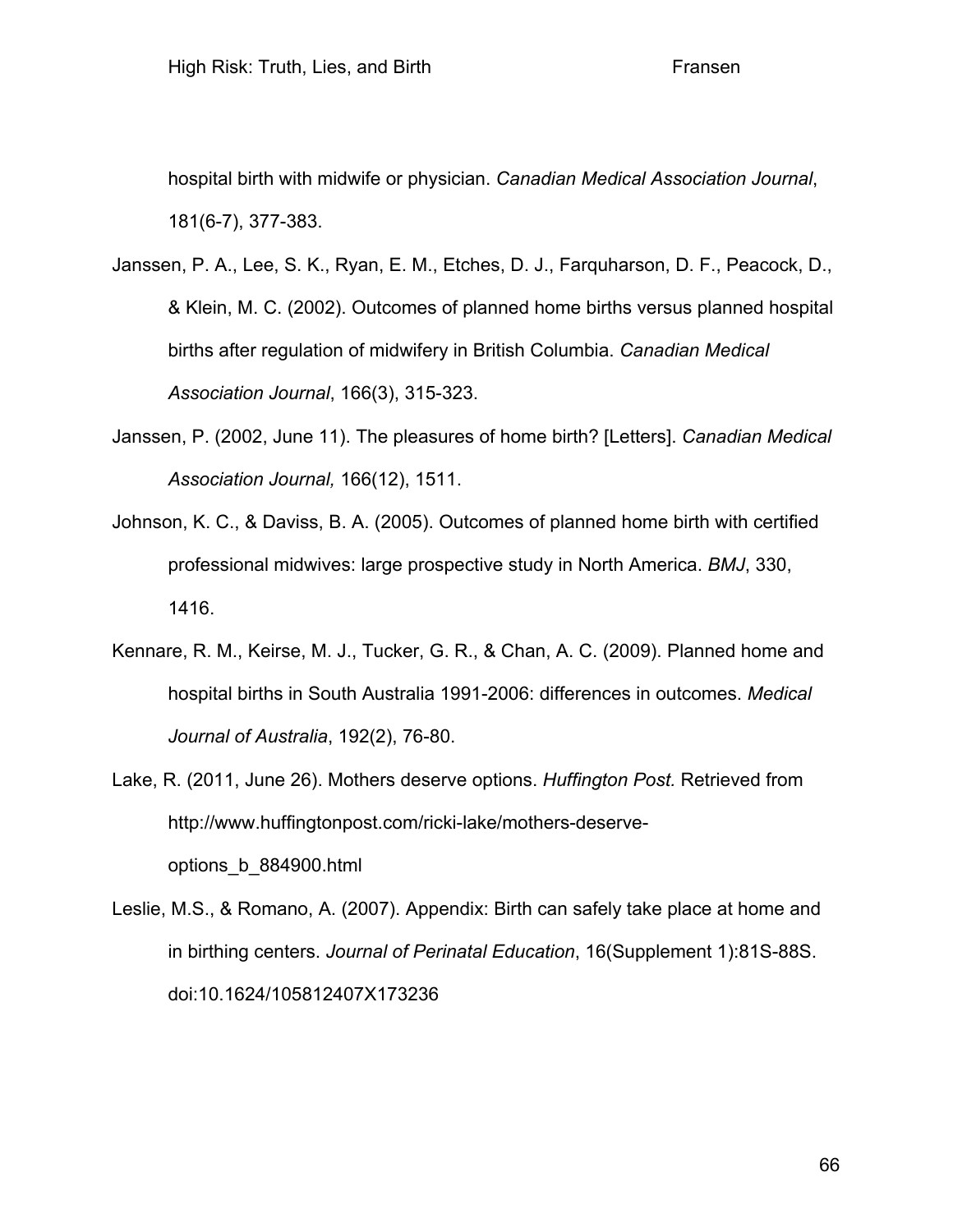- MacDorman, M. F., Declercq, E., & Menacker, F. (2011). Trends and characteristics of home births in the United States by race and ethnicity, 1990-2006. *Birth: Issues in Perinatal Care,* 38(1):17-23.
- Murphy, P. A. & Fullerton, J. (1998). Outcomes of intended home births in nursemidwifery practice: A prospective descriptive study. *Obstetrics & Gynecology*, 92(3), 461-470.
- Northern Region Perinatal Mortality Survey Coordinating Group. (1996). Collaborative survey of perinatal loss in planned and unplanned home births. *BMJ,* 313(7068), 1306-1309.
- Olsen, O., & Clausen, J. A. (2012). Planned hospital birth versus planned home birth. *Cochrane Database of Systematic Reviews*, doi:

10.1002/14651858.CD000352.pub2.

- Olsen, O. (1997). Meta-analysis of the safety of home birth. *Birth: Issues in Perinatal Care,* 24(1), 4-13.
- Rooks, J. (2013). Untitled letter to the Oregon State Legislature. Retrieved from https://olis.leg.state.or.us/liz/2013R1/Downloads/Committee MeetingDocument/8585
- Schlenzka, P.F. (1999). Safety of alternative approaches to childbirth [Unpublished Dissertation]. Palo Alto, CA: Department of Sociology, Stanford University.
- Tavris, C., & Aronson, E. (2007). *Mistakes were made (But not by me).* New York, NY: Houghton Mifflin Harcourt Publishing Company.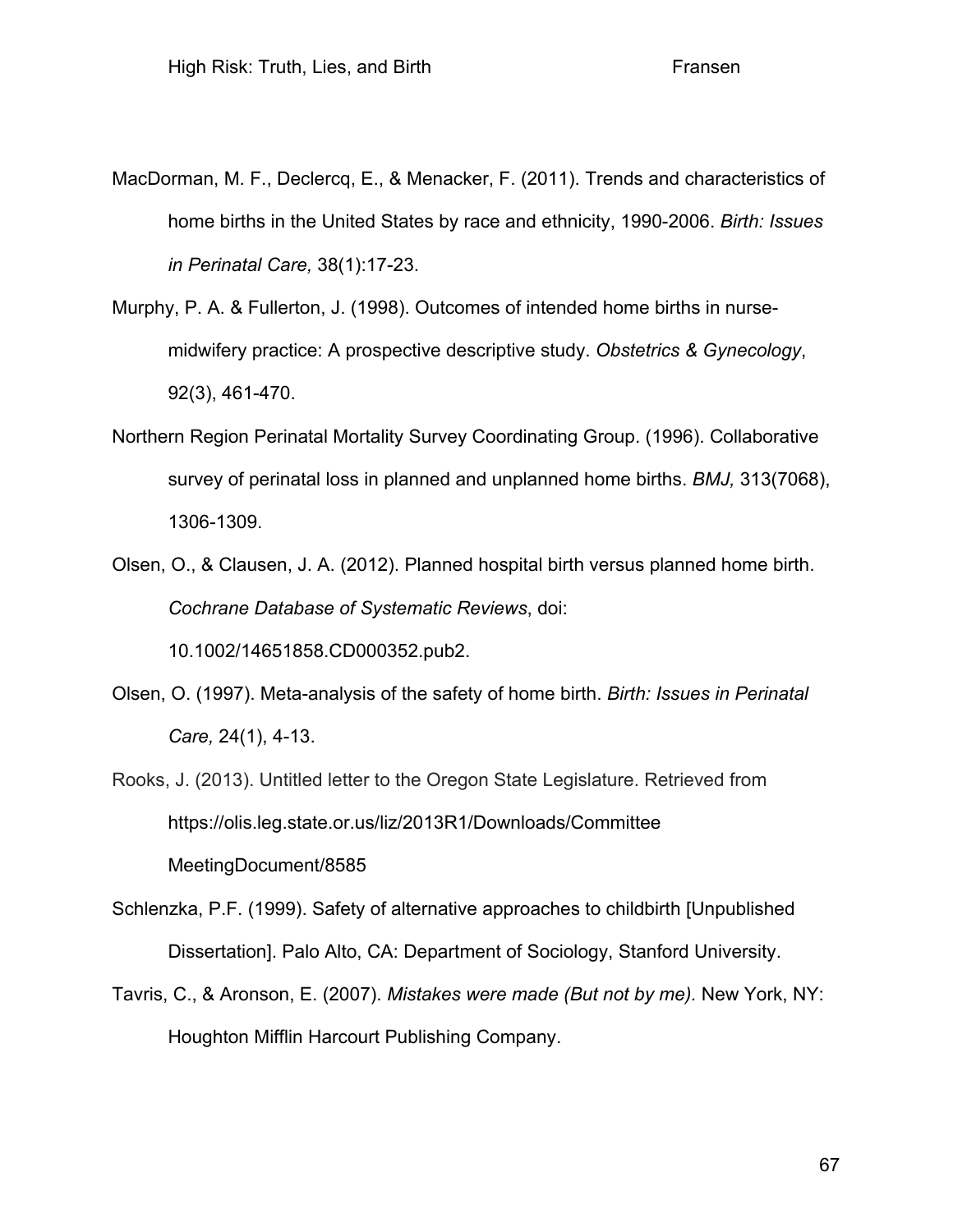United States Department of Health and Human Services (US DHHS), Centers for Disease Control and Prevention (CDC), National Center for Health Statistics (NCHS), Division of Vital Statistics, Natality public-use data 2007-2013, on CDC WONDER Online Database. (2015 January). Accessed at http://wonder.cdc.gov/natality-current.html on Feb 8, 2015 9:32:09 PM

van der Kooy, J., Poeran, J., de Graff, J. P., Birnie, E., Denktass, S., Steegers, E. A. P., & Bonsel, G. J. (2011). Planned home compared with planned hospital births in the Netherlands: intrapartum and early neonatal death in low-risk pregnancies. *Obstetrics & Gynecology,* 118(5), 1037-1046.

Vedam, S., Schummers, L., Stoll, K., & Fulton, C. (2012). Home birth: an annotated guide to the literature. *MANA.org*. Retrieved from http://mana.org/research/section-a-best-available-studies-grouped-by-designlevel-of-evidence

- Wasden, S., Perlman, J., Chasen, S., & Lipkind, H. (2014). 506: Home birth and risk of neonatal hypoxic ischemic encephalopathy. *American Journal of Obstetrics & Gynecology*, 210(1), S251.
- Wiegers, T. A., Keirse, M. J., van der Zee, J., & Berghs, G. A. (1996). Outcome of planned home and planned hospital births in low risk pregnancies: prospective study in midwifery practices in the Netherlands. *BMJ,* 313, 1309-1313.